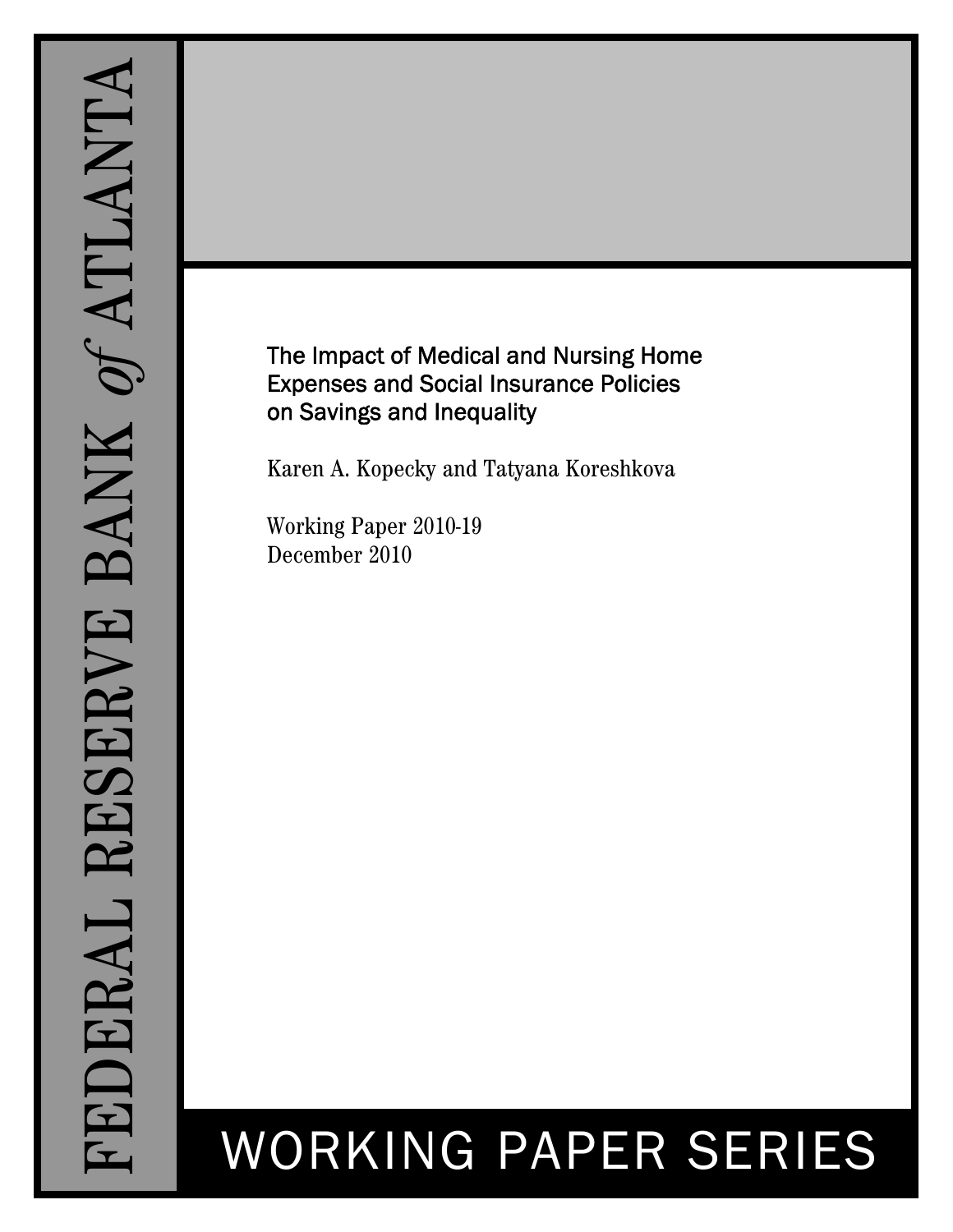# The Impact of Medical and Nursing Home Expenses and Social Insurance Policies on Savings and Inequality

Karen A. Kopecky and Tatyana Koreshkova

Working Paper 2010-19 December 2010

Abstract: We consider a life-cycle model with idiosyncratic risk in labor earnings, out-of-pocket medical and nursing home expenses, and survival. Partial insurance is available through welfare, Medicaid, and social security. Calibrating the model to the United States, we find that 12 percent of aggregate savings is accumulated to finance and self-insure against old-age health expenses given the absence of complete public health care for the elderly and that nursing home expenses play an important role in the savings of the wealthy and on aggregate. Moreover, we find that the aggregate and distributional effects of public health care provision are highly dependent on the availability of other programs making up the social insurance system.

JEL classification: E21, H31, H53, I18, I38

Key words: out-of-pocket medical expenses, nursing home costs, means-tested social insurance, lifecycle savings, wealth inequality, social security

Please address questions regarding content to Karen A. Kopecky, Economist, Research Department, Federal Reserve Bank of Atlanta, 1000 Peachtree Street, N.E., Atlanta, GA 30309-4470, 404-498-8974, karen.kopecky@atl.frb.org, or Tatyana Koreshkova, Assistant Professor, Department of Economics, Concordia University, 1455 de Maisonneuve Boulevard West, Montreal, Quebec, Canada, H3G 1M8, 514-848-2424 ext. 3923, tkoreshk@alcor.concordia.ca.

Federal Reserve Bank of Atlanta working papers, including revised versions, are available on the Atlanta Fed's Web site at frbatlanta.org/pubs/WP/. Use the WebScriber Service at frbatlanta.org to receive e-mail notifications about new papers.

The authors thank Arpad Abraham, Rui Castro, Eric French, Joao Gomes, Jonathan Heathcote, Narayana Kocherlakota, Leonardo Martinez, Jose Victor Rios-Rull, Juan Sanchez, John Karl Scholz, Ananth Seshadri, Richard Suen, and Motohiro Yogo for helpful comments and Kai Xu for excellent research assistance. They also thank seminar participants at the Atlanta and Minneapolis Federal Reserve Banks, the Université de Montréal, the University of North Carolina at Chapel Hill, the University of Western Ontario, University of Wisconsin-Madison, and the Wharton School and conference participants at the 2008 Canadian Macro Study Group, the 2007 and 2008 Wegmans Conferences at the University of Rochester, the 2008 Conference on Income Distribution and Family at the University of Kiel, the 2009 meeting of the Society for Economic Dynamics, and the 2009 Conference on Health and the Macroeconomy at the Laboratory for Aggregate Economics and Finance at the University of California, Santa Barbara. The views expressed here are the authors' and not necessarily those of the Federal Reserve Bank of Atlanta or the Federal Reserve System. Any remaining errors are the authors' responsibility.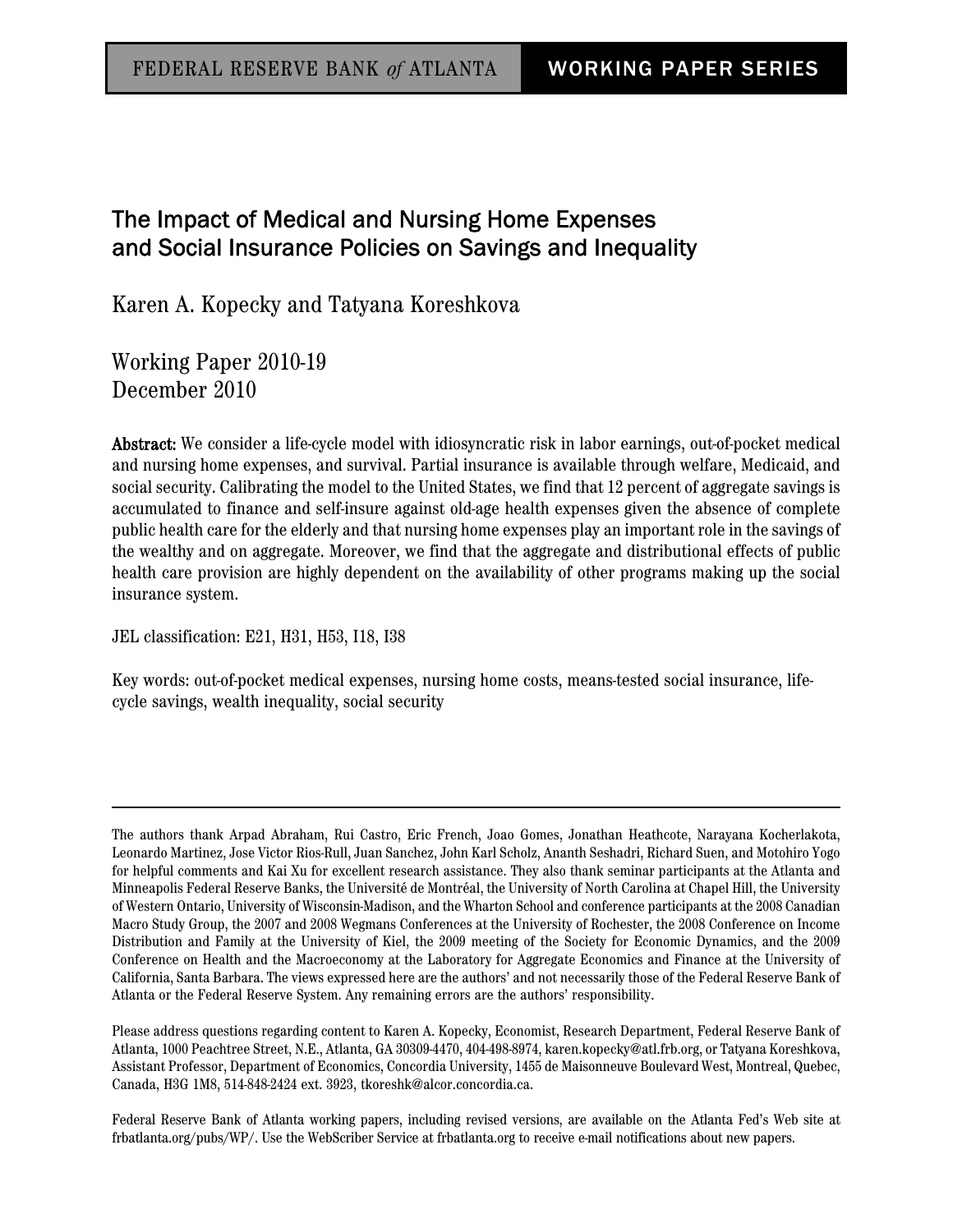# **The Impact of Medical and Nursing Home Expenses and Social Insurance Policies on Savings and Inequality**

## **1 Introduction**

With aging populations and soaring medical costs, health care has never been of greater concern to policy-makers and individuals. The elderly in the United States in particular face large, volatile outof-pocket health expenses that increase quickly with age as Medicare only provides limited coverage of some health care costs. In 2000, average out-of-pocket (OOP) expenditure for households with heads aged 65 and over was approximately \$3,000 with a standard deviation of over \$6,000. Furthermore, individuals aged 85 years and over spent more than twice as much on medical care as those aged 65 to 74. With high costs and limited insurance options, nursing home expenses are a significant driver of large and highly skewed OOP expenditures. Rates for nursing home care in 2005 were in the range of \$60,000 to \$75,000 per year and a significant fraction of the elderly can face nursing home costs that persist for years. Of the eighteen percent of 65-year-olds who will require nursing home care at some point in their lifetime, nearly half will require more than 3 years of care, and nearly a quarter will require more than 5 years.<sup>2</sup>

The two main ways in which the elderly finance medical and nursing home expenses not covered by Medicare and insure against the risk of large OOP expenses are through private savings and social insurance programs. A number of studies have emphasized the importance of OOP health expenses and their risks for understanding individual saving behavior.<sup>3</sup> The objective of this paper is to quantitatively assess the impact of medical and nursing home expenses and their social insurance for savings and inequality. In particular, we ask how the lack of complete public coverage of both medical and nursing home expenses in the U.S. impacts aggregate and distributional saving behavior and consumption inequality. We then assess the extent to which our findings depend on the degree of insurance provided through other social insurance programs by examining the interaction of public health care with public welfare for workers, Medicaid and old-age welfare, and

<sup>&</sup>lt;sup>1</sup>Authors calculation based on data from the 2000 Health and Retirement Study.

<sup>2</sup>Source for nursing home costs: Metlife Market Survey of Nursing Home and Assisted Living Costs. Source for nursing home usage statistics: Dick, Garber and MaCurdy (1994)

<sup>3</sup>Such as Kotlikoff (1988), Hubbard et al. (1995), Palumbo (1999), Scholz et al. (2006), and De Nardi et al. (2006).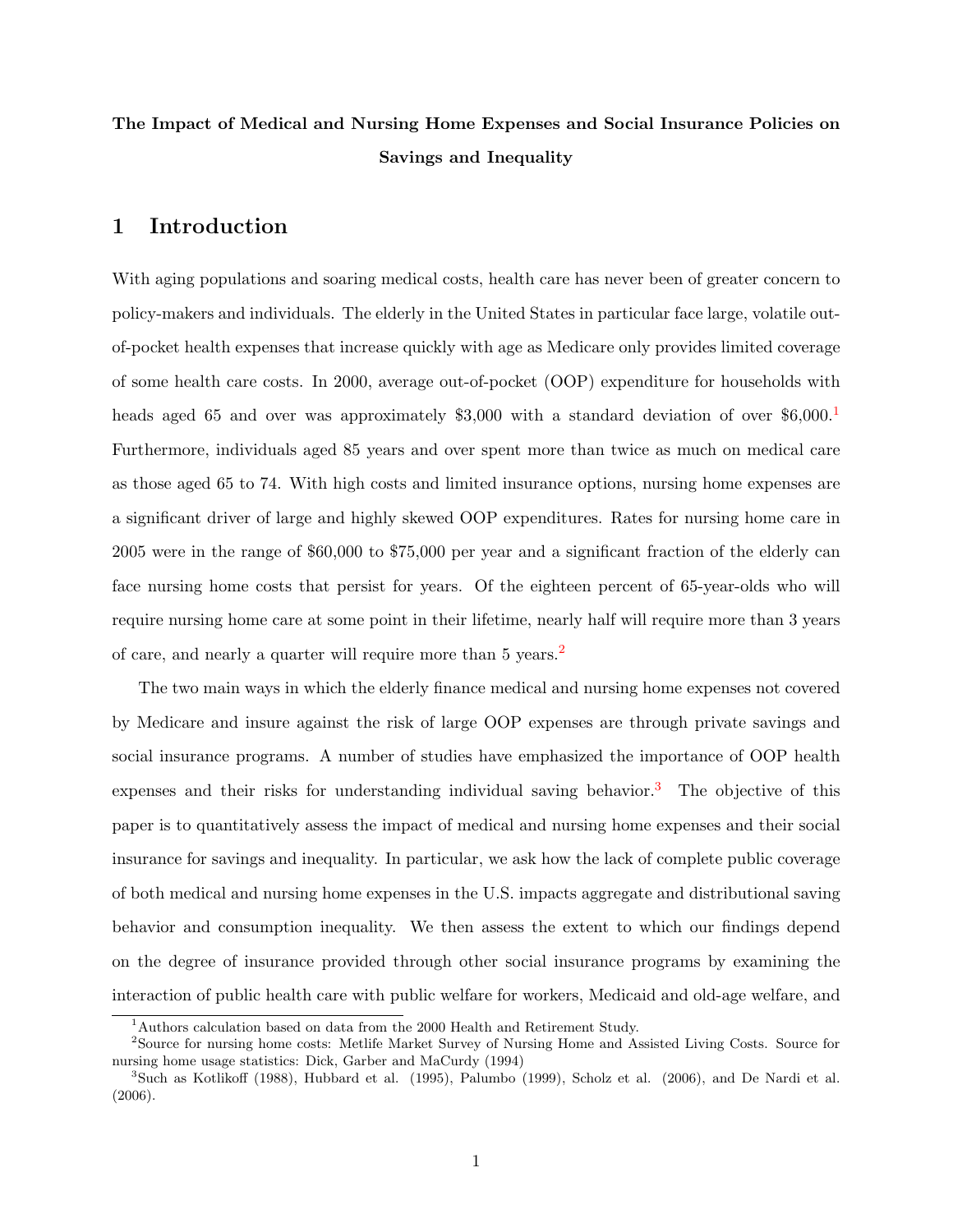social security.

To this end we build a general equilibrium, life-cycle model with overlapping generations of individuals and population growth. Individuals work till age 65 and then retire. During the working stage of their lives, individuals face earnings uncertainty. Retired individuals face uncertainty with respect to their survival as well as medical and nursing home expenses. Different histories of earnings give rise to cross-sectional wealth inequality well before retirement. We assume that individuals cannot borrow and that there are no markets to insure against labor market, medical, nursing home, or survival risk. Partial insurance, however, is available through three programs run by the government: a progressive pay-as-you-go social security program, a welfare program that guarantees a minimum level of consumption to workers, and a Medicaid-like social safety net that guarantees a minimum consumption level to retirees with impoverishing medical and nursing home expenses. We allow the insured consumption floor to be specific to the type of the health shock (medical or nursing home).

We calibrate the benchmark economy to a set of cross-sectional moments from the U.S. data. To pin down the stochastic process for medical costs, we use data from the Health and Retirement Study. Since in the data we only observe OOP health expenditures and not total expenditures (before Medicaid subsidies), we cannot directly infer the medical cost process. Instead, we calibrate the process so that the distribution of OOP expenditures generated by the model matches the one observed in the data. Furthermore, our calibration procedure allows us to infer the level of consumption provided under public nursing home care. In particular, we find that the consumption floor guaranteed by Medicaid to a nursing home resident lies below the consumption floor guaranteed to a non-nursing home resident. In other words, Medicaid provides differential insurance against medical versus nursing home expense risk. We interpret this differential as reflecting a lower quality of life provided by public nursing home care relative to receiving public assistance while living at home.

Our main results are as follows. First, we find that while, surprisingly, the lack of public health care has little effect on either aggregate wealth or consumption inequality, it implies that 12 percent of aggregate capital is accumulated to finance and self-insure against old-age health expenses. Moreover even though OOP nursing home expenses are only one fifth of total OOP expenses, they account for half of the additional savings accumulated due to the absence of public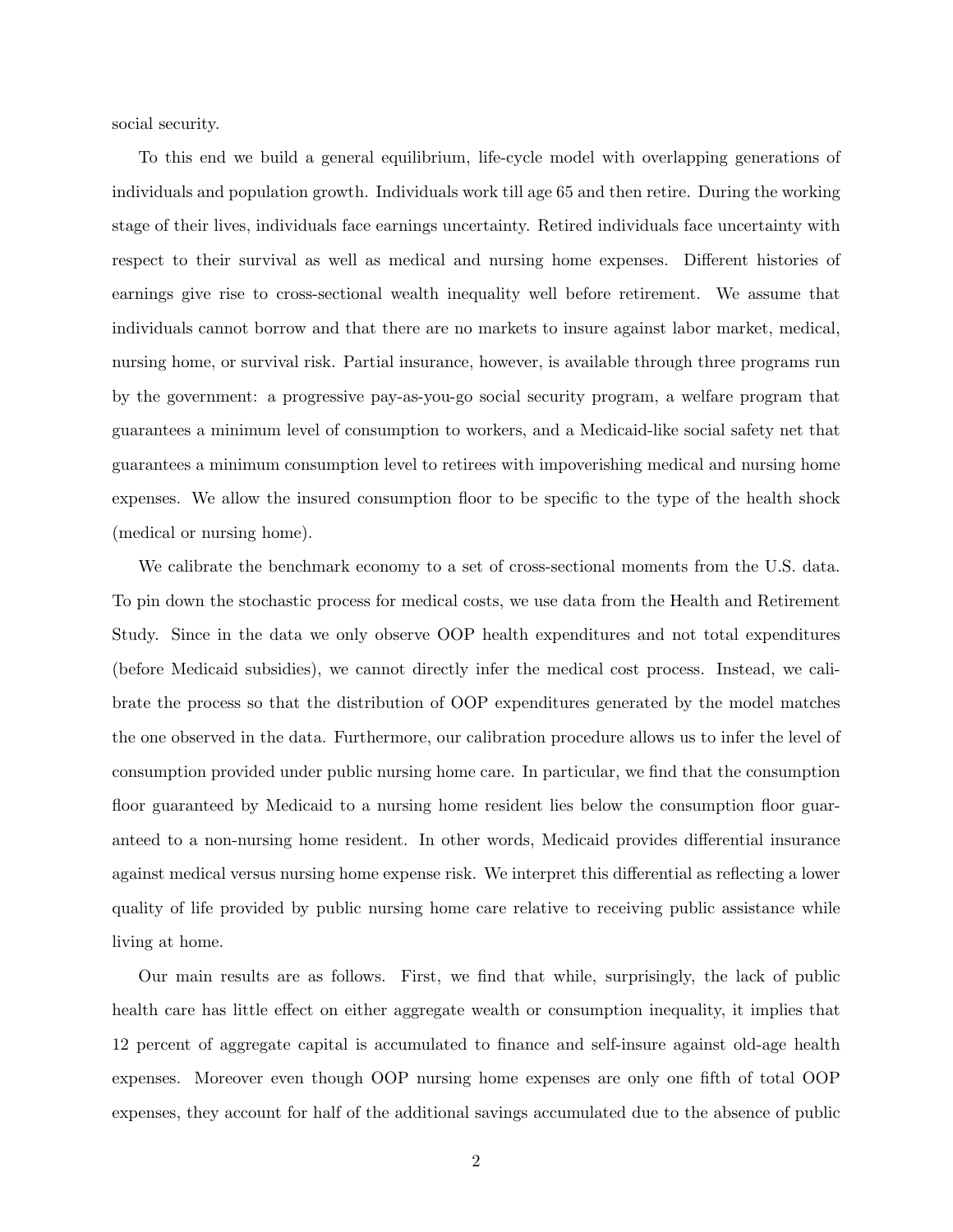coverage. This is because nursing home expenses are one of the largest shocks in the model economy, the most persistent, and the least insured by the government and thus they are riskier than medical expenses and generate a relatively higher level of precautionary savings. Furthermore, nursing home expenses play a much larger role in the savings of the rich relative to the poor. The decline in asset holdings of the top two permanent earnings quintiles accounts for three quarters of the aggregate reduction in savings when public health care is introduced, and this decline is driven by the public coverage of OOP nursing home expenses. Moreover, we find that general equilibrium is important as partial equilibrium analysis overstates the change in the capital stock due to public health care by almost 60 percent.

Second, we find that the impact of public health care on savings and inequality is highly sensitive to features of other social insurance programs such as safety nets for the young and old, and payas-you-go social security. In particular, we find that providing low quality and/or means-tested nursing home care generates substantial savings by wealthier individuals and promotes wealth and consumption inequality among the elderly. Moreover, the relationships between the extent of social insurance and savings and inequality are complex and highly dependent on the eligibility criteria (universal or means-tested) to receive social assistance from a particular government program. Given that there is a substantial amount of variation across countries with respect to the type and extent of social insurance provided, these results suggest that our framework may be useful for studying cross-country differences in savings and wealth inequality.

Third, we find that between the two means-tested government assistance programs – welfare for workers and Medicaid/welfare for retirees – Medicaid and old-age welfare have a much larger impact on aggregate wealth accumulation. This is explained by the presence of OOP health expenses and the timing of earnings versus health expense shocks. Essentially, savings for old-age health expenses provide a significant buffer against additional earnings risk introduced by the removal of its social insurance.

Fourth, we find that while precautionary savings for health expense risk plays a relatively minor role, accounting for approximately 4 percent of aggregate capital, precautionary savings against uncertainty about survival risk coupled with an upward-sloping mean health expenditure profile is substantial, accounting for 15 percent of aggregate capital. That is, precautionary savings are driven by *lifetime* OOP health expense risk, rather than by the uncertainty about health expenses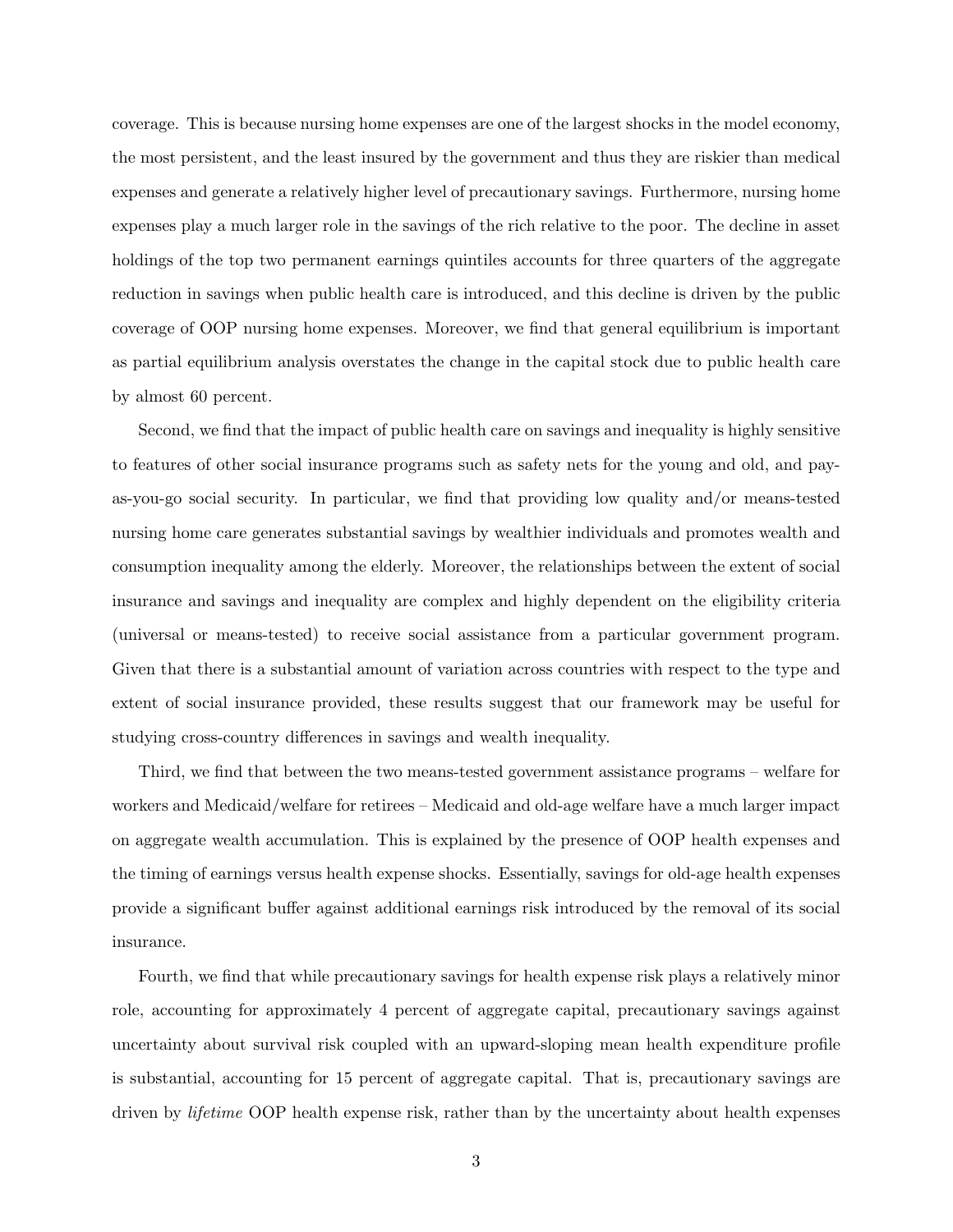at any given age.

Our study is the first to assess the impact of limited public coverage of both medical and nursing home expenses on savings and inequality in a full life-cycle, general equilibrium framework. It extends a large literature on life-cycle savings and wealth inequality (see Castaneda et al. for an excellent survey). While most of this literature focuses on idiosyncratic income risk, our analysis incorporates medical and nursing home expense risk. Works most closely related to our analysis are by Ameriks et al. (2007), Hubbard et al. (1995), Scholz et al. (2006), and De Nardi et al. (2006). Long-term care costs are explicitly modeled in Ameriks et al. (2007) with an objective to disentangle the precautionary savings motive from the bequest motive using a strategic survey. Safety nets are examined in a partial equilibrium framework in Hubbard et al. (1995) and De Nardi et al. (2006). Our objective is different from these studies in that we examine the impact for aggregate savings and wealth inequality of the lack of public health care for medical and nursing home expenses and the interaction of public health care with other social insurance programs.

Give that this is one of the first attempts to explicitly model nursing home costs in a general equilibrium, life-cycle, heterogeneous-agent model, for the sake of a transparent analysis, we chose to abstract from a number of features, leaving them for future research. We now discuss a few of these features in more detail. First, we do not model the Medicare program since it is not necessary in order to achieve our objective. We do not model the demand for health care, but treat health expenses as exogenous shocks. In such an environment the presence of an entitlement program such as Medicare has no effect on individual behavior apart from the tax distortions induced by its public finance.<sup>4</sup> Furthermore, Medicare expenses are not observed in our health expense data source, the Health and Retirement Study, which is the primary data source for health expenses of the elderly.

Second economic agents in our model are a combination of a household and an individual (in the model, we refer to them as individuals). This is a compromise between model simplicity and data availability that we are not the first to make (Hubbard, Skinner, and Zeldes (1995) is the closest example to us). The main tradeoff is that, on the one hand, the distributions of earnings

<sup>&</sup>lt;sup>4</sup>Explicitly modeling Medicare would be necessary to analyze the impact of removing the program, reducing its coverage, or changing its public finance. However, this type of analysis is not the goal of the current paper. See Attanasio et al. (2008) for an example of such an analysis in a general equilibrium model which does not have explicit nursing home risk.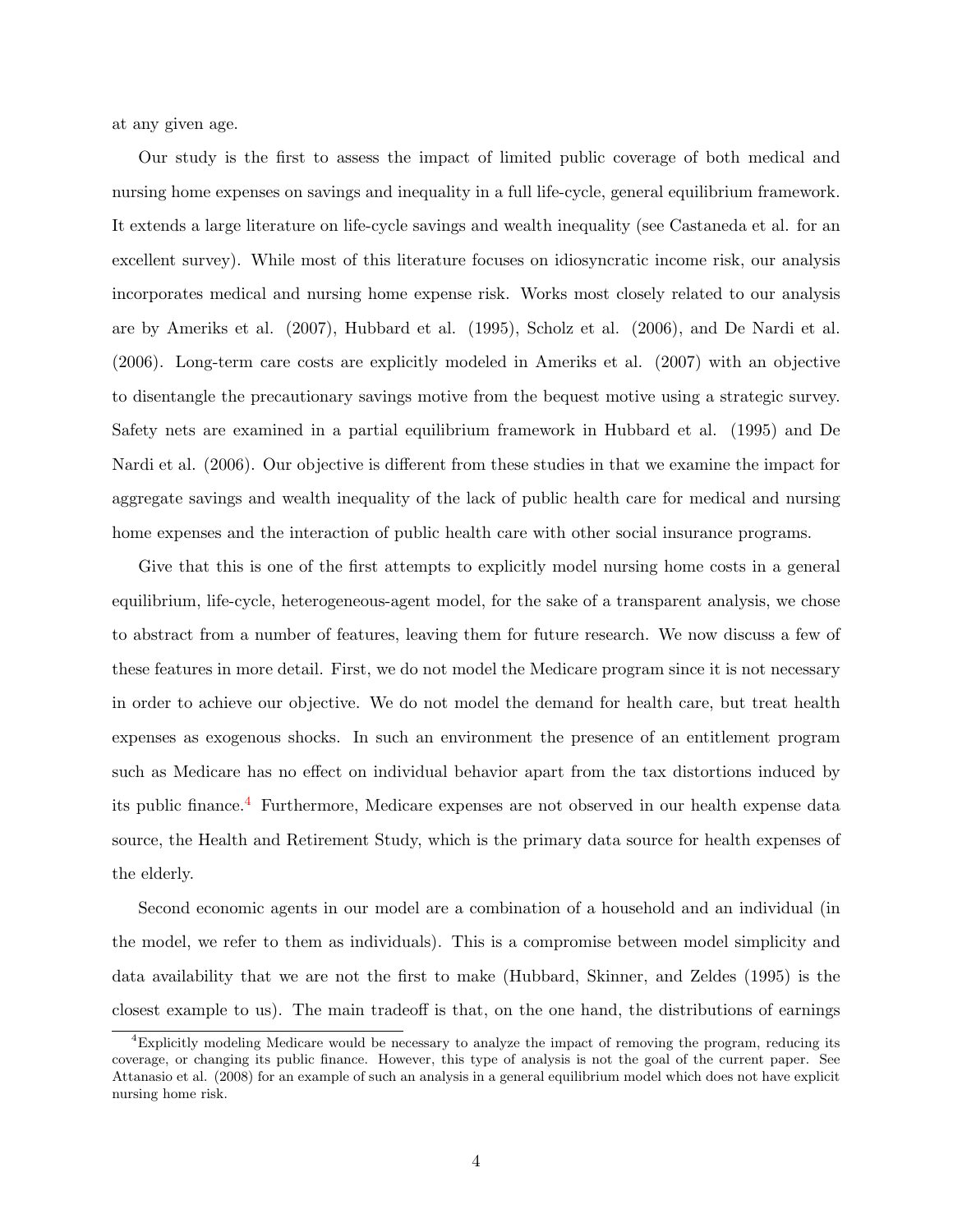and wealth – two crucial dimensions of heterogeneity for the questions we address – are a result of joint decision-making within the household, and as such, they make more sense at the household level (even apart from the fact that the wealth distribution is only observed at the household level). Whereas, on the other hand, nursing home entry and survival risk is individual and data on nursing home residents is observed for individuals. Thus we view our agents as households when working and as individuals when retired. This assumption is consistent with the fact that while the majority of households with heads aged 25 to 64 consist of married couples, over 60 percent of households with heads 65 and over are single individuals.<sup>5</sup> Furthermore, we find that the extent of earnings risk in the model, which is the only part we calibrate using household level data, is of secondary importance for savings and inequality to the presence of OOP medical and nursing home expenses, their risks, and survival risk.

The paper proceeds as follows. The size and extent of social insurance for health expenses in the U.S. are documented in Section 2. In Section 3, the benchmark model is presented. Section 4 explains the calibration of the benchmark economy. In Section 5 we compare the wealth distribution generated by the model, and not targeted by the calibration procedure, to the one for the U.S. from the data. We find that the model does an excellent job at generating a wealth distribution that is in line with the data, and that the large degree of wealth inequality generated by the model is primarily due to the presence of means-tested social insurance. In Section 6, we assess the impact of the lack of public health care for medical and nursing home expenses on savings and inequality and then examine the interaction of other social insurance programs with the effects of public health care. Finally, Section 7 concludes.

# **2 Evidence on Health Expenses and Public Insurance**

In this section we first discuss the size, composition and public insurance coverage of health expenditures on aggregate, and then document the distribution of these expenditures across the elderly. Among personal health expenditures, defined as national health expenditures net of expenditures on medical construction and medical research, we distinguish between medical and nursing home expenditures. Medical expenditures include expenditures on hospital, physician and clinical ser-

<sup>&</sup>lt;sup>5</sup>Explicitly modeling marriage and nursing home expense risk is significantly more complicated for a number of reasons that are mentioned in more detail in Section 7.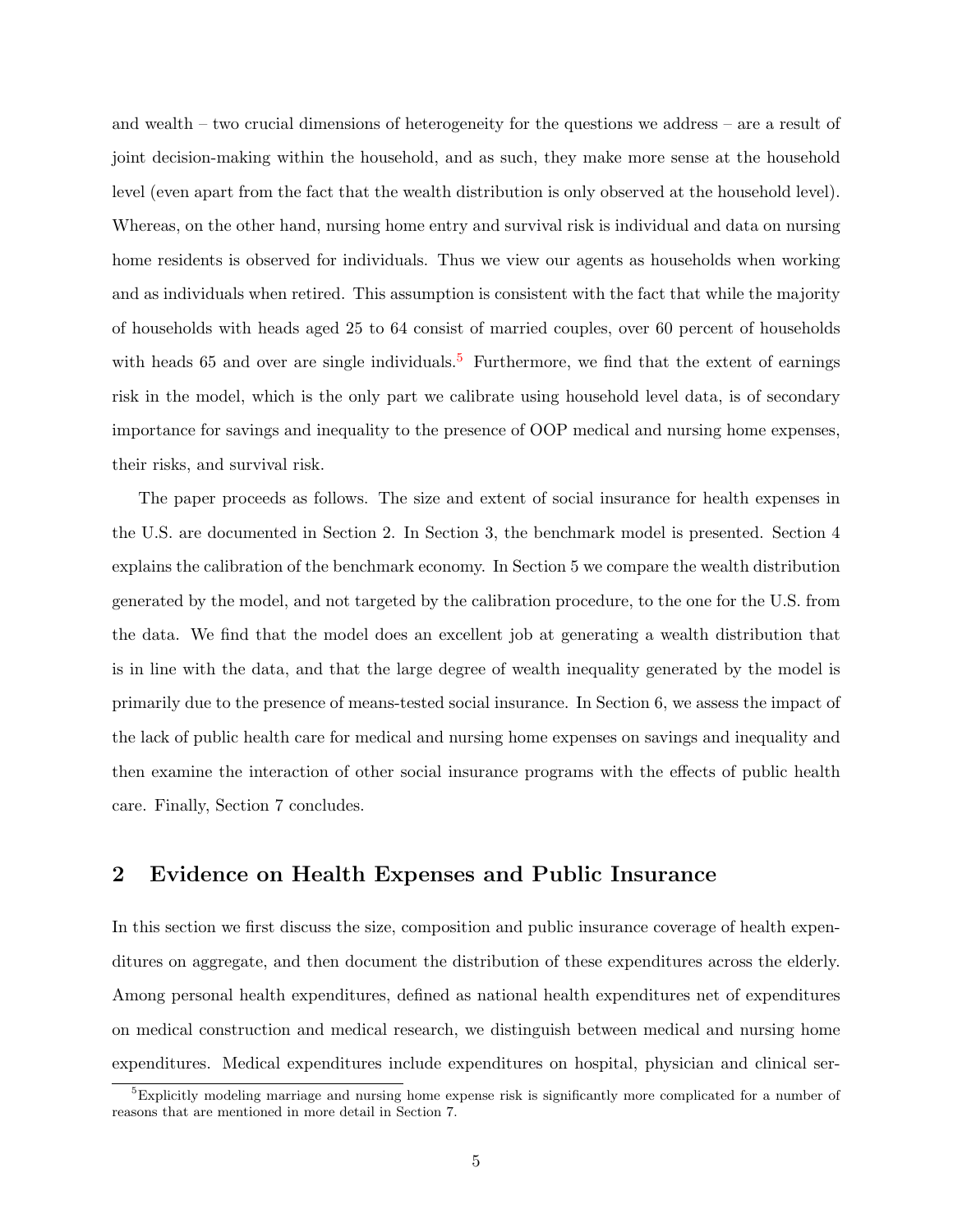|          | by age | total      | per capita                                            |
|----------|--------|------------|-------------------------------------------------------|
|          | $\%$   | $%$ of GDP | $\%$ of p.c. income                                   |
| All ages | 100    | 13         | 13                                                    |
| Under 65 | 65     | 8.6        | $13*$                                                 |
| $65+$    | 35     | 4.4        | 36                                                    |
| 65-74    | 13     | 1.6        | 26                                                    |
| 75-84    | 14     | 1.7        | 40                                                    |
| $85+$    | 8      |            | 66                                                    |
|          |        |            | Source: U.S. Department of Health and Human Services. |

Table 1: Personal Health Expenditures, 2002

*∗* 19-64 year old

vices, prescription drugs, dental care, other professional and personal health care, home health care, nondurables and durables. Nursing home expenditures include expenditures on skilled nursing facilities (facilities for individuals who require daily nursing care and living assistance) but not the costs of services provided by retirement homes or assisted-living facilities.<sup>6</sup> We take a look at two public health insurance programs: Medicare and Medicaid. While Medicare is a federal entitlement program for the elderly and disabled, Medicaid is a means-tested, federal/state program for the poor. We find that medical expenditures are substantially different from nursing home expenditures in both risk and public insurance coverage.

#### **2.1 Personal Health Expenditures**

According to the U.S. Department of Health and Human Services, personal health expenditures accounted for 13 percent of GDP in 2002. Thirty-five percent of these, or 4.4 percent of GDP, were expenditures on the elderly (individuals 65 years of age and over). In per capita terms, however, personal health expenditures on the elderly outweigh expenditures for the rest of the adult population. While the average expenditure on someone less than 65 years of age was close to the national average of 13 percent of per capita income, the average expenditure on a 65 to 74 year old was twice this amount, while for 75 to 84 year olds and individuals age 85 and up it was three

 ${}^{6}$ Retirement home expenses are not included in our definition of medical expenses and are not eligible for Medicaid coverage. The cost of assisted-living services within an assisted-living facility are counted as medical expenses however room and board in such facilities is not. Furthermore, Medicaid does not cover room and board expenses in assistedliving facilities and the criteria for eligibility of assisted-living services differs from that for nursing home care. See Mollica (2009) for details.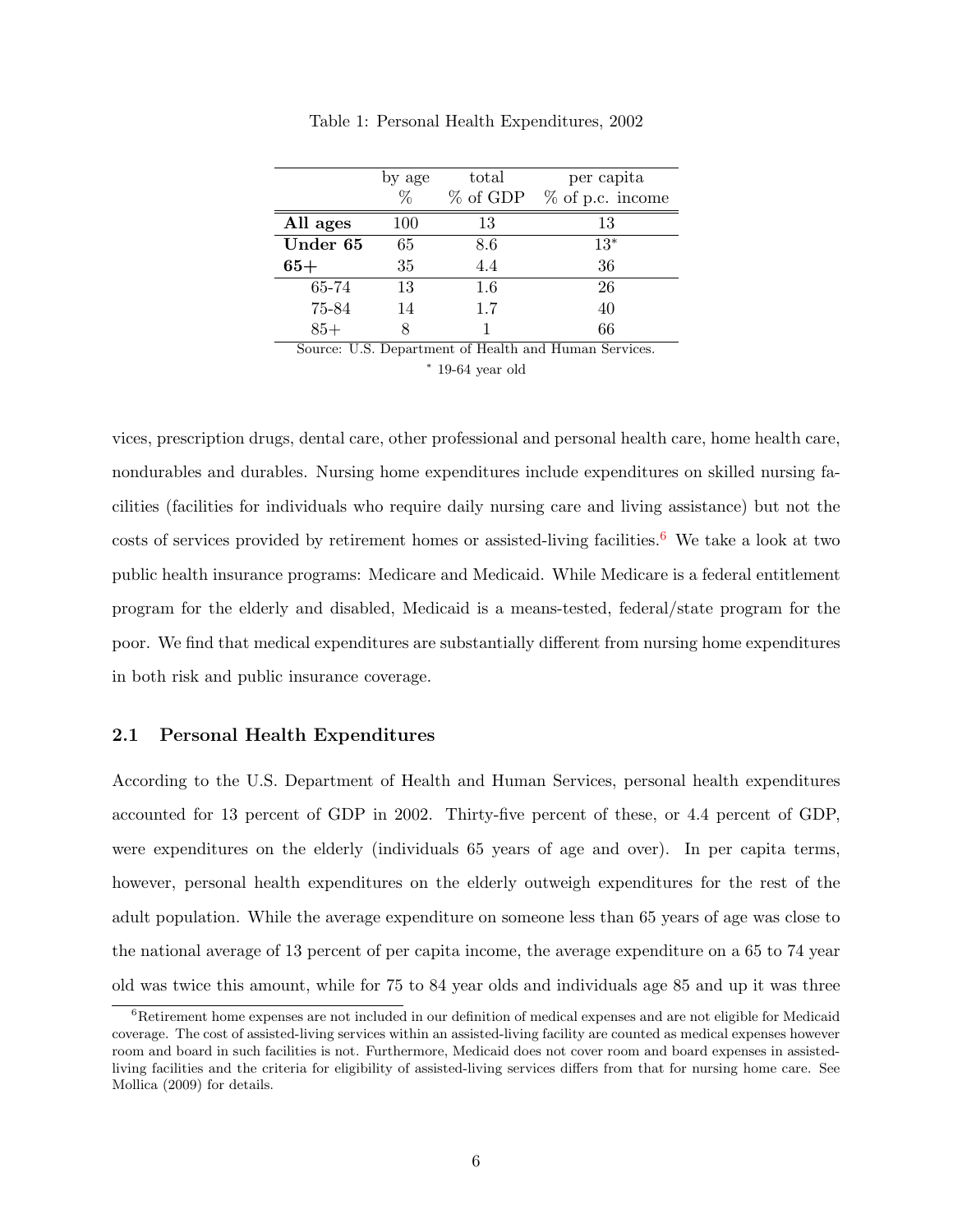| Source of Payment |                | % of total % of GDP |
|-------------------|----------------|---------------------|
| A <sub>11</sub>   | 100            | 4.4                 |
| Private           | 34             | $1.5\,$             |
| $Out-of-pocket^*$ | 16             | 0.7                 |
| Private Insurance | 16             | 0.7                 |
| Other             | $\mathfrak{D}$ | 0.1                 |
| Public            | 66             | 2.9                 |
| Medicare          | 48             | 2.1                 |
| Medicaid          | 14             | 0.6                 |
| )ther             |                | 0.2                 |

Table 2: Personal Health Expenditures by How Financed for Individuals Ages 65 and Over, 2002

Source: U.S. Department of Health and Human Services.

times and five times this amount, respectively. Personal health expenditures by age as a percent of GDP and per capita income are provided in Table 1.

How were the large expenditures on the elderly financed? Table 2 shows that 34 percent of total personal health expenditures, or 1.5 percent of GDP, were privately financed either out-of-pocket, with private insurance or through other means, while the remaining 66 percent, or 2.9 percent of GDP, were publicly financed by either Medicare, Medicaid, or other public programs. Note that Medicaid finances a substantial portion – 14 percent – of the elderly's medical expenses, or 0.6 percent of GDP. Table 3 shows that medical expenditures of the elderly not covered by Medicare are primarily funded by private sources: either OOP directly or indirectly through insurance payments. Private payments of the elderly accounted for 12.3 percent of per capita GDP while Medicaid accounted for 5.2 percent. In addition, both private and Medicaid payments for medical care as a share of income per capita increase with age. Note that Medicaid's share of total expenditures net of Medicare increases with age as well: it is 22 percent for 65 to 74 year-olds, 29 percent for 75 to 84 year-olds, and 41 percent for individuals ages 85 and up. Older individuals are more likely to have large medical expenditures and to be impoverished by large OOP medical expenditures at earlier ages, making them eligible for Medicaid transfers.

#### **2.2 Nursing Home Care**

Nursing home costs are one of the largest OOP health expenses faced by the elderly. According to the Medicare Current Beneficiary Survey, in 2002 nursing home care accounted for 19 percent of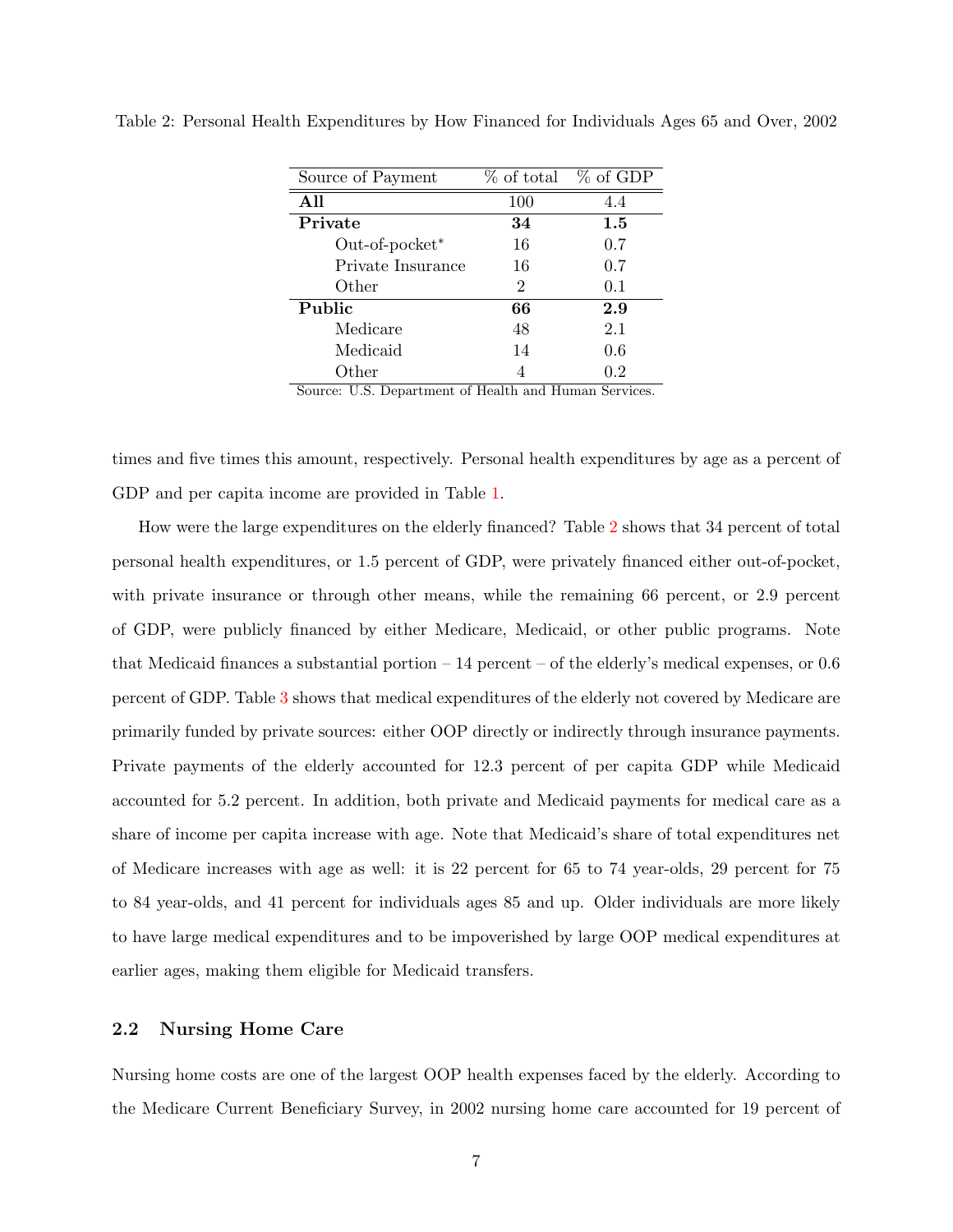personal health expenditures for individuals ages 65 and over and 0.85 percent of GDP. However, since only 4 percent of the elderly resided in nursing homes (Federal Agency Forum of Aging-Related Statistics), the cost per nursing home resident was substantially higher – 190 percent of income per capita. Consistent with these statistics, the Metlife Market Survey of Nursing Home and Assisted Living Costs reports that the average daily rate for a private room in a nursing home in 2005 was \$203 or \$74,095 annually while the average daily rate for a semiprivate room was \$176 or \$64,240 annually.

Nursing home expenses in the U.S. are predominantly financed either OOP or publicly by either the Medicare or Medicaid programs. However, Medicare coverage for nursing home care is limited in that it only covers costs for the first six months of care and partially subsidizes the next six months. Thus while Medicare is the primary payer of nursing home costs for residents with short-term stays (stays of less than one year) its contribution to costs after the first year is extremely small. In addition private insurance markets for long-term care are scarce. While this is in part due to supply-side problems that result in high costs and unreliable coverage, Brown and Finkelstein (2008) find that the lack of private long-term care insurance markets is largely due to the public insurance system (Medicare and Medicaid) crowding out private insurance. This occurs despite the fact that the public insurance system is far from satisfactory since it provides only a limited reduction in risk exposure except for the poorest individuals. As a result, relative to other health expenditures, only a small amount of nursing home care costs for individuals over 65 are covered by Medicare or through private insurance. Table 4 provides a breakdown of nursing home care expenses for individuals ages 65 and over by payment source. As shown in the table, the elderly's nursing home costs are primarily funded either out-of-pocket (37 percent) or by Medicaid (37 percent). The table also shows the breakdown of nursing home residents of all ages by primary payment type. Note that the majority, 58 percent, of nursing home residents at any given time are Medicaid recipients while the smallest percentage are primarily financed through Medicare.

Moreover, there are important differences in the Medicaid qualifications for medical expenses versus nursing home expenses. In particular, non-nursing home recipients of Medicaid are allowed to keep their homes, cars, income, and other assets guaranteeing them a certain level of consumption. However, nursing home residents on Medicaid must contribute all their non-home, non-car assets in excess of \$2,000 and all of their monthly income, excluding a small (between \$30 and \$90)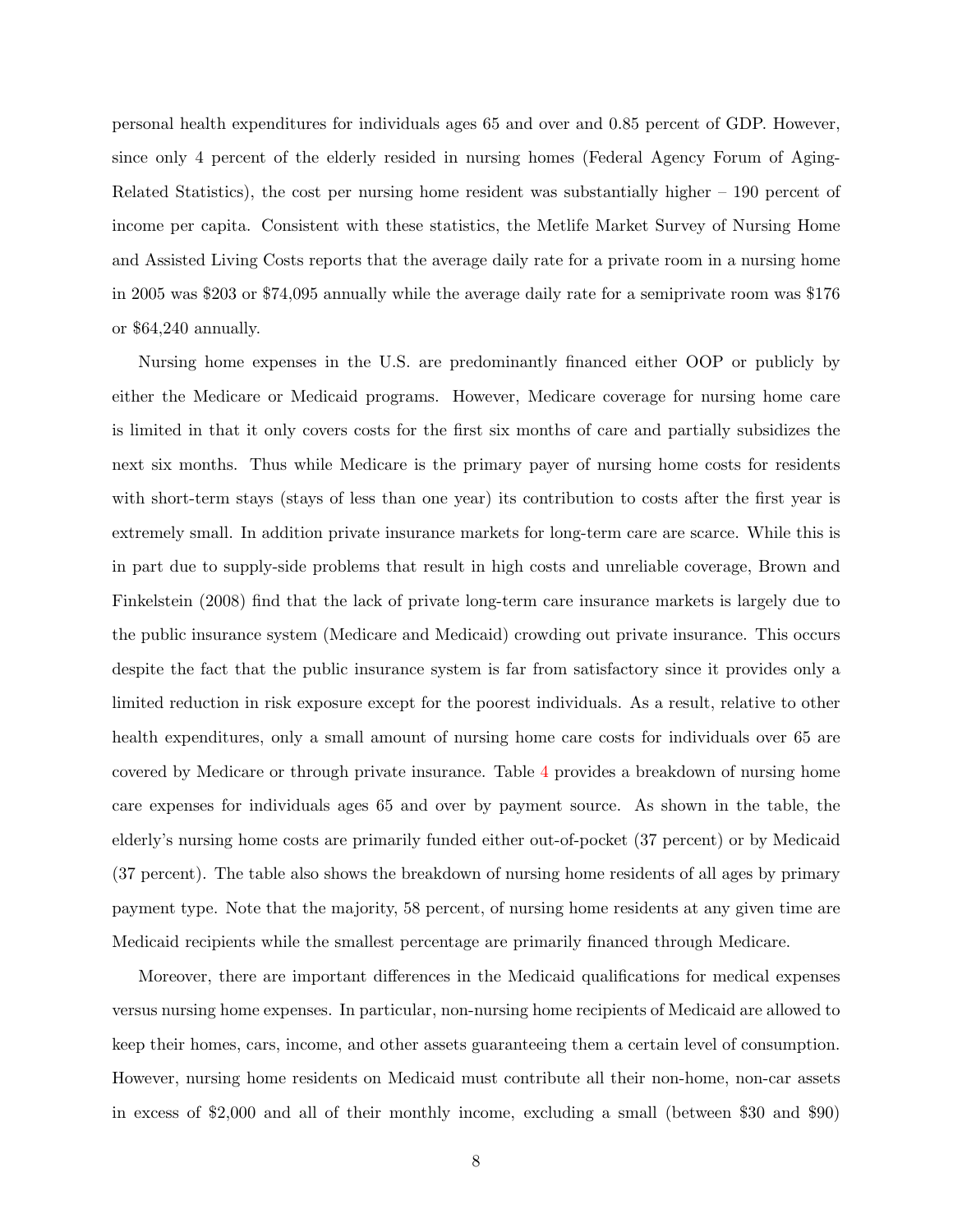Table 3: Per Capita Private, Medicare and Medicaid Health Expenditures as a Percent of Income Per Capita, 2002

| Age   | Private | Medicare | Medicaid |
|-------|---------|----------|----------|
| $65+$ | 12.3    | 17.5     | 5.2      |
| 65-74 | 9.7     | 12.6     | 2.7      |
| 75-84 | 12.7    | 20.9     | 5.2      |
| $85+$ | 21.6    | 27.2     | 15.1     |

Source: U.S. Department of Health and Human Services.

Table 4: Percent of Nursing Home Residents by Primary Payment Source for Individuals of All Ages and Sources of Payment for Nursing Homes/Long-term care Institutions for Individuals Ages 65 and Over, 2002

| Source of Payment | $\%$ of NH residents <sup>†</sup> | $\%$ of total NH exp. <sup>‡‡</sup> | $%$ of GDP $#$ |
|-------------------|-----------------------------------|-------------------------------------|----------------|
| Total NH exp.     | 100                               | 100                                 | 0.85           |
| Private           | 26                                | 43                                  | 0.37           |
| Out-of-pocket     |                                   | 37                                  | 0.31           |
| Private Insurance |                                   | $\overline{2}$                      | 0.02           |
| Other             |                                   | $\overline{4}$                      | 0.04           |
| Public            | 74                                | 57                                  | 0.48           |
| Medicare          | 15                                | 18                                  | 0.15           |
| Medicaid          | 58                                | 37                                  | 0.31           |
| Other             |                                   | $\overline{2}$                      | 0.02           |

<sup>‡</sup> Source: Kaiser Commission on Medicaid and Uninsured, prepared by E. O'Brien and R. Elias, 2004 *‡‡* Source: Medicare Current Beneficiary Survey, 2002.

"personal needs allowance" to their nursing home and medical expenses. Although they can keep their home and car while confined to a nursing home, these assets do not contribute much if any to their level of consumption. In a nursing home facility, Medicaid covers room and board, nursing care, therapy care, meals, and general medical supplies. However, Medicaid does not pay for a single room, personal television and cable, phone and service, radios, batteries, clothes and shoes, repairs of personal items, personal care services, among other goods and services. The result is that the quality of life delivered to Medicaid-funded nursing home residents falls well below that of privately-financed nursing home residents. This view is supported by survey evidence documented by Ameriks et al. (2007) who find that wealthy people tend to avoid public long-term care due to its low quality of life. This avoidance is termed "Medicaid aversion."

Most estimates suggest that at age 65 the probability of ever entering a nursing home before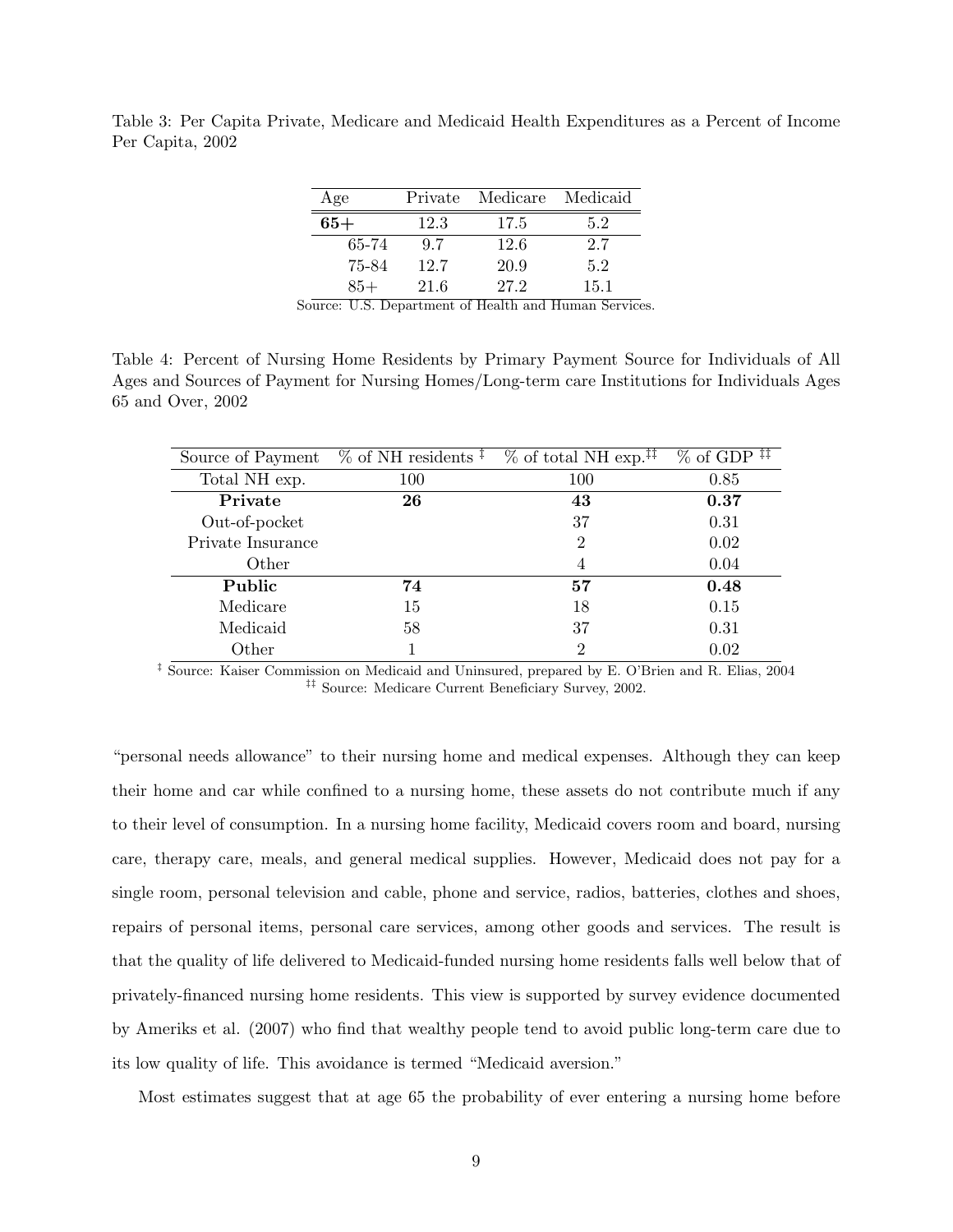death is somewhere between 0.3 and 0.4 and the average duration of stay is approximately 2 years. However, while the majority of entrants will spend less than 1 year in a nursing home, with very little out-of-pocket expense risk thanks to Medicare, there is still a sizable risk of long-term stay in a nursing home resulting in large OOP expenses. For example, Brown and Finkelstein (2008) estimate, consistently with the findings of Dick, Garber, and MaCurdy (1994), that approximately 40 percent of entrants will spend more than 1 year in a nursing home, while approximately one fifth will spend more than 5 years.

In our theoretical analysis, we capture the differential public insurance for nursing home versus medical expenses by allowing for a differential in the consumption floor guaranteed under impoverishing medical expenses versus nursing home expenses and by calibrating the differential to be consistent with the data on Medicaid's share of total nursing home expenses. We show that this differential insurance for medical versus nursing home expenses plays an important role in the saving behavior of the wealthy.

#### **2.3 Distribution of Out-of-Pocket Health Expenditures**

To assess the cross-sectional inequality in health expenditures, we use the Health and Retirement Survey, waves 2002, 2004 and 2006, covering medical and nursing home expense information for the years 2000 through 2005. Our sample consists of individuals, both married and single, 65 years of age and older. We include insurance premia in the out-of-pocket health expenditures. Table 5 presents a set of moments describing the distribution of OOP medical and nursing home expenses for this sample.

We find that the distribution of OOP health expenses across the elderly is highly unequal, with a Gini coefficient of 0.67 and a normalized standard deviation of 2.77. In addition, the expenses are highly concentrated at the top of the distribution, with the top 10 percent of the elderly accounting for more than half and the top 1 percent for more than a fifth of total OOP expenses. Moreover, OOP expenses increase with permanent earnings. Since data on lifetime earnings is not available to us, we use social security (SS) income as a proxy. The top SS income quintile spends OOP about twice as much as the bottom quintile. Such a pattern is expected in the presence of a means-tested subsidy which provides more social insurance to the lower-income quintiles. Although some studies find that the rich spend more on health services not only due to lower subsidies, but also due to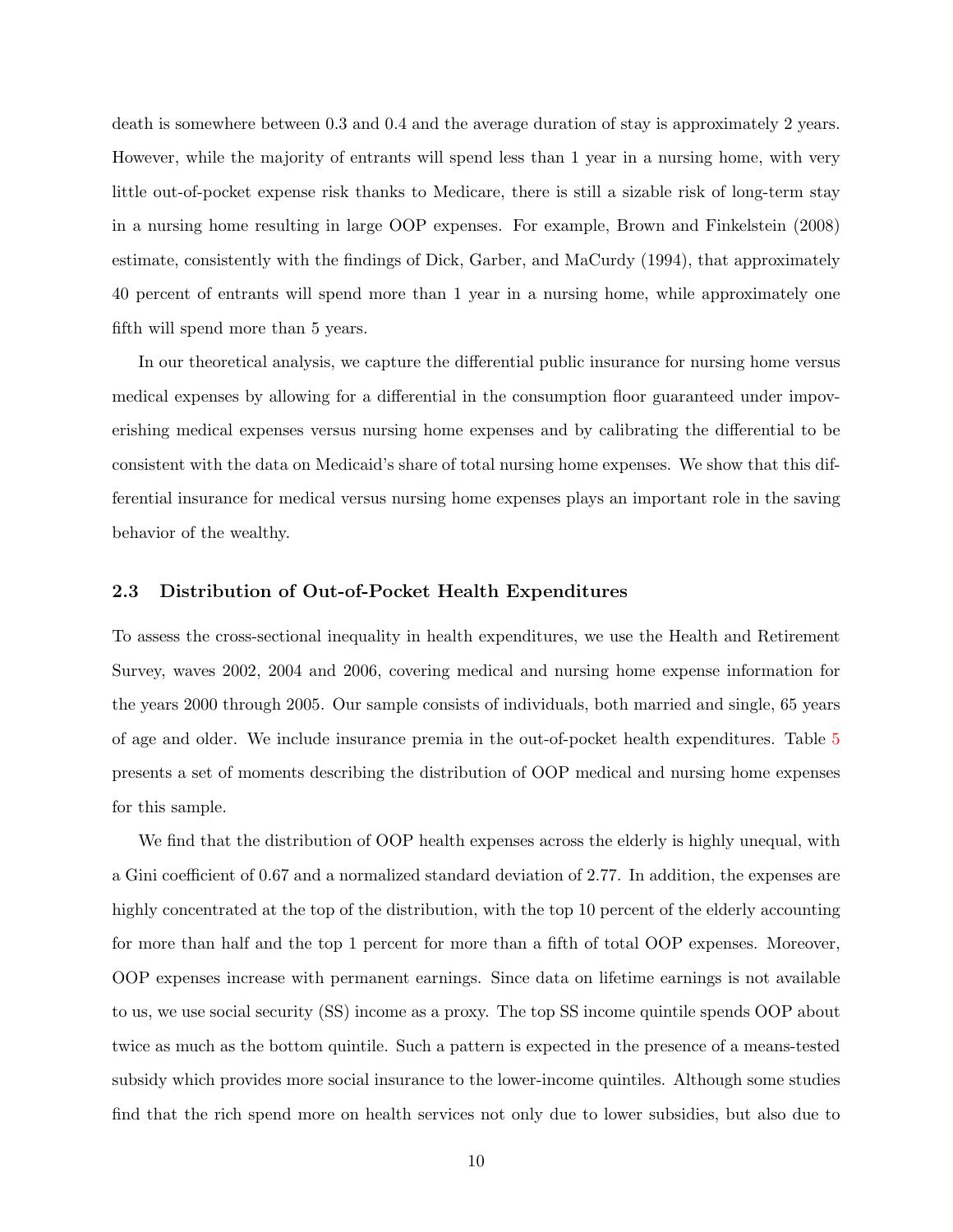| <b>OOP Health Expenses</b>                      |               |                  |
|-------------------------------------------------|---------------|------------------|
| Gini                                            | 0.67          |                  |
| Shares of Total, %                              |               |                  |
| First Quintile                                  | 0.13          |                  |
| Second Quintile                                 | 2.75          |                  |
| Third Quintile                                  | 9.76          |                  |
| Fourth Quintile                                 | 20.16         |                  |
| Fifth Quintile                                  | 67.21         |                  |
| Top $10\%$                                      | 50.71         |                  |
| Top $5\%$                                       | 38.84         |                  |
| Top $1\%$                                       | 21.77         |                  |
| Shares and Mean Expenses of SS Income Groups, % | <i>Shares</i> | $Mean^{\dagger}$ |
| First Quintile                                  | 13.4          | 17               |
| Second Quintile                                 | 16.7          | 21               |
| Third Quintile                                  | 18.4          | 23               |
| Fourth Quintile                                 | 23.0          | 29               |
| Fifth Quintile                                  | 28.5          | 36               |
| Top $10\%$                                      | 7.5           |                  |
| Top $5\%$                                       | 6.5           |                  |
| Top $1\%$                                       | 1.4           |                  |

Table 5: OOP Health Expense Distribution: Selected Moments

Source: 2002, 2004, and 2006 Data from the Health and Retirement Study. *†* percent of average annual lifetime earnings in 2000

consumption of a higher quantity/quality of health services (see, for example, De Nardi, French and Jones (2006)), in this analysis we take an extreme but simple view that attributes the differences in the OOP health expenses across income groups entirely to the means-testing of social insurance.

# **3 The Model**

In light of the evidence presented in the previous section, we model nursing home care explicitly to allow for differential treatment of medical and nursing home expenses by the social insurance system. Our theoretical analysis focuses on OOP health expenditures and the Medicaid program.

#### **3.1 Economic Environment**

Time is discrete. The economy is populated by overlapping generations of individuals. An individual lives to a maximum of *J* periods, works during the first *R* periods of his life, and retires at age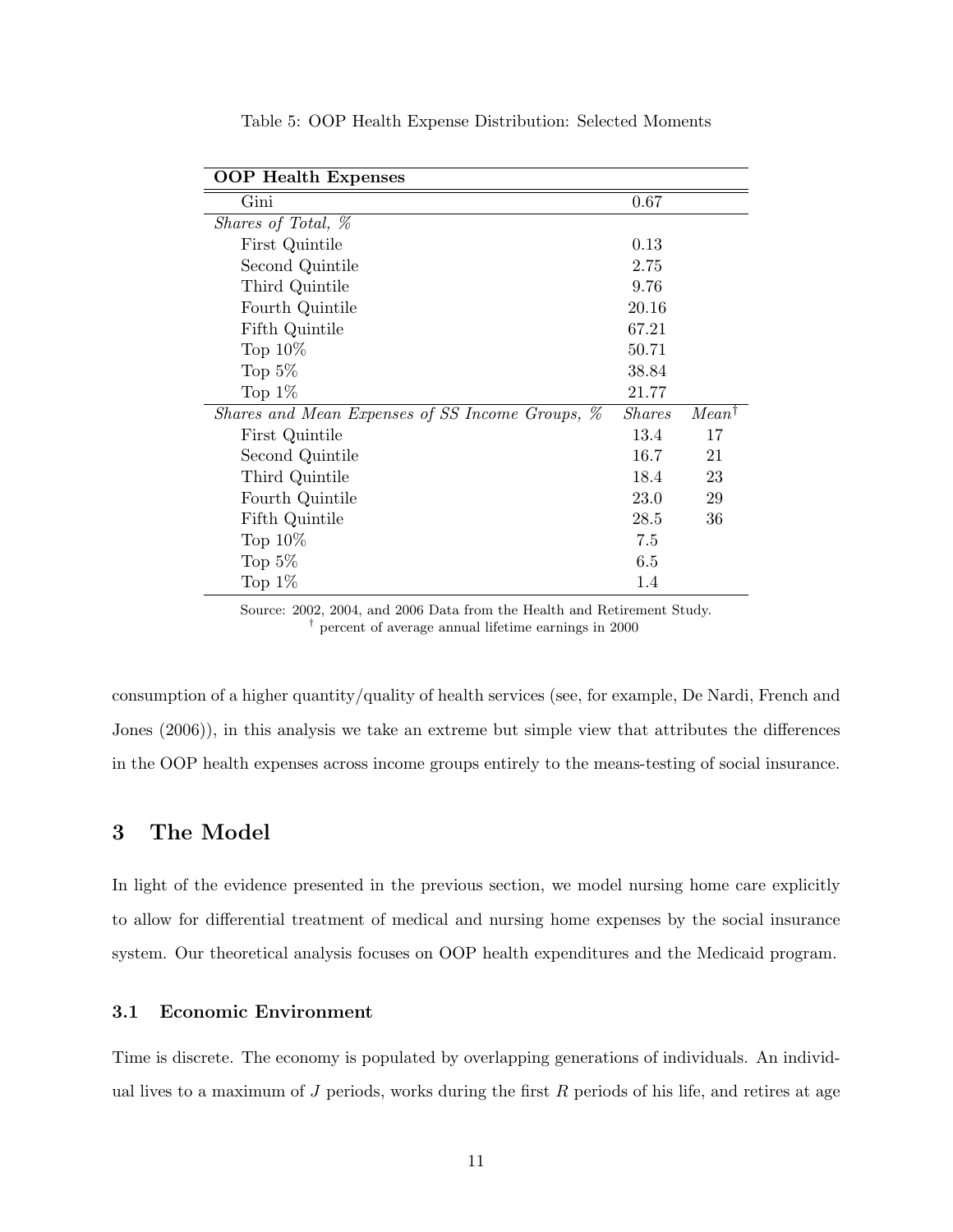*R* + 1. While working, an individual faces uncertainty about his earnings, and starting from the retirement age, he faces uncertainty about his survival, medical expenses, and nursing home needs. The government runs a social insurance program that guarantees a minimum consumption level. This consumption level differs by the type of destitution: due to low earnings of workers, or due to impoverishing medical or nursing home expenses of the retired. In addition, the government runs a pay-as-you-go social security program. Markets are competitive.

Individual earnings evolve over the life-cycle according to a function  $\Omega(j, z)$  that maps individual age *j* and current earnings shock *z* into efficiency units of labor, supplied to the labor market at wage rate *w*. The earnings shock *z* follows an age-invariant Markov process with transition probabilities given by Λ*zz′*. The efficiency units of the new-born workers is distributed according to a p.d.f. Γ*z*.

Similarly, medical expenditures evolve stochastically according to a function  $M(j, h)$  that maps individual age *j* and current expenditure shock *h* into out-of-pockets costs of health care. The medical expenditure shock *h* follows an age-invariant Markov process with transition probabilities Λ*hh′*. The initial distribution of medical expenditure shocks is given by Γ*<sup>h</sup>* and it is independent of the individual state.

The need for nursing home care in the next period of life, at age  $j + 1$ , arises with probability  $\theta(j+1,h)$  at each age  $j > R+1$  and with probability  $\bar{\theta}_{R+1}$  at age  $R+1$ . The probability of entering a nursing home next period is increasing in age. For agents beyond age  $R+1$  the entry probability is increasing in the previous period's medical expense. For simplicity, we assume that nursing home is an absorbing state. While in a nursing home, agents have constant medical expenditure  $M^n$ , which corresponds to the health shock value  $h^n$ .

There are no insurance markets to hedge either earnings, medical expenditure, nursing home, or mortality risks. Self-insurance is achieved with precautionary savings (labor supply is exogenous). Individuals cannot borrow. Unintended bequests are taxed away by the government and are used to finance government expenditure and social insurance transfers.<sup>7</sup>

<sup>7</sup>We do this to avoid the unrealistic impact that redistributing bequests as lump-sum transfers would have on agents eligibility for means-tested transfers. In addition, we wish to avoid the unrealistic impact that an arbitrary redistribution of bequests would have on individuals' saving behavior in response to changes in the social insurance system.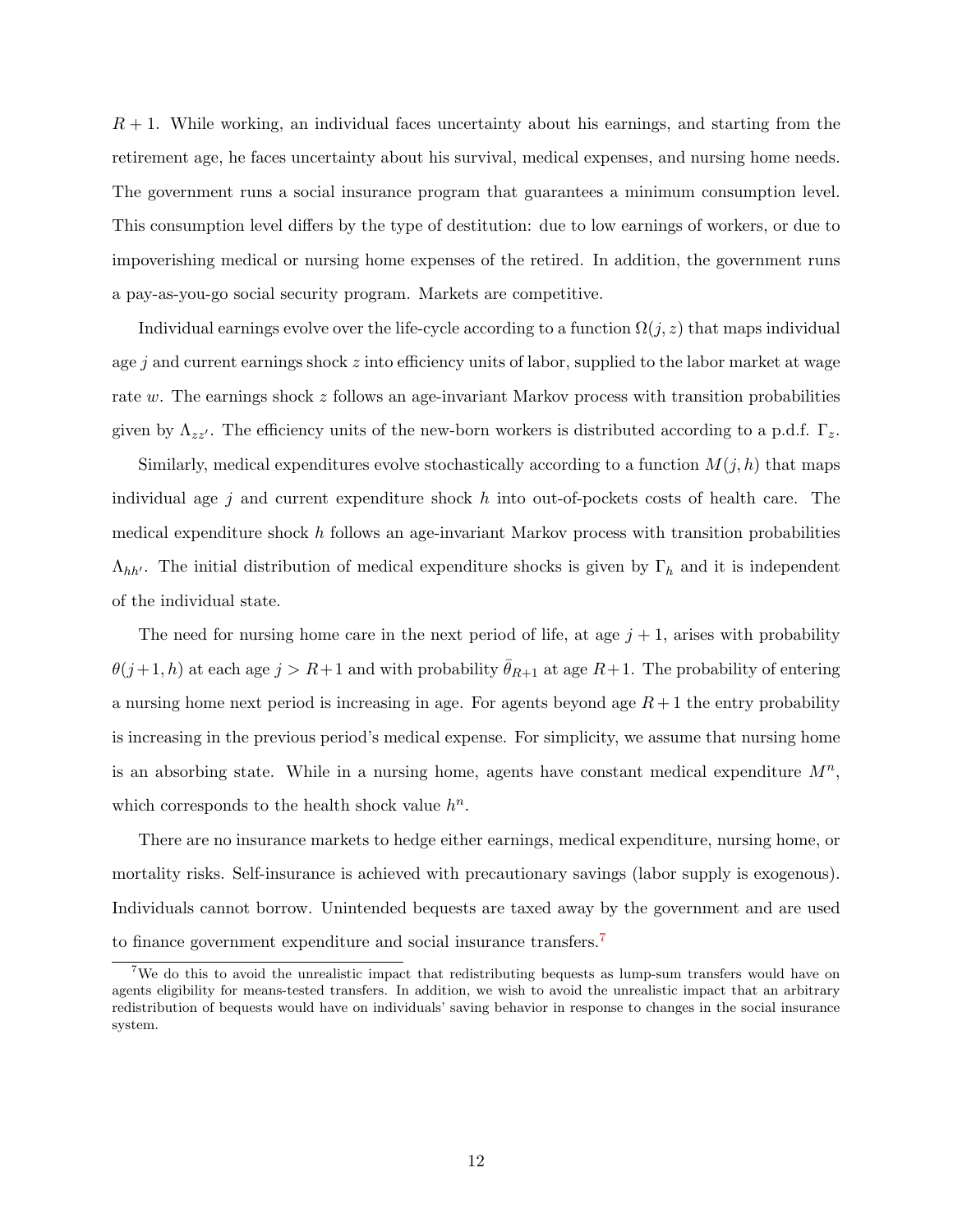#### **3.2 Demographics**

Agents face survival probabilities that are conditional on both age and nursing home status. The probability that an age- $(j - 1)$  individual survives to age *j* is  $s_j$  if he is not residing in a nursing home, and  $s_j^n < s_j$  if he is in a nursing home. Since a working-age agent faces neither mortality nor nursing home risk, his survival probability is  $s_j = 1, j = 1, 2, ..., R$ . Let  $\bar{\theta}_j$  denote the unconditional (independent of the previous period's medical expense) probability of entering a nursing home at age *j*. Then, without conditioning on his current medical expense shock, an age-(*j −* 1), retired individual enters a nursing home in period *j* with probability  $\bar{\theta}_j > 0$ . Let  $\lambda_j$  denote the fraction of cohort *j* residing in a nursing home. This fraction is zero for working-age cohorts. For a newly retired cohort, the fraction is just the unconditional probability of entering a nursing home, so  $\lambda_{R+1} = \bar{\theta}_{R+1}$ . Finally, for a retired cohort of age  $R+1 < j \leq J$ , the fraction  $\lambda_j$  evolves according to

$$
\lambda_j = \frac{\bar{\theta}_js_j(1-\lambda_{j-1})+s_j^n\lambda_{j-1}}{\bar{s}_j},
$$

where the denominator,  $\bar{s}_j = s_j(1 - \lambda_{j-1}) + s_j^n \lambda_{j-1}$ , is the average survival rate from age  $j - 1$  to  $j$ and the numerator is a weighted sum of the survival rate of new entrants and the survival rate of current residents.

Population grows at a constant rate *n*. Then the size of cohort *j* relative to that of cohort *j −* 1 is

$$
\eta_j = \frac{\eta_{j-1}\bar{s}_j}{1+n}, \text{ for } j = 2, 3, ..., J.
$$

#### **3.3 Workers' Savings**

The state of a working individual consists of his age  $j$ , assets  $a$ , average lifetime earnings to date  $\bar{e}$ , and current productivity shock *z*. The individual's taxable income *y* consists of his interest income *ra* and labor earnings *e* net of the payroll tax  $\tau_e(e)$ . The individual allocates his assets, taxable income less income taxes  $\tau_y(y)$ , and transfers from the government  $T(j, y, a)$  between consumption *c* and savings *a ′* by solving

$$
V(j, a, \bar{e}, z) = \max_{c, a' \ge 0} \left\{ U(c) + \beta E_z \left[ V(j + 1, a', \bar{e}', z') \right] \right\}
$$
 (1)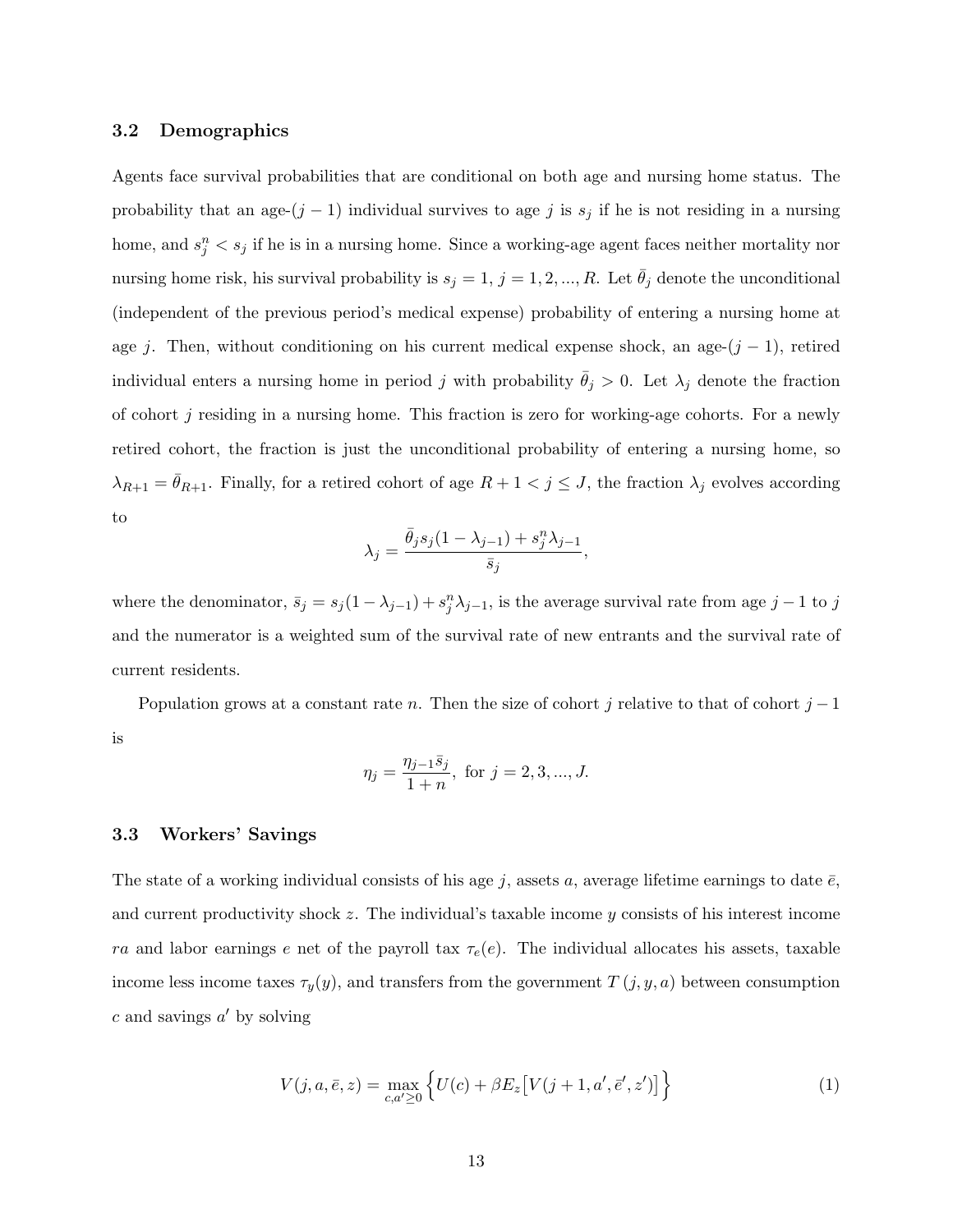subject to

$$
c + a' = a + y - \tau_y(y) + T(y, a), \tag{2}
$$

$$
y = e - \tau_e(e) + ra,\tag{3}
$$

$$
e = w\Omega(j, z), \tag{4}
$$

$$
\bar{e}' = (e + j\bar{e})/(j+1),\tag{5}
$$

$$
T(y, a) = \max \left\{ 0, \underline{c}^w - [a + y - \tau_y(y)] \right\}.
$$
 (6)

where  $\underline{c}^w$  is a minimum consumption level guarranteed to workers.

#### **3.4 Old-age Health Care**

Retired individuals face uncertainty about their medical and nursing home needs. The nursing home state is entered once and for all, but every period individuals can choose between private and public nursing home care.<sup>8</sup> An individual's nursing home status is denoted by the variable  $l$ , which takes a value of either 0, indicating that the individual is currently not in a nursing home, 1, indicating that he is currently in a nursing home under private care, or 2, indicating that he is currently in a nursing home under public care.

#### **3.4.1 Medical care**

Conditional on surviving to the next period, a working individual of age R with state  $(a, \bar{e}, z)$  will enter a nursing home upon retirement with probability  $\bar{\theta}_{R+1}$ . His future state contains a health shock,  $h'$ , that determines his medical care costs. The problem of this individual is

$$
V(R, a, \bar{e}, z) = \max_{c, a' \ge 0} \left\{ U(c) + \beta s_{R+1} (1 - \bar{\theta}_{R+1}) E\big[ V(R+1, a', \bar{e}, h', 0) \big] + \right\}
$$
(7)

$$
\beta s_{R+1} \bar{\theta}_{R+1} \max \left[ V(R+1, a', \bar{e}, h^n, 1), V(R+1, a', \bar{e}, h^n, 2) \right] \tag{8}
$$

subject to the constraints above.

Resources of a retired individual of age  $j > R$  come from the return on his savings  $(1 + r)a$ , his

<sup>8</sup>The assumption that the nursing home state is absorbing is not unreasonable given that we set the model period to two years, Dick et al. (1994) find that the majority of long-term nursing home spells end in death and Murtaugh et al. (1997) find that the majority of nursing home users die within one year of discharge.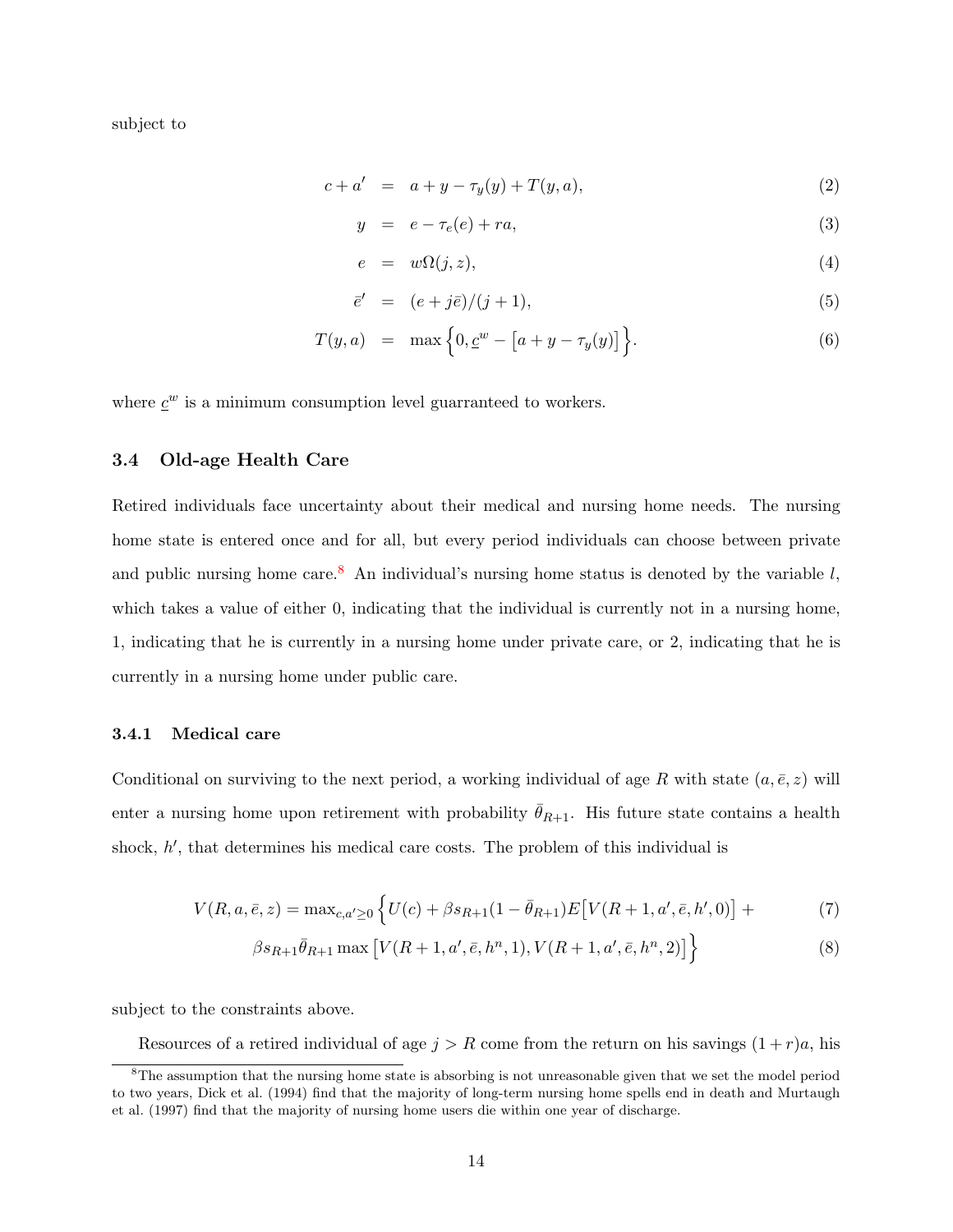social security benefit  $S(\bar{e})$ , and government transfers  $T(j, a, \bar{e}, h)$ . After paying health care costs  $M(j, h)$  and income taxes, the individual allocates his remaining resources between consumption and savings. Conditional on survival, the agent will entering a nursing home next period with probability  $\theta(j+1,h)$ . We assume that the health shock does not directly affect agents' utility. An age-*j* individual with assets *a*, average life-time earnings  $\bar{e}$ , health shock *h*, and who is not in a nursing home solves

$$
V(j, a, \bar{e}, h, 0) = \max_{c, a' \ge 0} \left\{ U(c) + \beta s_{j+1} \left( 1 - \theta(j+1, h) \right) E_h \left[ V(j+1, a', \bar{e}, h', 0) \right] + \beta s_{j+1} \theta(j+1, h) \max \left[ V(j+1, a', \bar{e}, h^n, 1), V(j+1, a', \bar{e}, h^n, 2) \right] \right\}
$$
(9)

subject to

$$
c + M(j, h) + a' = a + y - \tau_y(\tilde{y}) + T(j, a, h),
$$
\n(10)

$$
y = S(\bar{e}) + ra,\tag{11}
$$

$$
\tilde{y} = \max\left\{0, ra - \max[0, M(j, h) - \kappa r a]\right\},\tag{12}
$$

$$
T(j, a, h) = \max \{0, \underline{c}^{m} + M(j, h) - [a + y - \tau_y(\tilde{y})] \}
$$
\n(13)

where  $\mathbf{c}^m$  is the minimum consumption level guaranteed under impoverishing medical expenses. Agents receive a medical expense income tax deduction. In other words, individuals pay taxes on their interest income minus the fraction of their medical expenses that exceed *κ* percentage of their taxable income.

#### **3.4.2 Nursing home care**

Once nursing home needs arise, an individual has to choose between private and public nursing home care. We assume that private care differs from public only in the consumption value it provides (nicer rooms but the same medical care). Public nursing home care provides a uniform level of consumption, denoted by  $\underline{c}^n$ . By letting  $\underline{c}^n$  differ from  $\underline{c}^m$ , we allow for differential insurance provided for medical and nursing home expenses. Hence the government's per resident cost of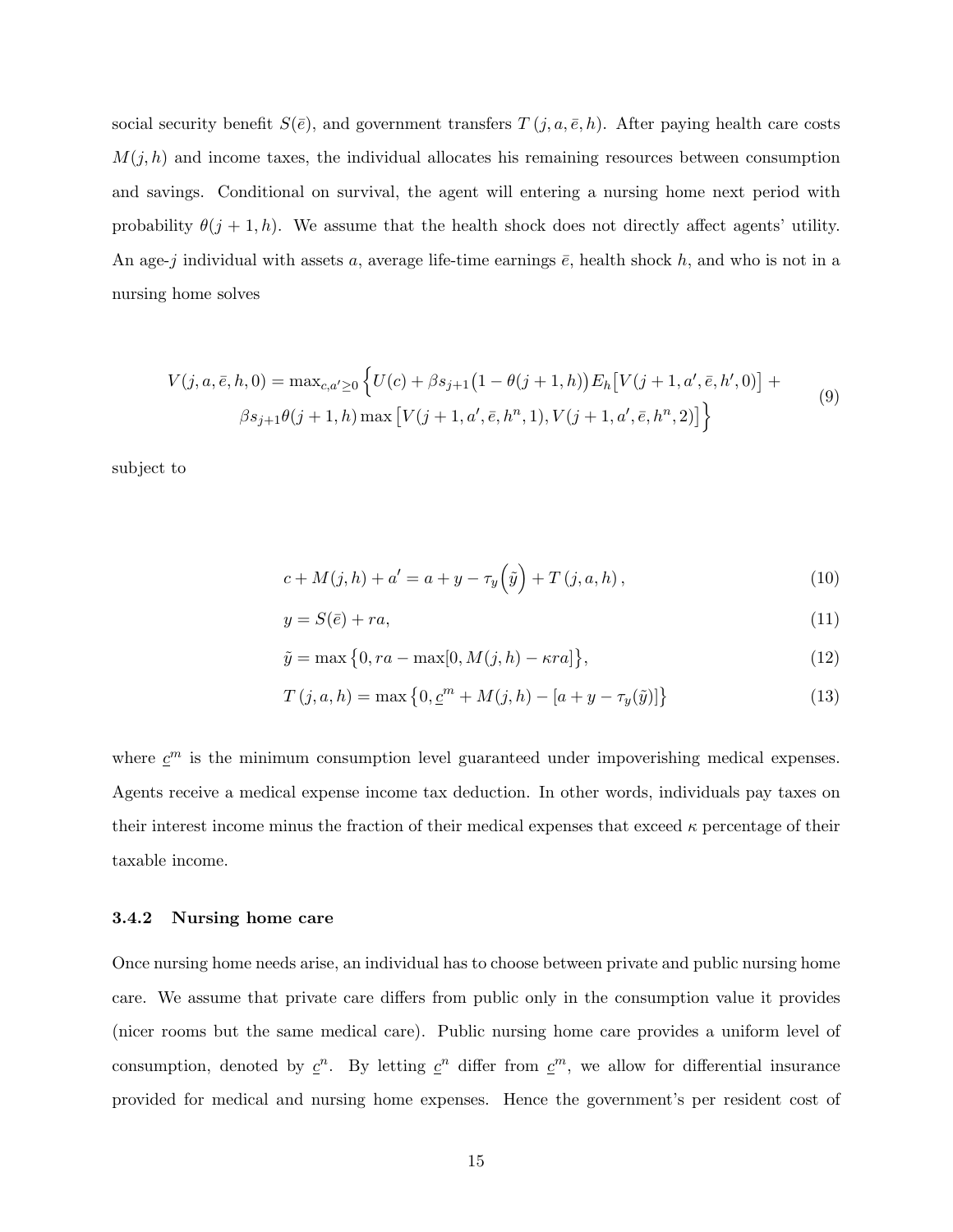nursing home care is  $M^n + \underline{c}^n$ . To qualify for public nursing home care, an individual must meet the following eligibility criteria: his income net of taxes plus the value of assets have to fall below a threshold level. Note that individuals will only choose public care if their consumption level under private care falls below  $\underline{c}^n$ . In addition, since the agents' income streams during retirement are deterministic and constant, an agent receiving public care would never choose to switch to private care in the future. Thus, for simplicity, we assume that when an individual enters public care he surrenders all of his assets as well as current and future pension income to the government and has no further decisions to make.

An individual in private nursing home care decides how much to save and whether to switch to public nursing care by solving

$$
V(j, a, \bar{e}, h^n, 1) = \max_{c, a' \ge 0} \left\{ u(c) + \beta s_{j+1}^n \max \left[ V(j+1, a', \bar{e}, h^n, 1), V(j+1, a', \bar{e}, h^n, 2) \right] \right\}
$$
(14)

subject to

$$
c + Mn + a' = a + y - \tau_y \Big( \max\big\{0, ra - \max[0, Mn - \kappa r a]\big\} \Big),\tag{15}
$$

$$
y = S(\bar{e}) + ra,\tag{16}
$$

where the value of entering a public nursing home is

$$
V(j+1, a', \bar{e}, h^n, 2) = \sum_{i=j}^{J} \left[ \beta^{i-j} \prod_{k=j}^{i-1} s_{k+1}^n u(\underline{c}^n) \right] \equiv \bar{V}_{j+1}^n.
$$

Note that there are no government transfers to individuals receiving private nursing home care. However, such individuals are still eligible for a medical expense tax deduction.

#### **3.5 Goods Production**

Firms produce goods by combining capital *K* and labor *L* according to a constant-returns-to-scale production technology:  $F(K, L)$ . Capital depreciates at rate  $\delta$  and can be accumulated through investments of goods:  $I = K' - (1 - \delta)K$ . Firms maximize profits by renting capital and labor from households. Perfectly competitive markets ensure that factors of production are paid their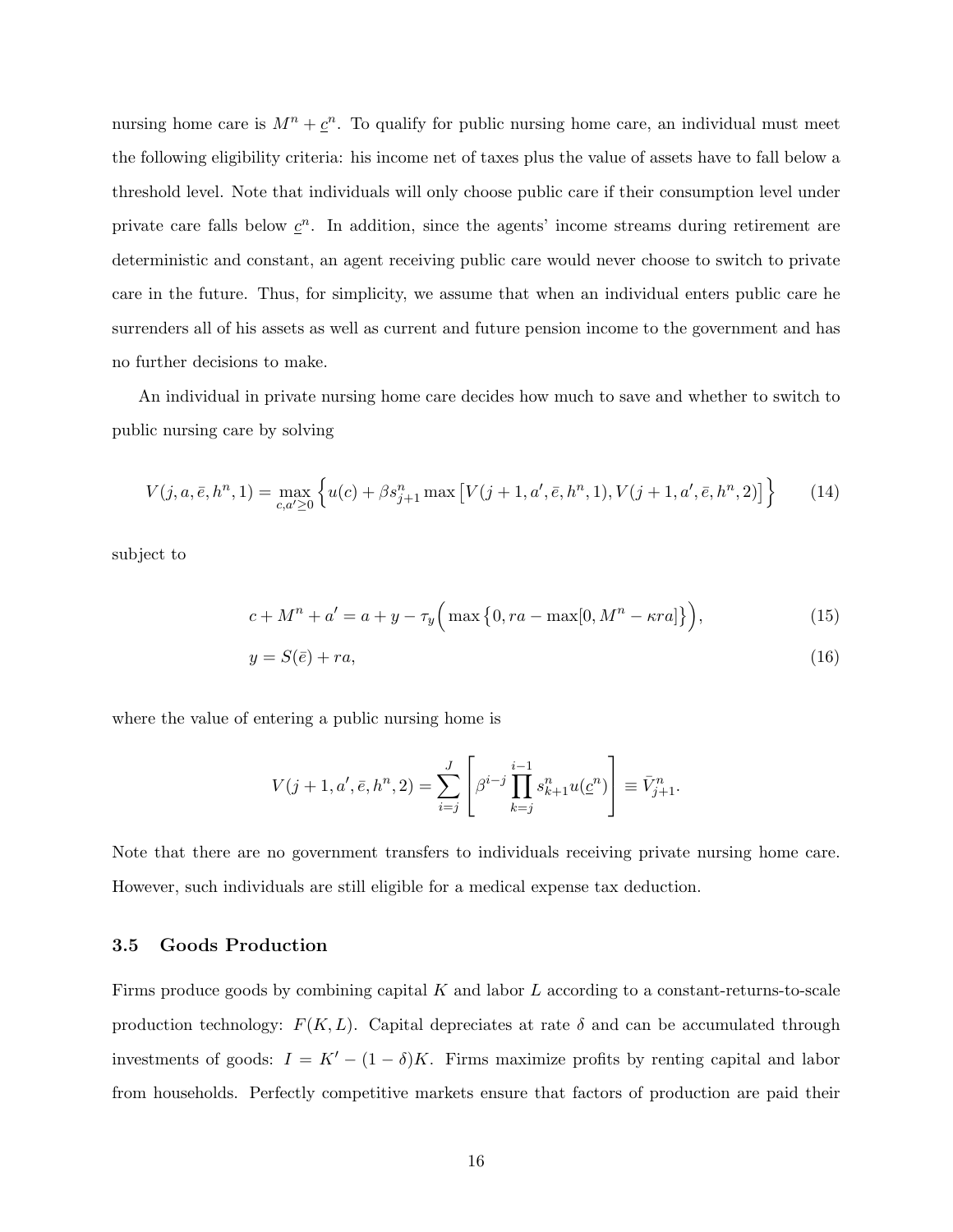marginal products. Goods can be consumed by individuals, used in health care, and invested in physical capital.

#### **3.6 General Equilibrium**

We consider a steady-state competitive equilibrium in this economy. For the purposes of defining an equilibrium in a compact way, we suppress the individual state into a vector  $(j, x)$ , where

$$
x = \begin{cases} x_W \equiv (a, \bar{e}, z), & \text{if } 1 \le j \le R, \\ x_R \equiv (a, \bar{e}, h, l), & \text{if } R < j \le J. \end{cases}
$$

Accordingly, we redefine value functions, decision rules, taxable income and transfers to be functions of the individual state  $(j, x)$ . Let the state spaces be given by  $X_W \subset [0, \infty) \times [0, \infty) \times (-\infty, \infty)$ and  $X_R \subset [0, \infty) \times [0, \infty) \times (-\infty, \infty) \times \{0, 1, 2\}$ , and denote by  $\Xi(X)$  the Borel  $\sigma$ -algebra on  $X \in \{X_W, X_R\}$ . Let  $\Psi_j(X)$  be a probability measure of individuals with state  $x \in X$  in cohort *j*. Note that these agents constitute  $\eta_j \Psi_j(X)$  fraction of the total population.

DEFINITION. Given a fiscal policy  $\{S(\bar{e}), G, \underline{c}^w, \underline{c}^m, \underline{c}^n, \kappa\}$ , a steady-state equilibrium is  $\{c(j, x), a'(j, x), l(j, x_R)\}$  $\{\Psi_j\}_{j=1}^J$ ,  $\{w, r, K, L\}$  and  $\{\tau_s(e), \tau_y(y)\}$  such that

- 1. Given prices, the decision rules  $c(j, x)$ ,  $a'(j, x)$  and  $l(j, x_R)$  solve the dynamic programming problems of the households.
- 2. Prices are competitive:  $w = F_L(K, L)$  and  $r = F_K(K, L) \delta$ .
- 3. Markets clear:
	- (a) Goods:  $\sum_{j} \eta_j \int_X c(j, x) d\Psi_j + (1 + n)K + \tilde{M} + G = F(K, L) + (1 \delta)K$ , where  $\tilde{M} =$  $\sum_{j=R}^{J} \eta_j \int_{X_R} \{M(j,h) \mathbf{I}[l(j,x) = 0] d\Psi_j + M^n \mathbf{I}[l(j,x) > 0] \} d\Psi_j.$
	- (b) Capital:  $\sum_{j} \eta_{j} \int_{X} a'(j, x) d\Psi_{j} = (1 + n)K$ .
	- (c) Labor:  $\sum_{j} \eta_j \int_X \Omega(j, z) d\Psi_j = L.$
- 4. Distributions of agents are consistent with individual behavior:

$$
\Psi_{j+1}(X_0) = \int_{X_0} \left\{ \int_X Q_j(x, x') \mathbf{I} \left[ j' = j+1 \right] d\Psi_j \right\} dx',
$$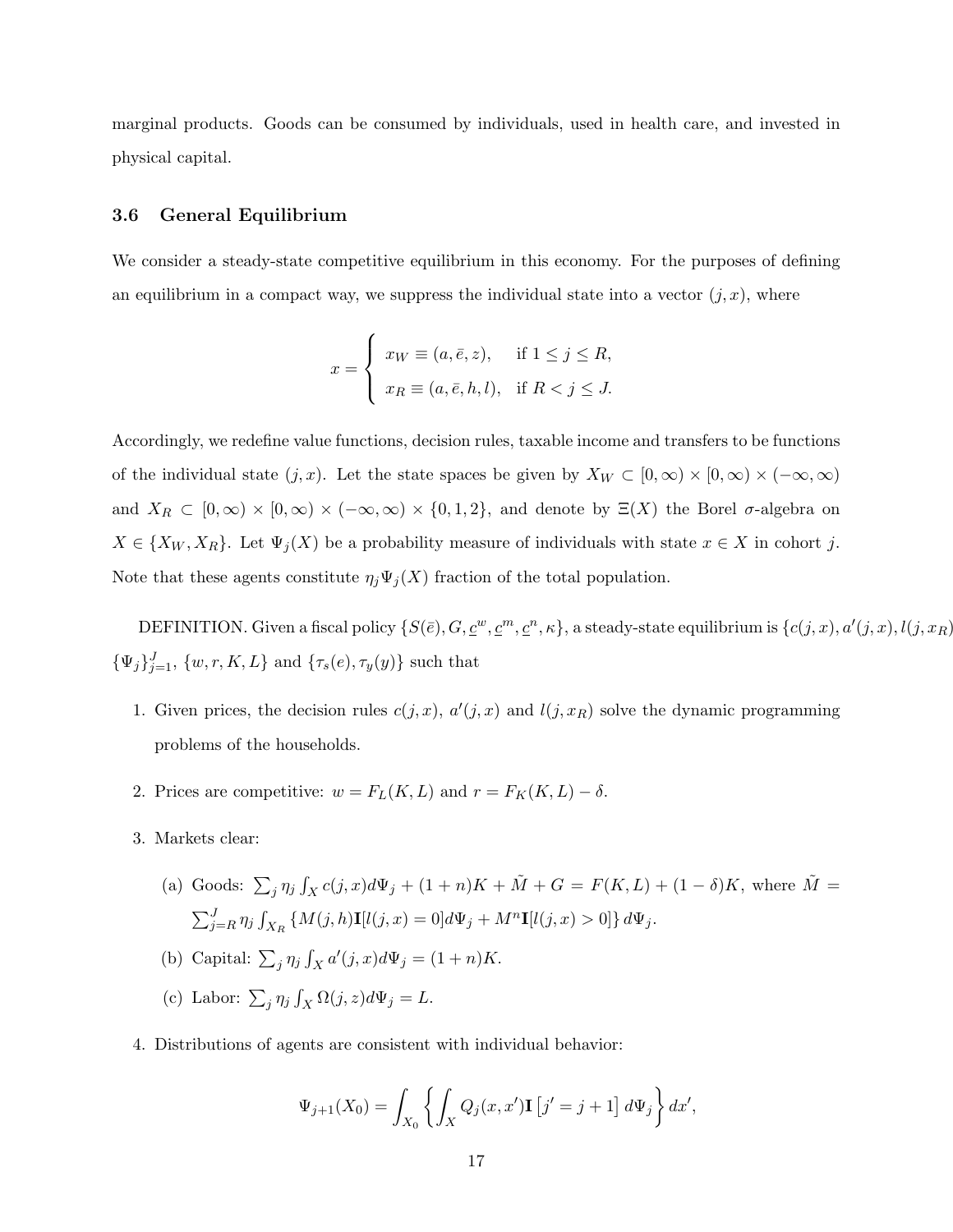for all  $X_0 \in \Xi$ , where **I** is an indicator function and  $Q_j(x, x')$  is the probability that an agent of age *j* and current state *x* transits to state *x ′* in the following period. (A formal definition of  $Q_j(x, x')$  is provided in the Appendix.)

- 5. Social security budget balances:  $\sum_{j=R+1}^{J} \eta_j \int_{X_R} S(\bar{e}) d\Psi_j = \sum_{j=1}^{R} \eta_j \int_{X_W} \tau_e(e) d\Psi_j$ .
- 6. The government's budget is balanced:  $IT + B = MT + G$ , where income taxes are given by

$$
IT = \sum_{j=1}^{J} \eta_j \int_X \tau_y(y(j, x)) d\Psi_j,
$$

bequests are given by

$$
B = \frac{1+r}{1+n} \sum_{j=R+1}^{J} \eta_{j-1} \int_{X} {\{\mathbf{I}[l(j-1,x) = 0](1-s_j) \}
$$

$$
+ \mathbf{I}[l(j-1,x) > 0](1-s_j^n) \} a'(j-1,x) d\Psi_{j-1},
$$

and total means-tested transfer payments are

$$
MT = \sum_{j=1}^{J} \eta_j \int_X T(j, x) d\Psi_j + \sum_{j=R+1}^{J} \eta_j (M^n + \underline{c}^n - S(\overline{e})) \int_{X_R} \mathbf{I}[l(j, x) = 2] d\Psi_j
$$
  

$$
- \frac{1+r}{1+n} \sum_{j=R+2}^{J} \eta_{j-1} \int_{X_R \times X_R} \mathbf{I}[l(j-1, x) < 2, l(j, x') = 2] a'(j-1, x) Q(x, x') d\Psi_{j-1} d\Psi_j.
$$

## **4 Calibration**

The model is calibrated to match a set of aggregate and distributional moments for the U.S. economy, including demographics, earnings, medical and nursing home expenses, as well as features of the U.S. social welfare, Medicaid, social security and income tax systems. Some of the parameter values can be determined ex-ante, others are calibrated by making the moments generated by a stationary equilibrium of the model target corresponding moments in the data. The calibration procedure minimizes the difference between the targets from the data and model-predicted values. Our calibration strategy for stochastic processes for earnings and medical expenses is similar to Castaneda et al. (2003) in that we do not restrict the processes to, for example, AR(1), but instead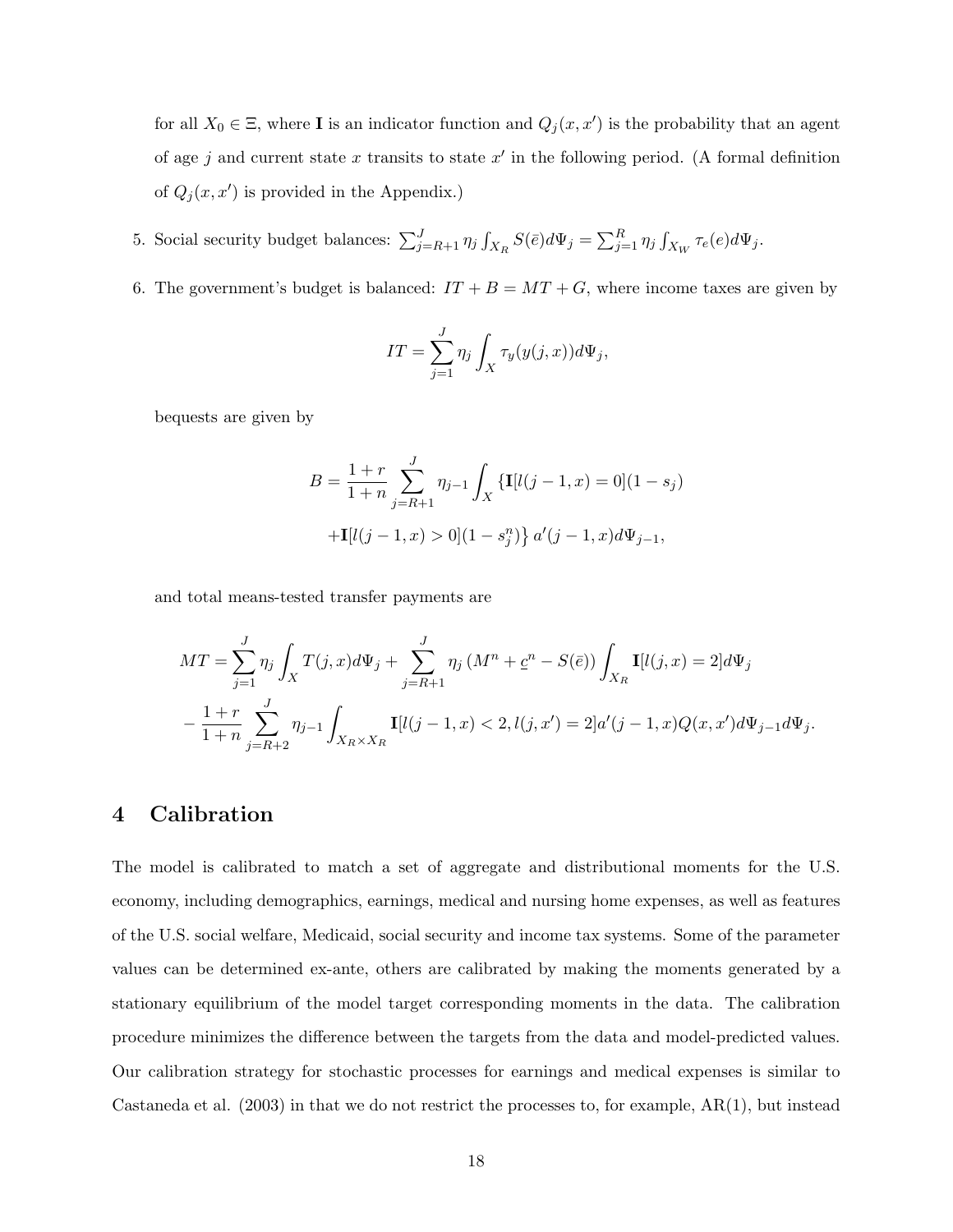target a wide set of moments characterizing the earnings and OOP health expense distributions. Unlike Castaneda et al., we do not target the distribution of wealth because part of our objective is to learn how much wealth inequality can be generated by idiosyncratic risk in earnings, health expenses, and survival in a pure life-cycle model. We do not restrict the stochastic processes for earnings and medical expenses to AR(1) processes for the following reasons. First, as Castaneda et al. (2003) demonstrate, models which use AR(1) processes for earnings have difficulty generating the degree of earnings inequality observed in the data and, second, French and Jones (2004) find that the the stochastic process for medical expenses is not well approximated by an AR(1) process. Thus we choose the parameters of the discrete Markov chains for earnings and medical expenses to match directly the earnings and medical expense distributions in the data.

We start by presenting functional forms and setting parameters whose direct estimates are available in the data. Although the calibration procedure identifies the rest of the parameters by solving a simultaneous set of equations, for expositional purposes, we divide the parameters to be calibrated into groups and discuss associated targets and their measurement in the data. Most of the data statistics used in the calibration procedure are averages over or around 2000-2006, which is the time period covered by the HRS. More fundamental model parameters rely on long-run data averages.

#### **4.1 Age structure**

In the model, agents are born at age 21 and can live to a maximum age of 100. We set the model period to two years because the data on OOP health expenses is available bi-annually. Thus the maximum life span is  $J = 40$  periods. For the first 44 years of life, i.e. the first 22 periods, the agents work, and at the beginning of period  $R + 1 = 23$ , they retire.

Population growth rate *n* targets the ratio of population 65 year old and over to that 21 years old and over. According to U.S. Census Bureau, this ratio was 0.18 in 2000. We target this ratio rather than directly set the population growth rate because the weight of the retired in the population determines the tax burden on workers, which is of a primary importance to our analysis of the effects of the social insurance system.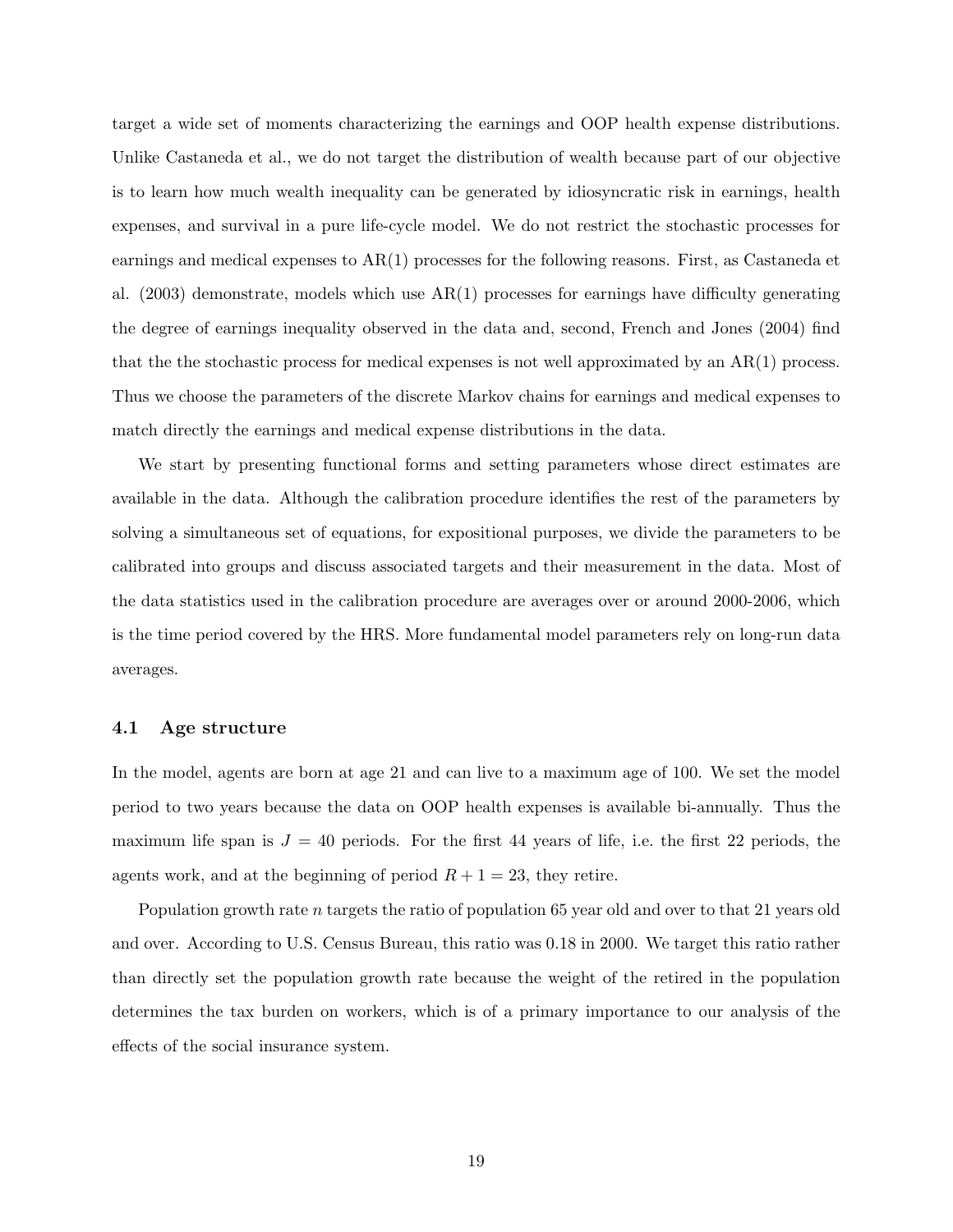#### **4.2 Preferences**

The momentary utility function is assumed to be of the constant-relative-risk-aversion form

$$
U(c) = \frac{c^{1-\gamma}}{1-\gamma},
$$

so that  $1/\gamma$  is the intertemporal elasticity of substitution. Based on estimates in the literature, we set  $\gamma$  equal to 2.0. The subjective discount factor,  $\beta$  is determined in the calibration procedure such that the rate of return on capital in the model is consistent with an annual rate of return of 4 percent.

#### **4.3 Technology**

Consumption goods are produced according to a production function,

$$
F(K, L) = AK^{\alpha}L^{1-\alpha},
$$

where capital depreciates at rate  $\delta$ . The parameters  $\alpha$  and  $\delta$  are set using their direct counterparts in the U.S data: a capital income share of 0*.*3 and an annual depreciation rate of 7 percent (Gomme and Rupert  $(2007)$ ). The parameter *A* is set such that the wage per an efficiency unit of labor is normalized to one under the benchmark calibration .

#### **4.4 Earnings Process**

In the model, worker's productivity depends on his age and an idiosyncratic productivity shock according to a function  $\Omega(j, z)$ . We assume that this function consists of a deterministic agedependent component and a stochastic component as follows:

$$
\log \Omega(j, z) = \log \sum_{i \in \{0, 1\}} \exp \left[ \beta_1 (j + i) + \beta_2 (j + i)^2 \right] + z,
$$

where *z* follows a finite-valued Markov process with probability transition matrix Λ*zz′*. Initial productivity levels are drawn from the distribution Γ*z*.

The coefficients on age and age-squared are set to 0.109 and -0.001, respectively, obtained from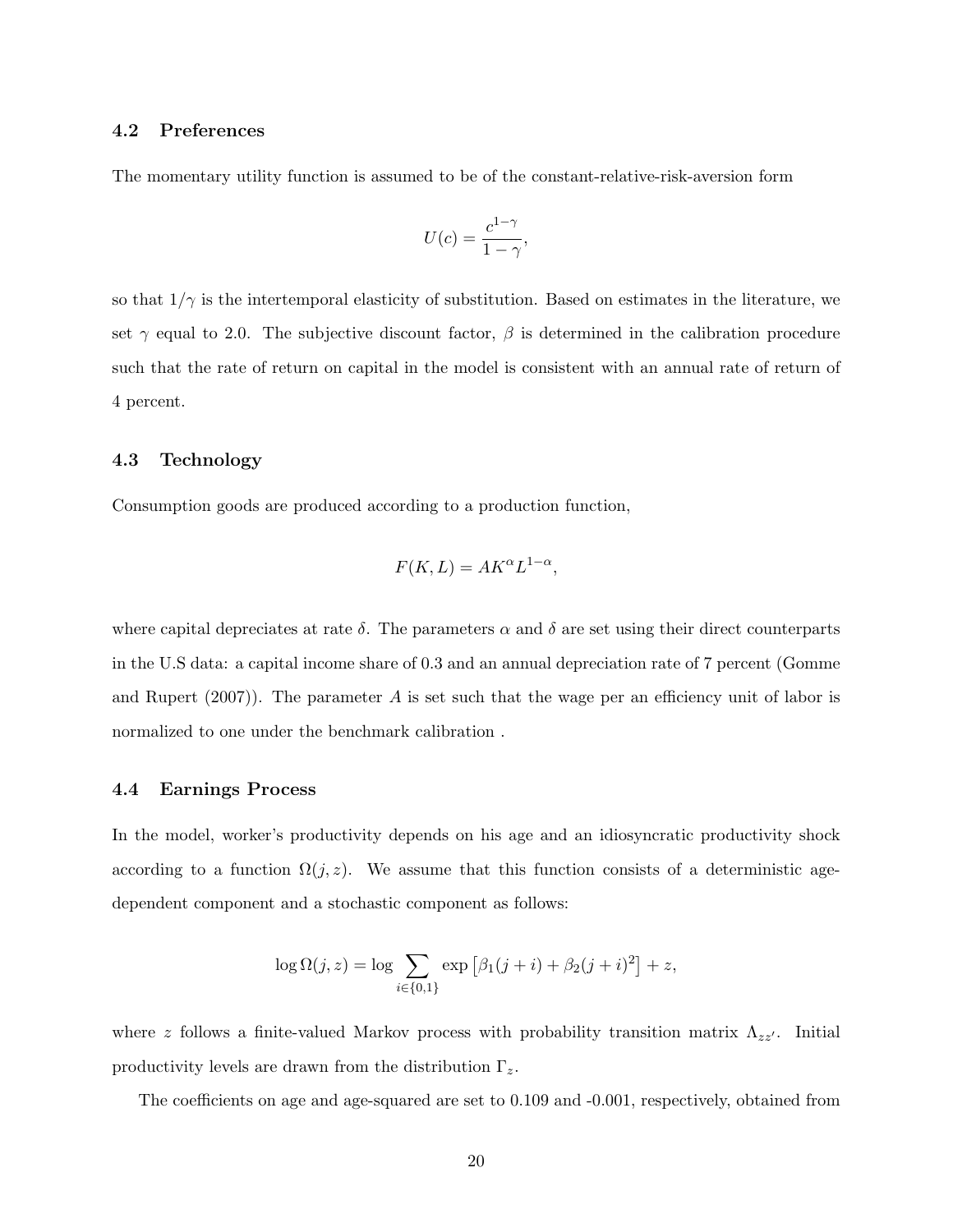1968 to 1996 PSID data on household heads.<sup>9</sup> We assume that there are 5 possible values for *z* and that the probabilities of going from the two lowest productivity levels to the highest one and from the two highest ones to the lowest one are 0. These restrictions, combined with a normalization and imposing the condition that the rows of  $\Lambda_{zz'}$  and elements of  $\Gamma_z$  must sum to one, leaves 24 parameters to be determined. These parameters are chosen by targeting the following statistics: the variance of log earnings of households with heads age 55 relative to those with heads age 35, the first-order autocorrelation of earnings, the Gini coefficient for earnings, 8 points on the Lorenz curve for earnings, corresponding to the five quintiles and top 1, 5, and 10 percent of the distribution, mean Social Security income levels by Social Security income quintile, and 8 points in the Lorenz curve for Social Security income. Thus we target a relative variance for 55 year-olds of 1.89 and a first-order autocorrelation for *z* of 0.97 (converted from an annual autocorrelation of 0.98) using estimates taken from Storesletten et al. (2004). The data points for the earnings Lorenz curve are taken from Rodriguez at el. (2002). The targets on the Lorenz curve for Social Security income and mean Social Security by quintile are taken from waves 2002 through 2006 of the HRS. We target mean Social Security income by quintiles since we also target mean OOP medical expenditures by Social Security income quintiles, as discussed below. We use social security income quintiles as a proxy for lifetime earnings quintiles because lifetime earnings is not available to us.

#### **4.5 Medical Expense Process**

Retired agents not residing in a nursing home face medical expenses that are a function of their current age and medical expense shock. Similarly to the earnings process, we assume that medical expenses can be decomposed into a deterministic age component and a stochastic component:

$$
\ln M(j, h) = \beta_{m,1} j + \beta_{m,2} j^2 + h,
$$

where *h* follows a finite state Markov chain with probability transition matrix Λ*hh′* and newly retired agents draw their medical expense shock *h* from an initial distribution denoted by Γ*h*.

We assume that for each age there are 4 possible medical expense levels, which we fix exoge-

 $9$ The sample is restricted to the heads of household, between the age of 18 and 65, not self-employed, not working for the government, working at least 520 hours during the year; excluding observations with the average hourly wage (computed as annual earnings over annual hours worked) less than half the minimum wage in that year; weighted using the PSID sample weights. We thank Gueorgui Kambourov for providing us with the regression results.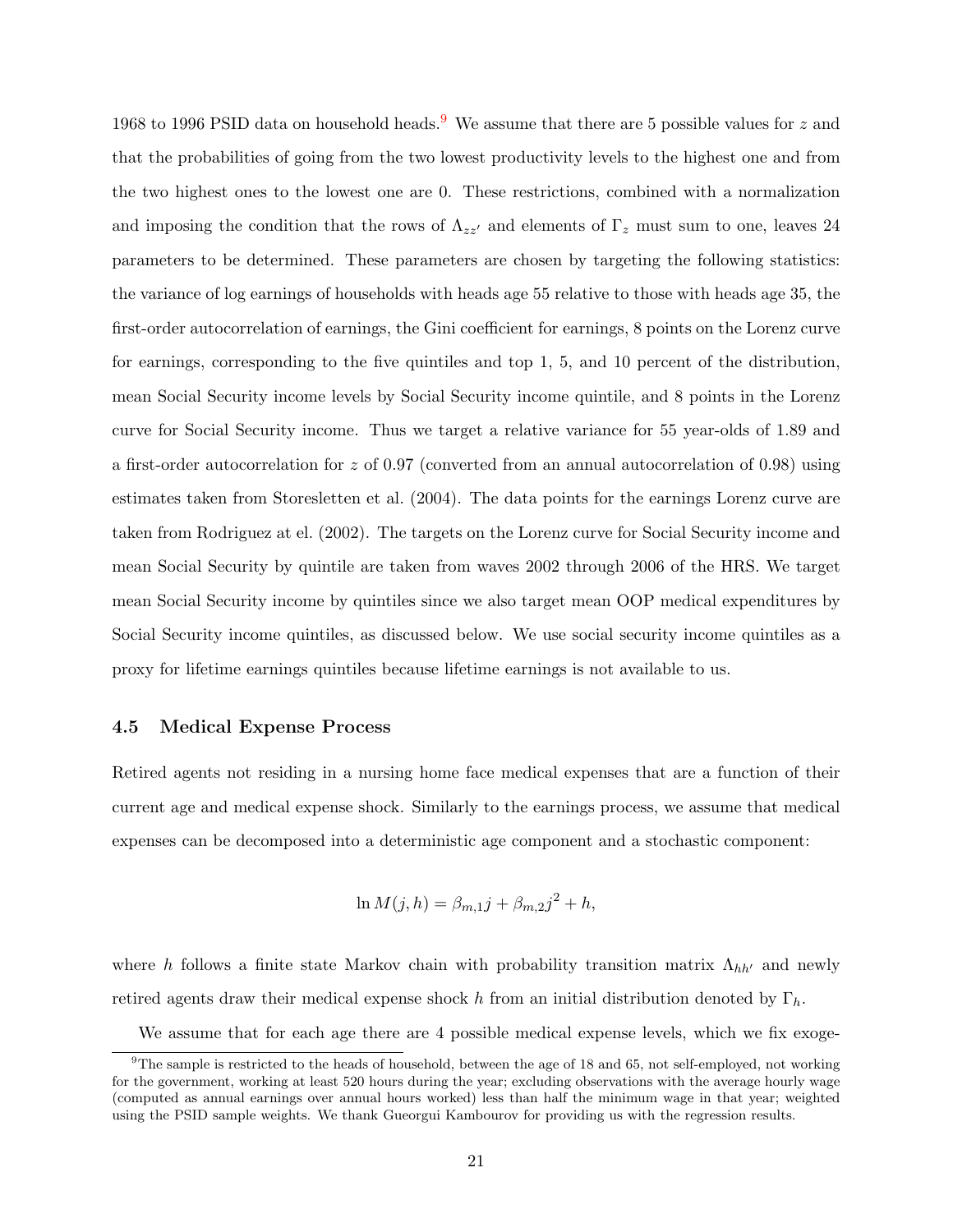nously. Thus specifying the process for *h* requires choosing 20 parameters: 16 parameters specifying the probability transition matrix for *h*, Ω*hh′*, and 4 parameters characterizing the initial distribution of medical expenditure shocks, Γ*h*. Since the rows of the transition matrix and the initial distribution must sum to one, the degrees of freedom to be determined reduces to 15. Thus, including the coefficients in the deterministic component, 17 parameters still remain to be chosen to specify the medical expense process.

To calibrate the 17 parameters governing the OOP health expense process, we use 20 aggregate and distributional moments for OOP health expenses: the Gini coefficient and 8 points in the Lorenz curve of the OOP medical expense distribution, shares of OOP health expenses and Medicaid expenses in GDP for each age group – 65 to 74 year-olds, 75 to 84 year-olds, and those 85 and above – and the shares of the OOP health expenses that are paid by each social security income quintile. The targets and their values in the data are summarized in the next section. The distributional moments were documented in section 2 using the HRS data. OOP and Medicaid expenses by age groups are 2001-2006 averages based on the aggregate data from the U.S. Department of Health and Human Services. Note that our measure of OOP health expenditures corresponds to the sum of all private health care expenditures, including the costs of health insurance.

#### **4.6 Nursing Home Expense Risk**

The nursing home expense risk in the model is intended to capture the risk expenses due to a long-term (more than one year) stay in a nursing home. Starting at age *R*, agents face age-specific probabilities of entering a nursing home for a long-term stay in the following period and starting at age  $R+1$ , entry probabilities depend on both age and health. The unconditional probabilities of entering a nursing home at each age  $j + 1$  are  ${\lbrace \bar{\theta}_j \rbrace}_{j=R+1}^J$  and the probabilities conditional on health are  $\{\theta(j+1,h)\}_{j=R+1}^J$ . We assume that, at each age *j*, the probability of entering a nursing home next period increases in  $M(j, h)$  at a constant rate or

$$
\ln \theta(j+1,h) = \beta_{n,1}^j + \beta_{n,2}^j \ln M(j,h), \quad j = R+1, \dots, J.
$$

For simplicity we assume that the rate at which the entry probability increases with health is constant across ages, i.e.,  $\beta_{n,2}^j = \beta_{n,2}$  for all  $j > R$ . In addition, we assume that the unconditional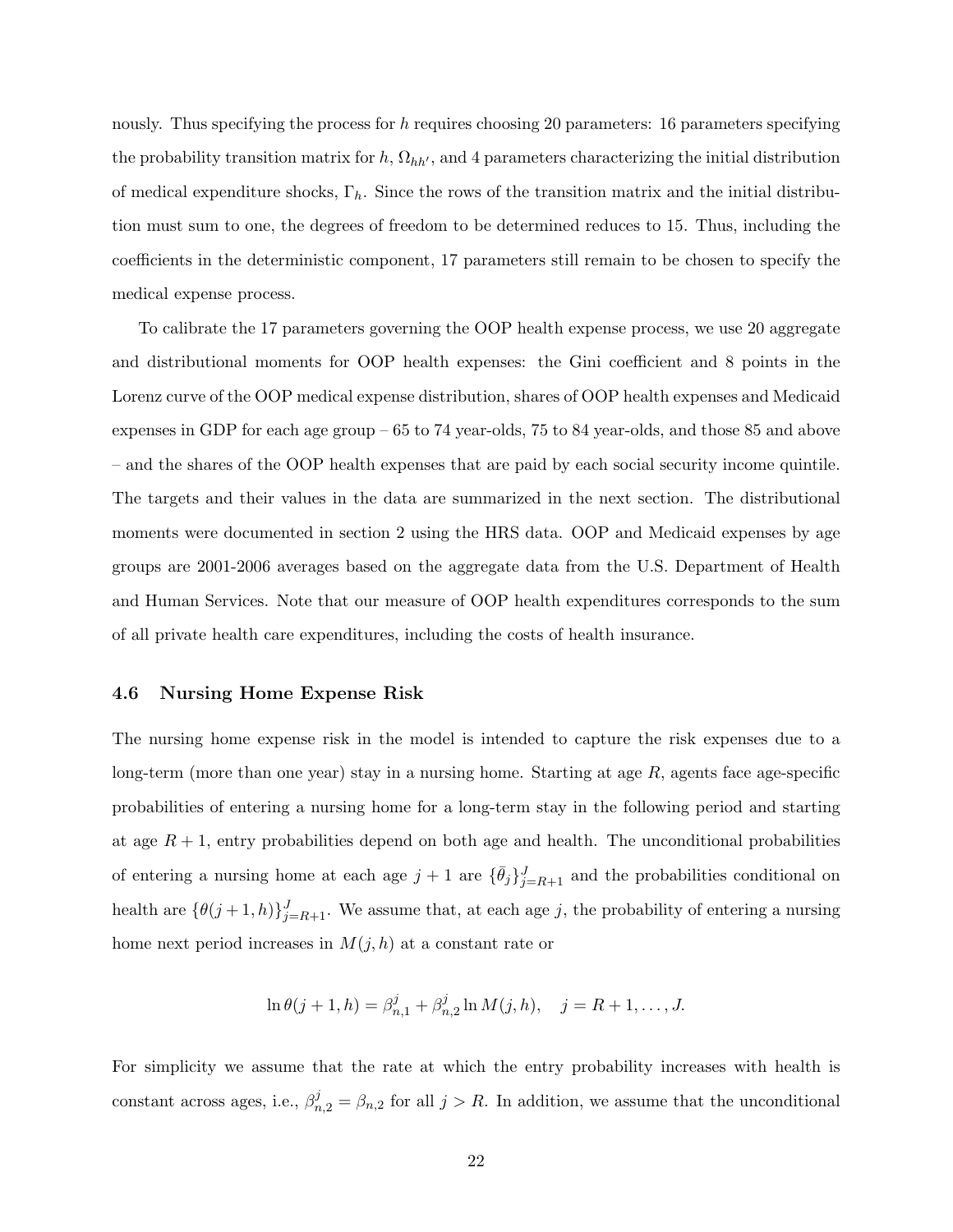probability of entering a nursing home is the same across agents within the following age groups: 65 to 74, 75 to 84, and 85 years old and above. Thus, given  $\beta_{n,2}$ , the parameters  $\{\beta_n^j\}$  $\{f}_{n,1}^{j}\}_{j=R+1}^{J}$  are chosen such that the unconditional nursing home entry probabilities satisfy

$$
\bar{\theta}_{j} = \begin{cases} \bar{\theta}_{65-74}, & \text{for } 1 \leq R+j < 6, \\ \bar{\theta}_{75-84}, & \text{for } 6 \leq R+j < 11, \\ \bar{\theta}_{85+}, & \text{for } 11 \leq R+j \leq J, \end{cases}
$$

and the 3 probabilities,  $\bar{\theta}_{65-74}$ ,  $\bar{\theta}_{75-84}$ , and  $\bar{\theta}_{85+}$ , target the percentage of individuals residing in a nursing home for at least one year in each age group. According to the U.S. Census special tabulation for 2000, these percentage were 1.1, 4.7, and 18.2, respectively. The growth rate  $\beta_{n,2}$  is chosen along with the parameters of the medical expense process by targeting Medicaid's share of medical expenses by age.

The medical cost of 2 years of nursing home care in the model economy,  $M^n$  targets the share of total nursing home expenses net of those paid by Medicare in GDP. Since Medicare pays for most of the nursing home costs for individuals with short-term stays, this share captures well the total expenditure on long-term residents. According to statistics drawn from the Medicare Current Beneficiary Surveys from the period 2000 to 2003, the average cost of nursing home care net of Medicare payments was 0*.*68 percent of GDP. Note that to be consistent with the data, in the model, total nursing home expenses are computed as the sum of the medical costs and consumption in a nursing home:  $M^n + \underline{c}^n$ .

#### **4.7 Survival Probabilities**

Recall that while agents of age  $j = R + 1, \ldots, J$  not residing in a nursing home have probability  $s_{j+1}$  of surviving to age  $j+1$  conditional on having survived to age *j*, retired agents residing in nursing homes face different survival probabilities, given by  $\{s_j^n\}_{j=R+2}^J$ . These two sets of survival probabilities are not set to match their counterparts in the data for two reasons: first, there are no estimates of survival probabilities by nursing home status available for the U.S., and second, since we are targeting statistics on aggregate nursing home costs, it is important for the model to be consistent with the data on nursing home usage. Therefore, the survival probabilities are set as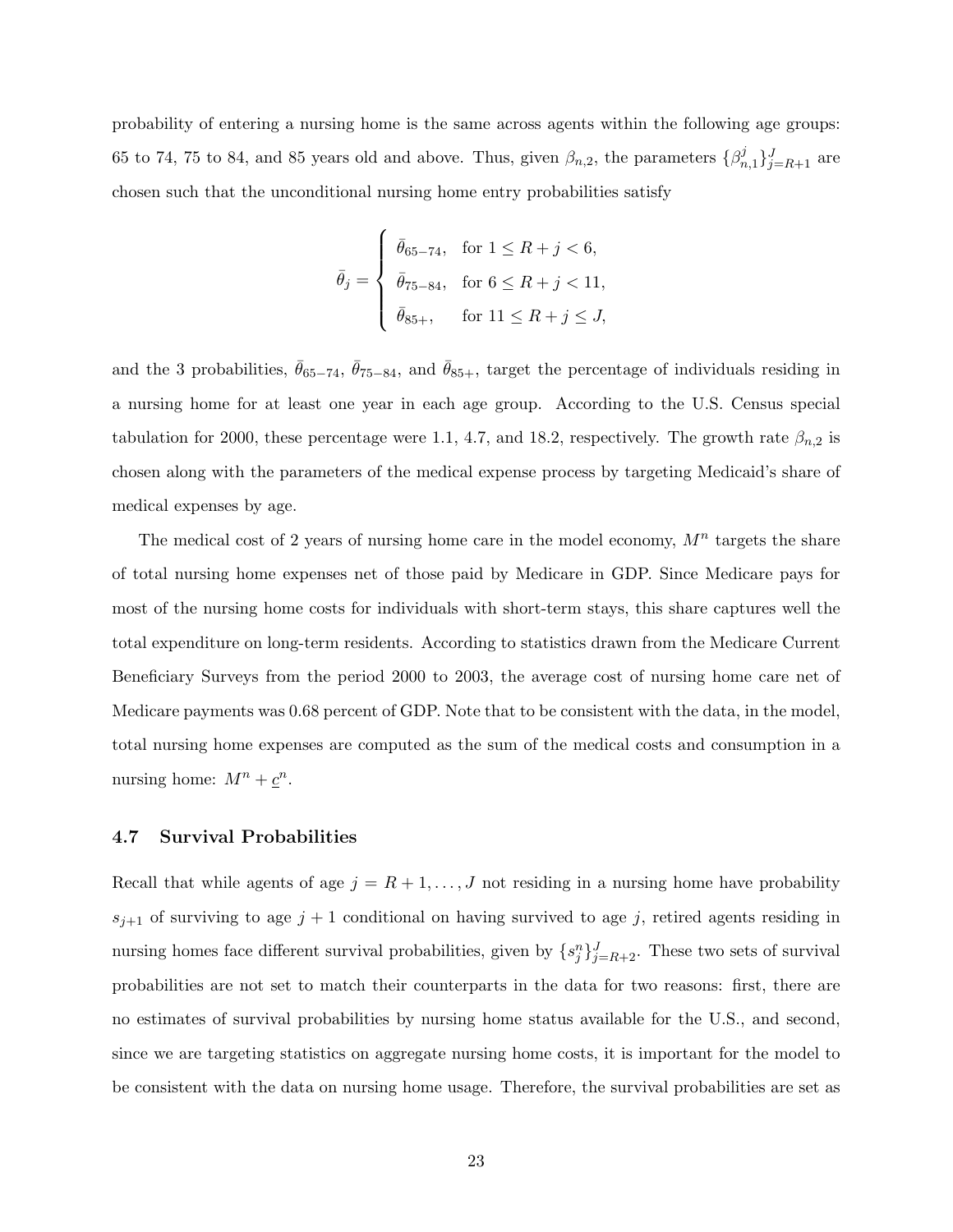follows. First, we assume that for each cohort, the probability of surviving to the next age while in a nursing home is a constant fraction of the probability of surviving to the next age outside of a nursing home:

$$
s_j^n = \phi^n s_j, \quad \text{for } j = R + 2, \dots, J.
$$

Then we pin-down the value of  $\phi^n$  by targeting the fraction of individuals aged 65 and over residing in nursing homes in the U.S. in 2000 subject to the restriction that the unconditional age-specific survival probabilities are consistent with those observed in the data.<sup>10</sup> According to U.S. Census special tabulation for 2000, the fraction of the 65 plus population in a nursing home in 2000 was 4.5 percent.

#### **4.8 Government**

The government-run welfare program in the model economy guarantees agents a minimum consumption level. The welfare program, which is available to all agents regardless of age, represents public assistance programs in the U.S. such as food stamps, Aid to Families with Dependent Children, Supplemental Social Security Income, and Medicaid. Since estimates of the government-guaranteed consumption levels for working versus retired individuals are found to be very similar, we assume that they are the same. However, the level of social insurance of destitution due to high health expenses depends on the type of expenses – nursing home or medical. In the literature, estimates of the consumption level for a family consisting of one adult and two children is approximately 35 percent of expected average annual lifetime earnings, while the minimum level for retired households has been estimated to be in the range of 15 to 20 percent (Hubbard, Skinner, and Zeldes (1994) and Scholz, Seshadri, and Khitatrakun (2006)).<sup>11</sup> These estimates suggest that the minimum consumption floor for individuals is somewhere in the range of 10 to 20 percent.<sup>12</sup> We set the

<sup>10</sup>The data on survival probabilities is taken from Table 7 of *Life Tables for the United States Social Security Area 1900-2100* Actuarial Study No. 116 and are weighted averages of the probabilities for both men and women born in 1950.

 $11$ Expected average annual lifetime earnings in 1999 is computed as a weighted average of estimates of average lifetime earnings for different education groups taken from *The Big Payoff: Educational Attainment and Synthetic Estimates of Work-Life Earnings.* U.S. Census Bureau Special Studies. July 2002. The weights are taken from *Educational Attainment: 2000* Census Brief. August 2003.

 $12$ However, this statement should be taken with caution. The consumption floor is difficult to measure due to the large variation and complexity in welfare programs and their coverage. In addition, families with two adults and adults under 65 without children would receive substantially less in benefits then found above. Consistent with this, by estimating their model, DeNardi, French, and Jones (2006), find a much lower minimum consumption level: approximately 8 percent of expected average annual lifetime earnings. This is similar to a value of about 6 percent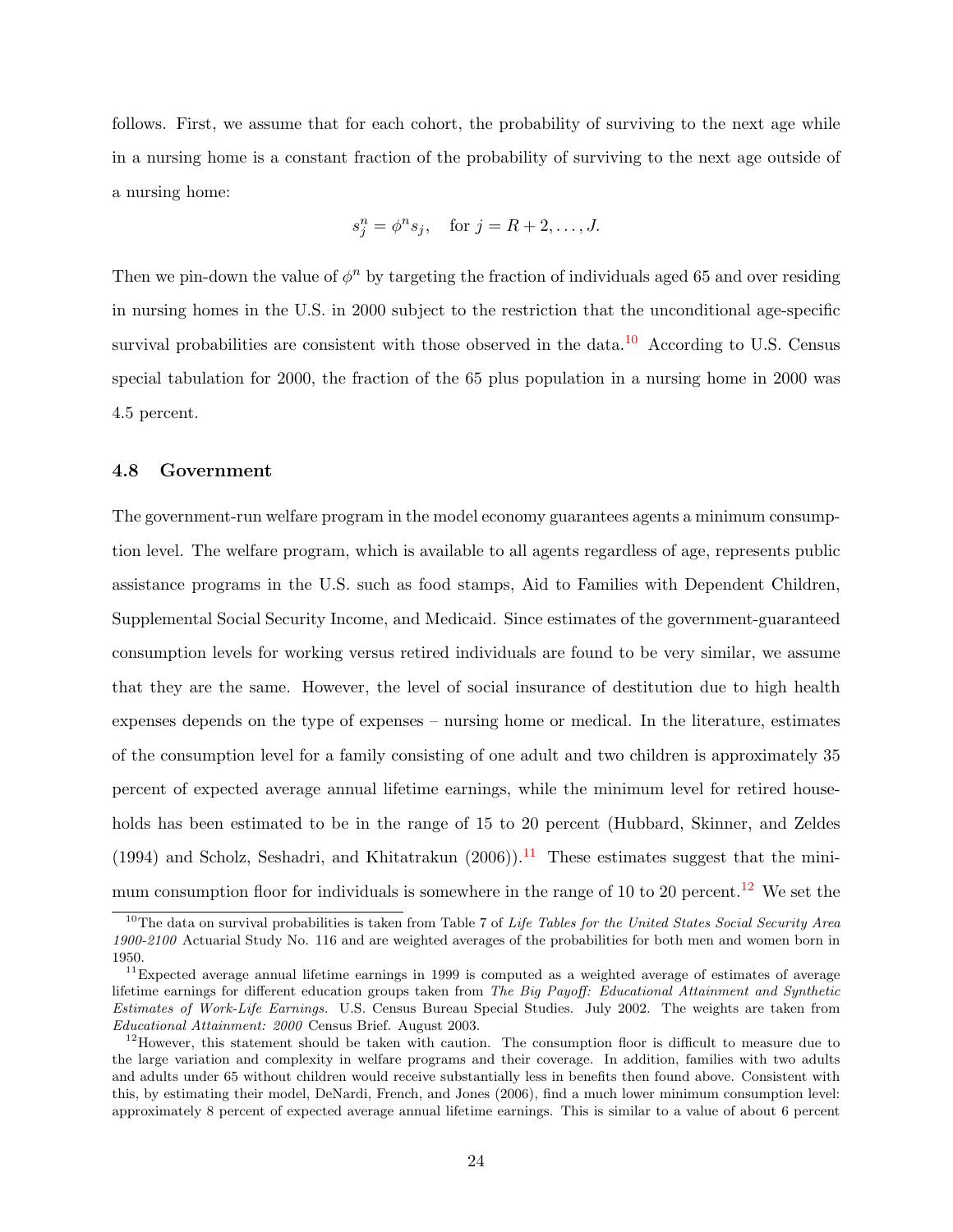consumption floor for workers and retirees not in a nursing home,  $\mathcal{L}^w = \mathcal{L}^m$ , to 15 percent of the average annual earnings.

Obtaining an estimate of a consumption floor provided to nursing home residents is problematic because it requires estimating the value of the rooms and amenities that nursing homes provide to Medicaid-funded residents. Instead, we calibrate the minimum consumption level for nursing home residents,  $\mathbf{c}^n$ , to match Medicaid's share of nursing home expenses for individuals 65 and over. According to the Current Medicare Beneficiary Survey, over the period 2000 to 2003, on average, Medicaid's share of the elderly's total nursing home expenses net of those paid by Medicare was approximately 45 percent.

The social security benefit function in the model captures the progressivity of the U.S. social security system by making the marginal replacement rate decrease with average earnings. Following Fuster, Imrohoroglu, and Imrohoroglu (2006), the marginal tax replacement rate is 90 percent for earnings below 20 percent of the economy's average earnings  $\bar{E}$ , 33 percent for earnings above that threshold but below 125 percent of  $\bar{E}$ , and 15 percent for earnings beyond that up to 246 percent of  $\bar{E}$ . There is no replacement for earnings beyond 246 percent of  $\bar{E}$ . Hence the payment function is

$$
S(\bar{e}) = \begin{cases} s_1 \bar{e}, & \text{for } \bar{e} \leq \tau_1, \\ s_1 \tau_1 + s_2(\bar{e} - \tau_1), & \text{for } \tau_1 \leq \bar{e} \leq \tau_2, \\ s_1 \tau_1 + s_2(\tau_2 - \tau_1) + s_3(\bar{e} - \tau_2), & \text{for } \tau_2 \leq \bar{e} \leq \tau_3, \\ s_1 \tau_1 + s_2(\tau_2 - \tau_1) + s_3(\tau_3 - \tau_2), & \text{for } \bar{e} \geq \tau_3. \end{cases}
$$

where the marginal replacement rates,  $s_1$ ,  $s_2$ , and  $s_3$  are set to 0.90, 0.33, and 0.15, respectively. While the threshold levels,  $\tau_1$ ,  $\tau_2$ , and  $\tau_3$ , are set respectively to 20 percent, 125 percent and 246 percent of the economy's average earnings.

The payroll tax which is used to fund the social security system is assumed to be proportional, thus

$$
\tau_e(e) = \hat{\tau}_e e,
$$

where the tax rate  $\hat{\tau}_e$  is determined in equilibrium. Likewise, income taxes in the model economy

used by Palumbo (1999). However, health expenses in the model of DeNardi et al. include nursing home costs, and hence their estimate is not directly comparable to the non-nursing home minimum consumption level in our model. Thus we do not use their estimate.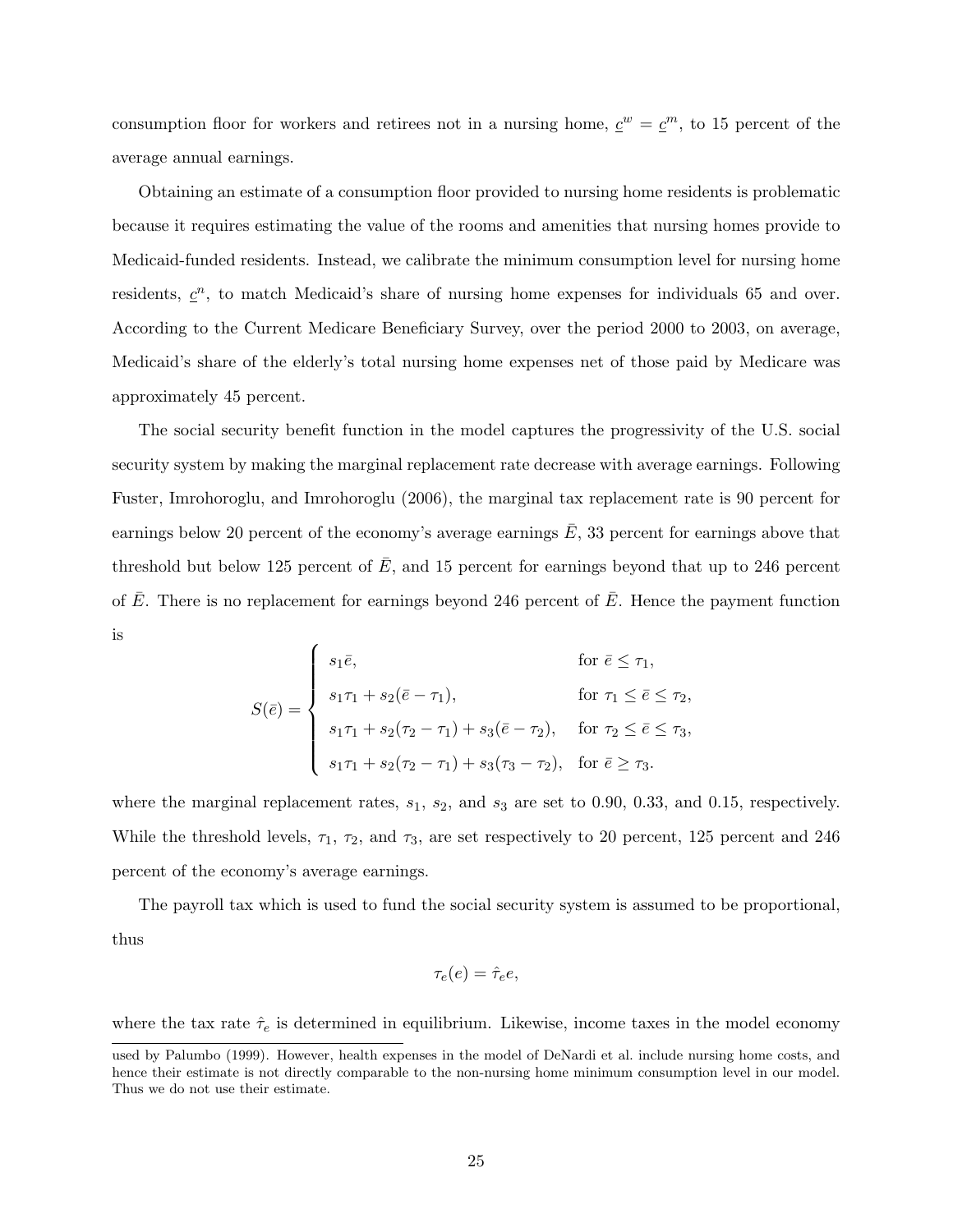| parameter                                    | description                                                     | values               |
|----------------------------------------------|-----------------------------------------------------------------|----------------------|
| $\beta$                                      | subjective discount factor                                      | $0.954*$             |
| $\gamma$                                     | coefficient of risk aversion                                    | 2.0                  |
| $\boldsymbol{n}$                             | population growth rate                                          | 0.021                |
|                                              | consumption floors                                              |                      |
|                                              | workers                                                         | $0.15^{\dagger}$     |
| $\underline{c}^w$<br>$\underline{c}^m$       | retirees not in a nursing home                                  | $0.15^{\dagger}$     |
| $\underline{c}^n$                            | nursing home residents                                          | $0.09^{\dagger}$     |
| $M^n$                                        | medical cost of nursing home care                               | $0.86^{\dagger}$     |
| $\phi^n$                                     | relative survival probability<br>for nursing home residents     | 0.919                |
|                                              | probabilities of entering a nursing home in next 2 years        |                      |
| $\theta_{65-74}$                             | 65 to 74 year-olds                                              | 0.004                |
| $\bar{\theta}_{75-84} \\ \bar{\theta}_{85+}$ | 75 to 84 year-olds                                              | 0.0136               |
|                                              | 85 and up                                                       | 0.0551               |
| $\beta_{n,2}$                                | growth rate of nursing home prob. with medical expenses         | 0.938                |
|                                              | coefficients in the deterministic component of medical expenses |                      |
| $\beta_{m,1}$                                | age                                                             | 0.13                 |
| $\beta_{m,2}$                                | age-squared                                                     | $-0.0058^{\ddagger}$ |
| $\overline{A}$                               | TFP in production                                               | 1.17                 |
| $\alpha$                                     | capital's share of output                                       | 0.3                  |
| $\delta$                                     | capital's deprecation rate                                      | 0.07                 |

### Table 6: Calibrated Parameters

*<sup>∗</sup>*All numbers are annual unless otherwise noted.

*†*Fraction of expected average annual lifetime earnings.

<sup>†</sup>The size and sign of this coefficient does not mean that total health expenses decrease at later ages. This coefficient is for medical expenses only, in particular, is does not include nursing home expenses. Average health expenses increase with age.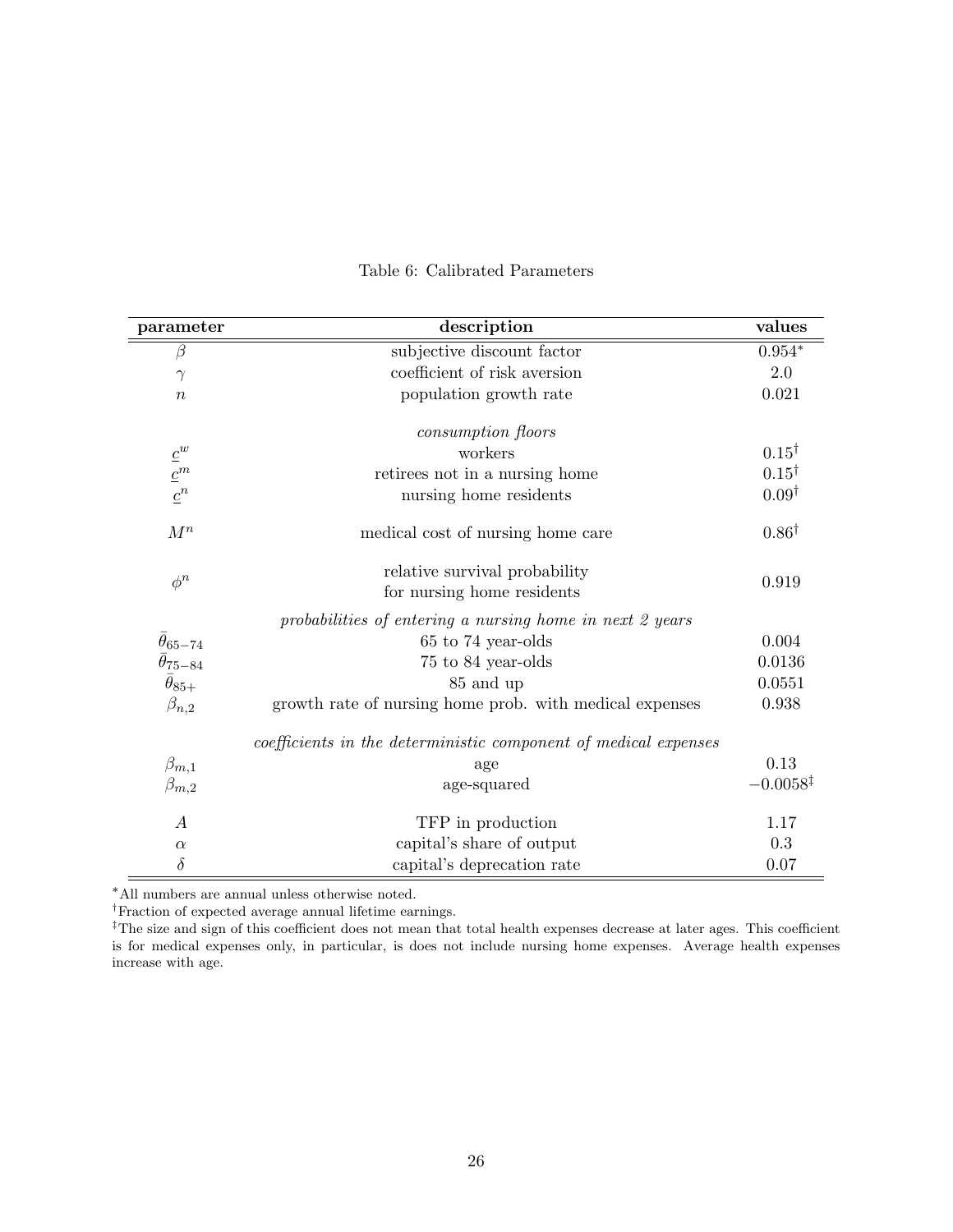are assumed to be proportional so that

$$
\tau_y(y) = \hat{\tau}_y y.
$$

The tax rate  $\hat{\tau}_y$  is also determined in equilibrium. As is the case under the U.S. tax system, taxable income is income net of health expenses that exceed 7.5 percent of income. Thus *κ* is set to 0*.*075. Finally, government spending, *G* is set such that, in equilibrium, government spending as a fraction of output is 19 percent.

#### **4.9 Benchmark calibration**

The model parametrization is summarized in Table 6. Information on the algorithm used to compute the equilibrium along with the transition probability matrices and other parameters governing the earnings and OOP health expense processes are included in the Appendix. The equilibrium tax rates in the benchmark economy are 0.254 for income tax and 0.079 for payroll tax. Note that our calibration produced a value for the nursing home consumption floor,  $\mathcal{L}^n$ , which lies below the non-nursing home consumption floor,  $\underline{c}^m$ . We view this differential as reflecting a lower quality of life enjoyed in a public nursing home facility relative to receiving public assistance while living at home. As we show later in our quantitative analysis, the low quality of life under public nursing care plays an important role in individual saving decisions.

The exogeneity of the earnings distribution allows us to match it with a much greater precision then other sources of heterogeneity in the model economy. Since the contribution of our analysis comes from modeling medical and nursing home expense risk, we confine our discussion to the latter, while reporting the fit of the earnings distribution in the Appendix.

In the data, individual medical expenses are only observed net of public subsidies. Hence we calibrate the stochastic process for total medical and nursing home expenses to match aggregate levels of OOP health expenses and their observed distribution across the population. In particular, we target the cross-sectional distribution of OOP expenses, shares of OOP and Medicaid expenses in GDP by age group, and the distribution of OOP expenses by social security income. Moreover, the nursing home expense process targets the distribution of nursing home residents and aggregate nursing home costs by source of payment. The results of the calibration procedure are presented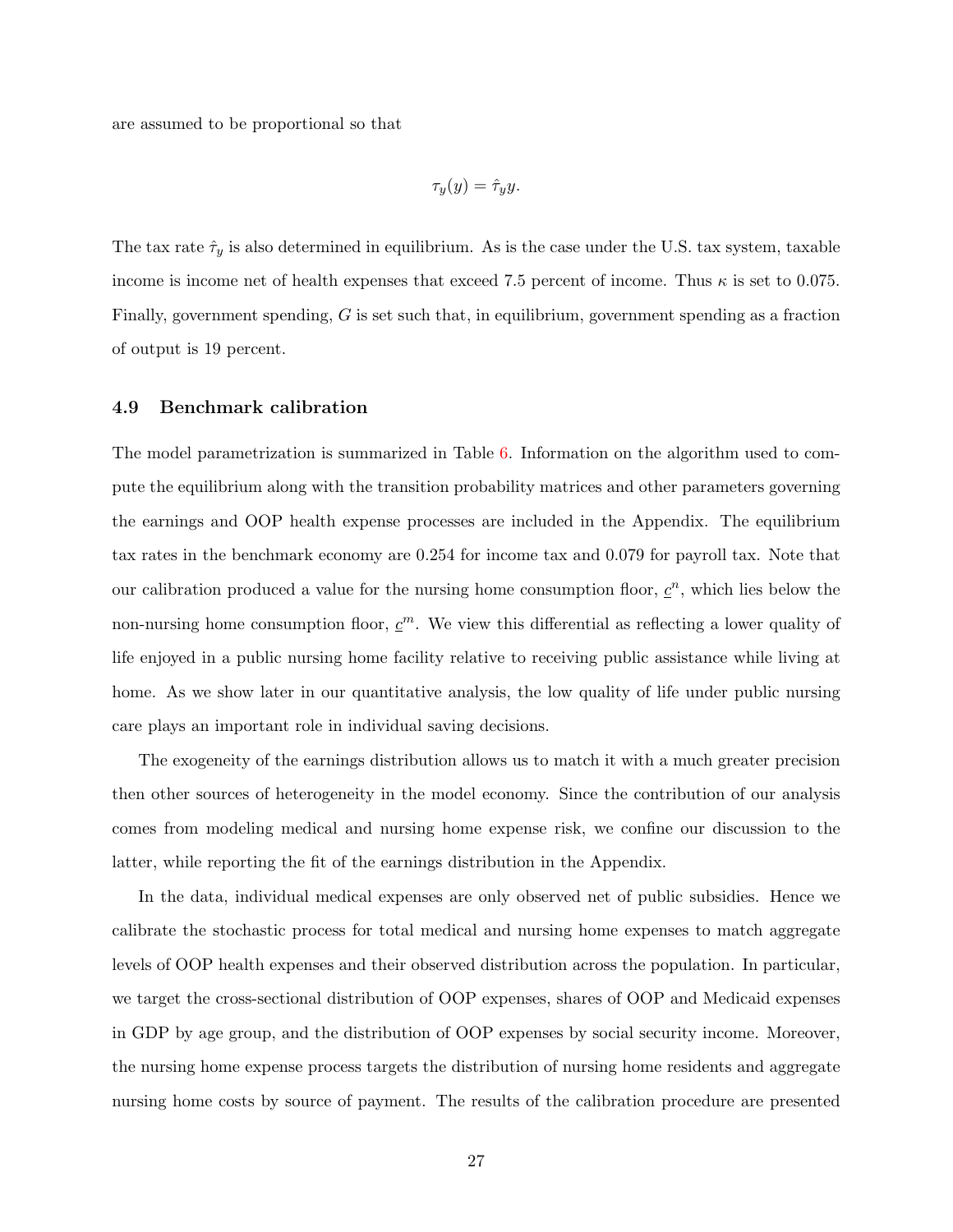| Targeted Moments                             | Data     | Model                | Data | Model               |
|----------------------------------------------|----------|----------------------|------|---------------------|
| <b>OOP</b> Expenses                          |          |                      |      |                     |
| Gini                                         | 0.67     | 0.68                 |      |                     |
| Shares of Total, %                           |          |                      |      |                     |
| First Quintile                               | 0.13     | 0.10                 |      |                     |
| Second Quintile                              | 2.75     | 2.60                 |      |                     |
| Third Quintile                               | 9.76     | 9.32                 |      |                     |
| Fourth Quintile                              | 20.16    | 20.79                |      |                     |
| Fifth Quintile                               | 67.21    | 67.19                |      |                     |
| Top $10\%$                                   | 50.71    | 50.47                |      |                     |
| Top $5\%$                                    | 38.84    | 40.57                |      |                     |
| Top $1\%$                                    | 21.77    | 14.45                |      |                     |
| Shares and Mean Expenses of SS Income Groups |          | <i>Shares</i> , $\%$ |      | Mean, % p.c. Income |
| First Quintile                               | 13.4     | 2.7                  | 17   | $\mathbf{1}$        |
| Second Quintile                              | 16.7     | 18.1                 | 21   | 17                  |
| Third Quintile                               | 18.4     | 23.3                 | 23   | 22                  |
| Fourth Quintile                              | 23.0     | $27.5\,$             | 29   | 26                  |
| Fifth Quintile                               | 28.5     | 28.3                 | 36   | 26                  |
| Top 10%                                      | 7.5      | 14.2                 |      |                     |
| Top $5\%$                                    | 6.5      | 7.2                  |      |                     |
| Top $1\%$                                    | 1.4      | 1.4                  |      |                     |
| Shares of GDP by Age, $\%$                   |          |                      |      |                     |
| 65-74                                        | 0.61     | 0.63                 |      |                     |
| 75-84                                        | 0.55     | $0.51\,$             |      |                     |
| $85+$                                        | 0.34     | 0.32                 |      |                     |
| Medicaid                                     |          |                      |      |                     |
| Shares of GDP by Age, $\%$                   |          |                      |      |                     |
| 65-74                                        | 0.17     | 0.18                 |      |                     |
| 75-84                                        | 0.23     | 0.22                 |      |                     |
| $85+$                                        | 0.23     | 0.24                 |      |                     |
| <b>Nursing Home</b>                          |          |                      |      |                     |
| Costs                                        |          |                      |      |                     |
| Share of GDP, $\%$                           | $0.68\,$ | 0.69                 |      |                     |
| Share of Total Health Expenses, %            | 33       | 33                   |      |                     |
| Medicaid Share of NH Costs, %                | 45       | $44\,$               |      |                     |
| Resident Share in Age Group, $\%$            |          |                      |      |                     |
| $65+$                                        | 4.5      | 4.7                  |      |                     |
| 65-74                                        | 1.1      | 1.0                  |      |                     |
| 75-84                                        | 4.7      | 4.7                  |      |                     |
| $85+$                                        | 18.2     | 18.2                 |      |                     |

Table 7: Distribution of Medical and Nursing Home Expenses by Source of Payment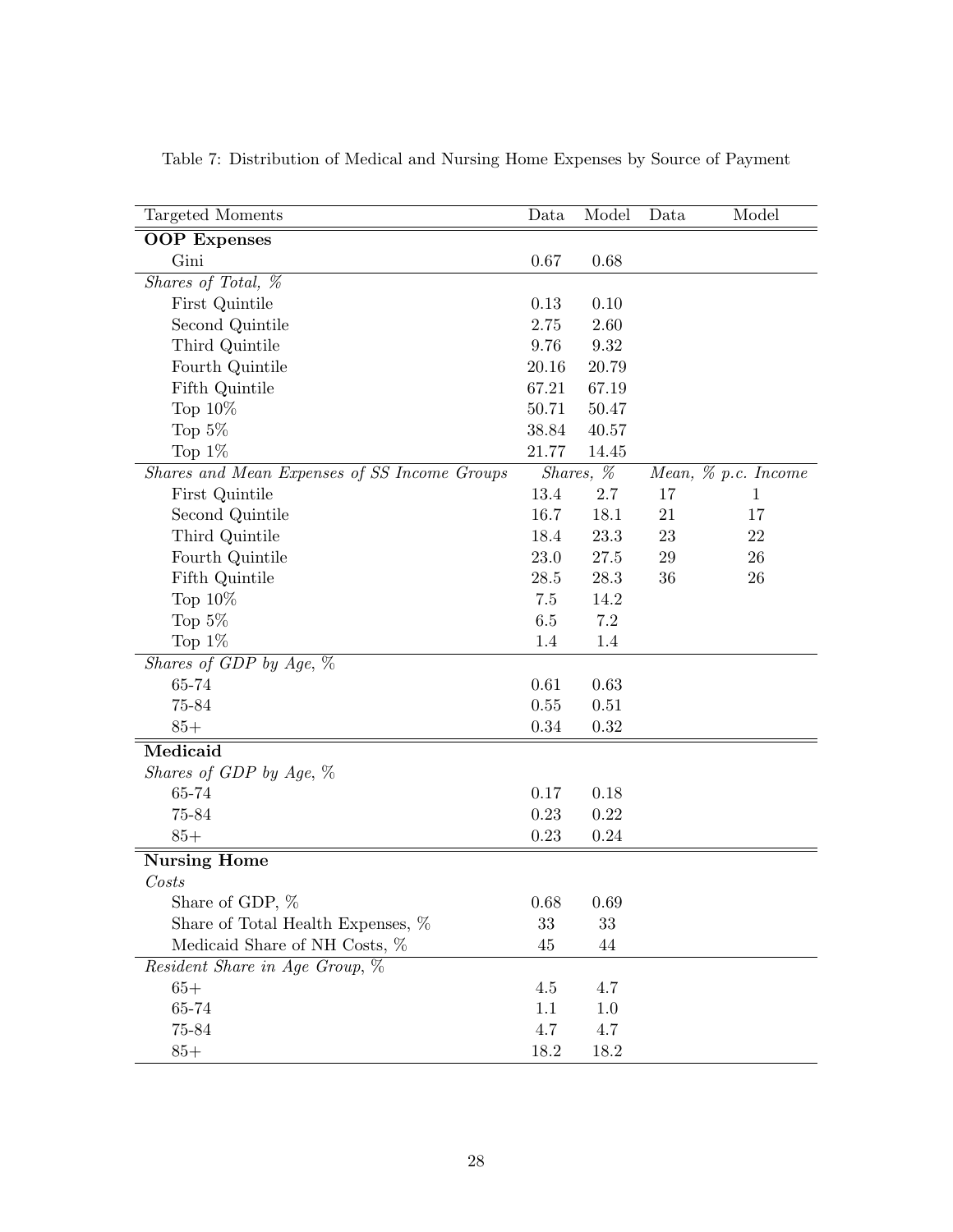| Health Expense                       | Data                | Model |
|--------------------------------------|---------------------|-------|
| Medical                              |                     |       |
| OOP, % of GDP                        | 1.5                 | 1.5   |
| Medicaid, % of GDP                   | 0.6                 | 0.6   |
| <b>Nursing Home</b>                  |                     |       |
| OOP, $\%$ of GDP, $\%$               | 0.38                | 0.39  |
| Medicaid, % of GDP                   | 0.31                | 0.30  |
| <b>Independent Moments</b>           |                     |       |
| Fraction of NH residents on Medicaid | $0.58*$             | 0.60  |
| Nursing Home Entry Probability       | $0.14$ <sup>T</sup> | 0.15  |

Table 8: Medical and Nursing Home Expenses: Aggregate Summary

*∗* includes individuals under 65

*†* probability of entering and staying a year or more

in Table 7. Overall, the distribution of OOP health expenses in the benchmark economy closely replicates a wide range of data moments. Table 8 summarizes the cross-sectional targets from Table 7 into aggregate statistics for the benchmark economy, showing a good model fit with the data on aggregate. Among the independent moments characterizing health expenses, the model successfully predicts the fraction of nursing home residents receiving Medicaid subsidy and the probability of entering a nursing home for a long-term stay.

## **5 The Benchmark Economy**

In this section we first assess the ability of the calibrated model to generate cross-sectional and life-cycle wealth inequality as observed in the U.S. economy. We then examine the contribution of precautionary savings to wealth accumulation and inequality. Building a life-cycle theory of economic inequality is crucial for a quantitative analysis of the impact of health expenses and the structure of old-age social insurance on savings and inequality for many reasons. To name a few, first, social safety nets target the low-income population. Second, the savings response to various types of risks may differ across the permanent earnings distribution. Finally, when wealth is highly concentrated in the hands of a few, their saving behavior has large consequences for the whole economy. In order to assess how individuals vary across the permanent earnings distribution, we often compare individuals across permanent earnings quintiles. Table 9 shows the earnings of each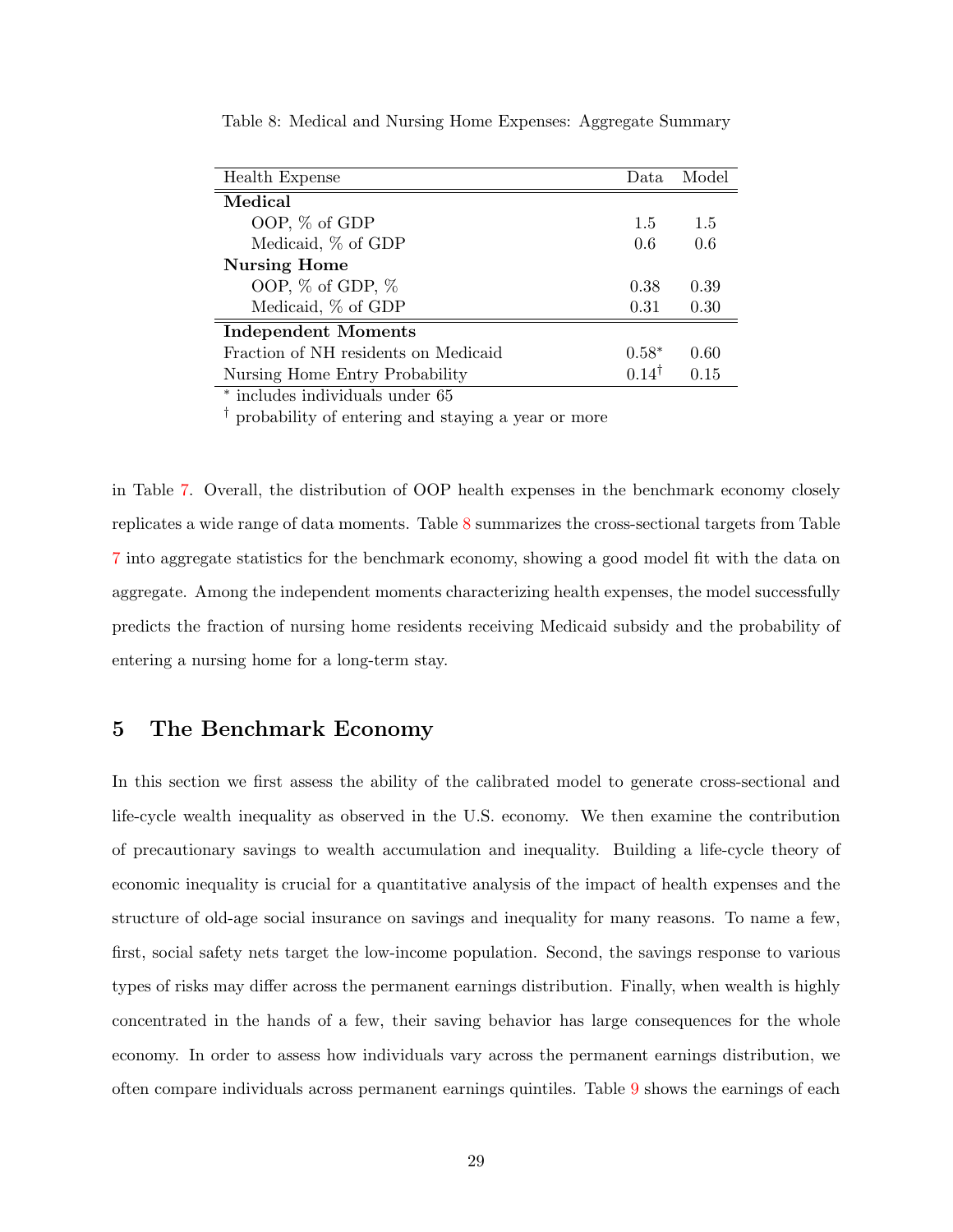Table 9: Average Earnings of Each Permanent Earnings Quintile Relative to Mean Earnings in the Benchmark Model

| First Quintile  | 0.13 |
|-----------------|------|
| Second Quintile | 0.45 |
| Third Quintile  | 0.72 |
| Fourth Quintile | 1.20 |
| Fifth Quintile  | 2.50 |

permanent earnings quintile relative to mean earnings in the benchmark economy.

#### **5.1 Wealth Inequality**

Before proceeding to the model predictions about wealth inequality under the benchmark calibration, it is useful to discuss the motives behind savings in the model economy and how they differ across the permanent earnings distribution. In the economy, agents receive earnings income when young and pay for medical and nursing home expenses when old and retired. They face uncertainty about their earnings, medical and nursing home expenses, and survival. Old-age health expenses are either financed OOP using private savings and social security income or, for eligible agents, by the Medicaid program. The absence of private insurance markets coupled with borrowing constraints generates additional (precautionary) savings as agents desire to smooth consumption over their lifetime. The presence of means-tested social insurance implies that richer individuals rely on private savings to finance health care much more than poorer ones. The welfare program discourages saving of low-income workers early on in life, and Medicaid further discourages their saving to finance health expenses experienced later on. Consistent with this, Figure 1a shows that the major beneficiaries of the Medicaid program in the model are in the bottom 20 percent of the permanent earnings distribution.

Wealthier and poorer agents saving behavior particularly differs when it comes to nursing home expenses. As the most persistent and one of the largest health expense realizations in the model economy, nursing home expenses require a higher level of savings than medical expenses. As a result, low-income individuals, for whom in some cases nursing home care is altogether unaffordable, are more likely to allow Medicaid to cover their nursing home care costs, saving instead for smaller OOP medical expenses. Whereas, the saving behavior of wealthier individuals is driven by both medical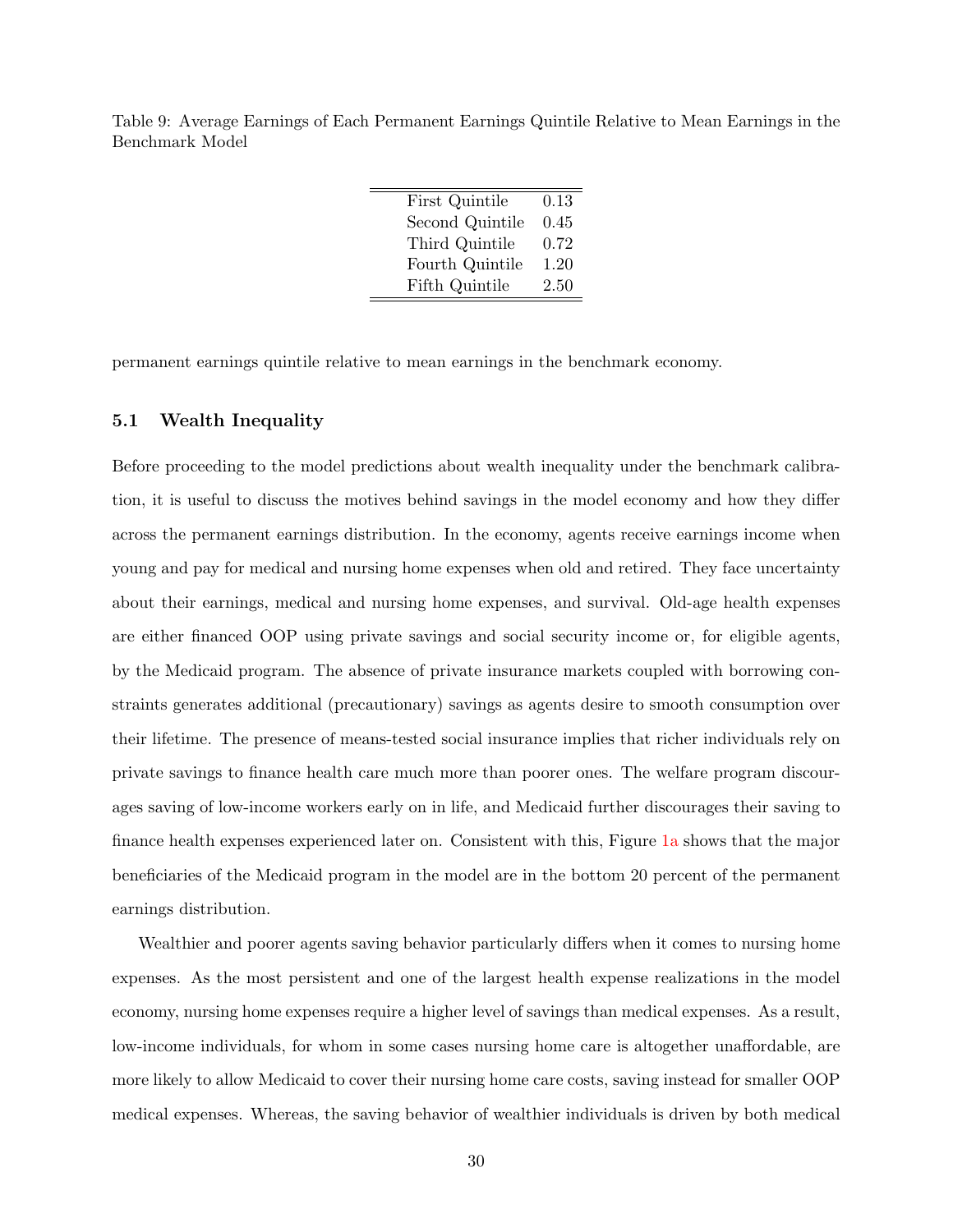and nursing home expenses. Self-insurance against the nursing home shock by wealthier individuals is particularly important given the relatively low consumption floor provided to nursing home residents, which makes the destitution due to nursing home expenses more painful relative to the one due to medical expenses. Figure 1b shows that the main nursing home beneficiaries of Medicaid are those in the bottom 40 percent of the permanent earnings distribution and older individuals from higher quintiles. Note that the take-up rate of Medicaid is much higher among nursing home residents. This is not surprising given the size and persistence of this shock. Nursing home residents quickly deplete their assets and qualify for Medicaid sooner than the general population. Furthermore, the probability of entering a nursing home next period is increasing in agents' current period medical expense shock. Hence nursing home residents are more likely than the rest of the population to have been impoverished by high medical expenses and be eligible for Medicaid transfers.

To sum up, the safety net structure of social insurance implies that individuals across the permanent earnings distribution save for different kinds of OOP health expenses and, as a result, effectively face different kinds of OOP health expense risk. Figure 2a shows the distribution of OOP health expenses by permanent earnings quintile and age. The first quintile pays on average five times smaller OOP health expenses than the second quintile. Furthermore, expected annual OOP health expenses relative to annual income are the highest for individuals in the middle of the permanent earnings distribution. Figure 2b shows that permanent earnings quintiles two, three, and four expect the largest health expenses relative to their current incomes. These difference in OOP expenses relative to current income will be key to understanding differences in saving behavior across the permanent earnings distribution in response to the changes in the social insurance system analyzed in Section 6.

In an empirical analysis, Dynan, Skinner and Zeldes (2004) document that the saving rates of working age households increase with current and permanent income. We compute the saving rates for each earnings quintile by age in the model economy as the ratio of the change in asset holdings of a quintile to the current disposable income of that quintile. Figure 3a shows that the higher permanent earnings quintiles save a higher fraction of their current disposable income. Agents in the highest permanent earnings quintile have the highest average saving rate up until age 40.

The question we now ask is what effects this variation in saving behavior has on the distribution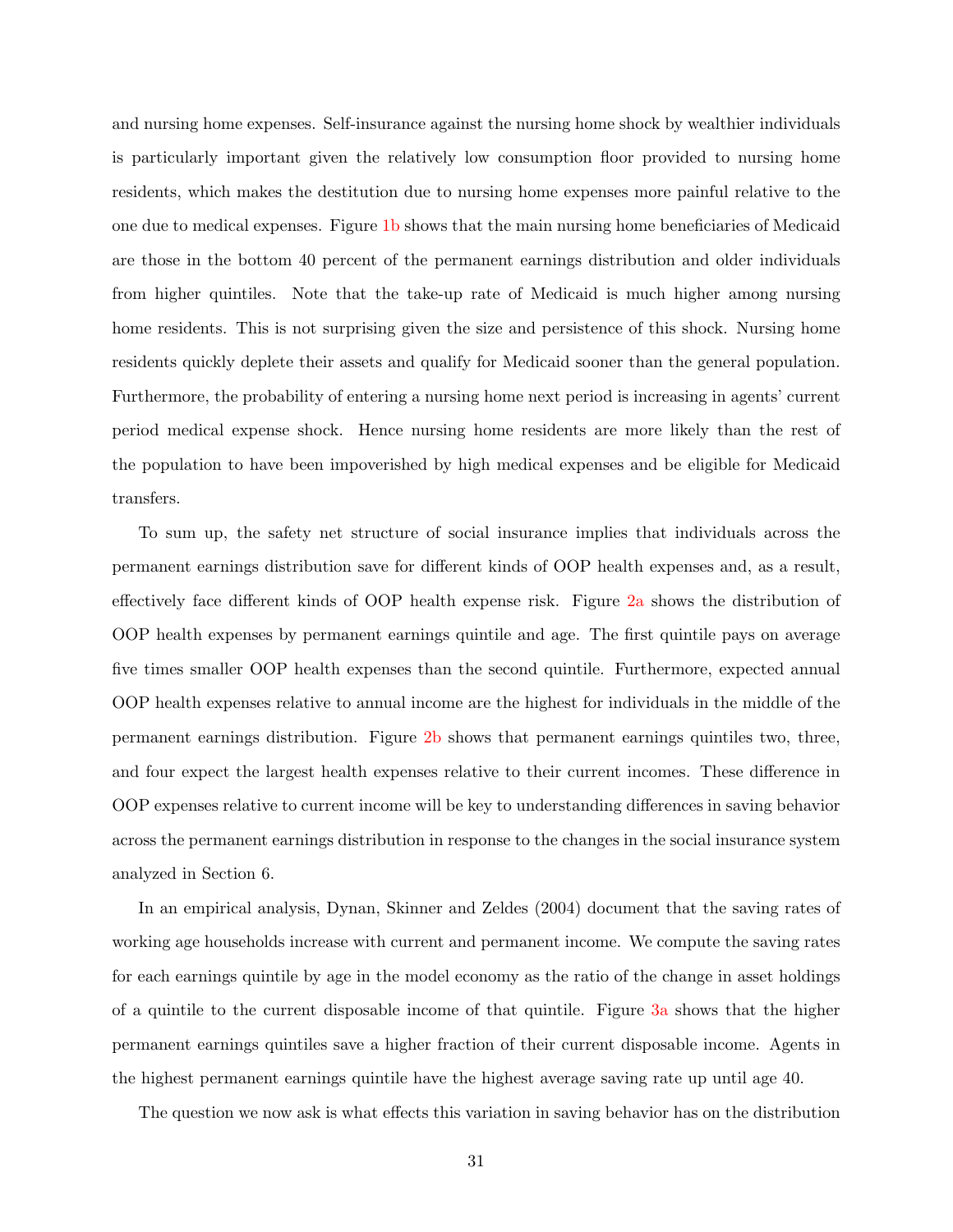of wealth in the economy. First, we compare the wealth inequality generated by the model to the data. Recall that our calibration procedure did not target any wealth distribution moments. Table 10 reveals that cross-sectional wealth inequality in the benchmark economy has a remarkable fit of the U.S. wealth distribution, as documented in Rodriguez et al. (2002). The share of wealth held by the top 1 percent of the population in the model economy, 28 percent, is remarkably high for a pure overlapping-generations model. Moreover, the wealth Gini in the benchmark economy is U-shaped over the life-cycle (Figure 3b), which is consistent with the pattern observed in the data (Huggett, 1996).

To investigate the role that health expenses and social safety nets play in generating the high concentration of wealth in the benchmark economy, we conduct the following partial equilibrium analysis. We first remove all health expenses from the economy. We find that not only are health expenses not responsible for the high wealth concentration, but they actually *reduce* wealth inequality and concentration. We then almost completely remove the safety nets from the benchmark economy by setting the consumption floors for all government transfers to a very small number. The wealth Gini coefficient decreases by 23 percentage points and the share of wealth held by the top 1 percent falls by a half. Finally, we remove both health expenses and safety nets and compare it to the economy without safety nets. Again, we find that health expenses *reduce* wealth inequality and concentration, while the presence of safety nets dampens their effect. Thus, we conclude that the high degree of inequality and concentration of wealth in the benchmark economy is driven by the presence of safety nets. The findings are summarized in Table 10. In Section 6, we study these effects in more detail and provide an explanation for the puzzling effect that health expenses have on inequality.

#### **5.2 Precautionary Savings Due to Old-Age Uncertainty**

To further understand the drivers of saving behavior in our benchmark economy we now ask how much of savings is precautionary savings due to uncertainty about health expenses and survival. First, to evaluate the role of health expense risk, in a partial equilibrium, we shut down uncertainty about all health expenses by making each retired individual face a deterministic health expense profile regardless of their nursing home status. The expense profile is set to the average profile before Medicaid subsidies in the benchmark economy. Note that uncertainty about health expenses due to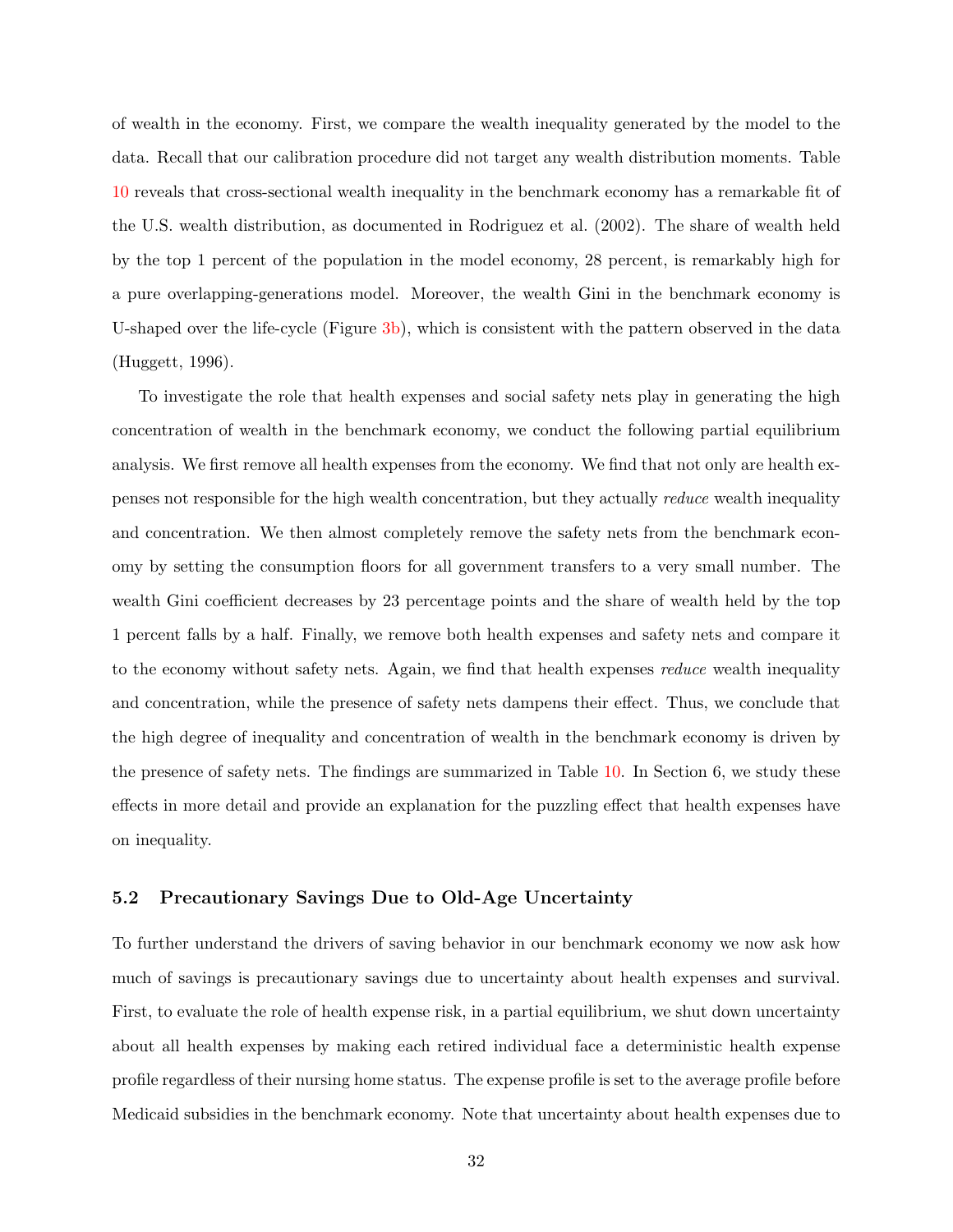|                     | Data   | <b>Benchmark</b> | No OOP   |                | No OOP         |
|---------------------|--------|------------------|----------|----------------|----------------|
|                     |        |                  |          | No Safety Nets | No Safety Nets |
| Wealth <sup>†</sup> |        |                  |          |                |                |
| Gini                | 0.80   | 0.83             | 0.86     | 0.57           | 0.64           |
| Shares of Total, %  |        |                  |          |                |                |
| First Quintile      | $-0.3$ | $\theta$         | $\theta$ | 0.7            | 0.7            |
| Second Quintile     | 1.3    | $\theta$         | $\theta$ | 5.0            | 4.5            |
| Third Quintile      | 5.0    | 1.0              | 0.5      | 12.8           | 10.4           |
| Fourth Quintile     | 12.2   | 12.9             | 10.5     | 25.6           | 19.0           |
| Fifth Quintile      | 81.7   | 86.0             | 89.0     | 55.8           | 65.5           |
| Top $10\%$          | 69.1   | 66.8             | 72.4     | 37.5           | 50.0           |
| Top $5\%$           | 57.8   | 51.7             | 59.0     | 26.7           | 39.1           |
| Top $1\%$           | 34.7   | 28.0             | 33.9     | 13.4           | 21.9           |

Table 10: Wealth: Selected Moments

*†* Data source: Rodriguez et al. (2002).

random survival still remains. Consistently with De Nardi et al. (2006) and Hubbard et al. (1994), we find that, on aggregate, health expense risk plays a modest role: precautionary savings account for 4 percent of the total capital stock (Table 11). However, the importance of health expense risk varies over the permanent earnings distribution. In particular, it plays a more prominent role for the fourth and fifth permanent earnings quintiles, accounting for 8 and 5 percent of their wealth, respectively. The aggregate effect is smaller because individuals in the lower quintiles accumulate more wealth with deterministic health expenses as they are less likely to qualify for Medicaid subsidies in the absence of large shocks.

Notice, however, that although all quintiles face higher OOP health expenses due to a lower Medicaid subsidy (for which they qualify with certainty after some age), their OOP nursing home expenses drop. To disentangle the contribution of nursing home expense risk from that of medical expense risk, we consider an economy where every retired individual faces certain medical expenses but their nursing home expense risk is the same as in the benchmark. We find that uncertainty about medical expenses alone accounts for only 1 percent of aggregate capital accumulation, driven by the savings of the top two quintiles (second column in Table 11). We conclude that uncertainty about nursing home expenses is a more important motive for precautionary savings than uncertainty about medical expenses. The intuition behind this novel result is simple: the nursing home shock is the most persistent shock, one of the largest health cost realizations in the model economy, and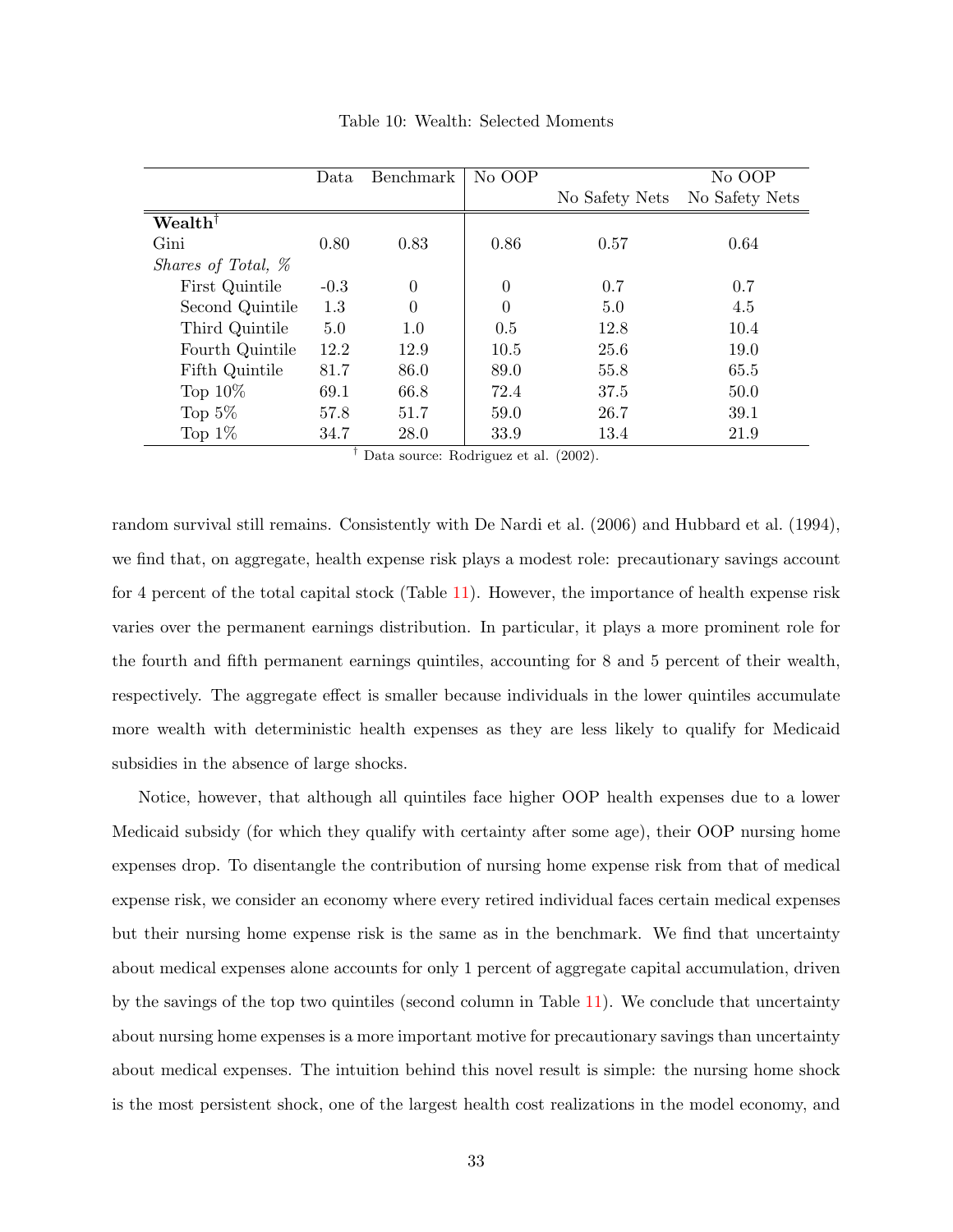the least insured by the government. These three features make nursing home expenses more risky than medical expenses.

To assess the contribution of precautionary savings due to survival risk, we consider certain lifetimes conditional on nursing home status. That is, since nursing home entry is random, and it lowers the entrant's life expectancy, survival risk due to nursing home entry still remains. We set the lifetime horizon of an individual who never enters a nursing home equal to the life-expectancy of the same individual in the benchmark economy. Individuals who enter nursing homes live to an age given by the life expectancy conditional on entering a nursing home at age 65 in the benchmark economy. Entering a nursing home after that age is equivalent to an immediate death.

We find that survival risk plays a much more prominent role in savings than does health expense risk. Precautionary savings due to survival risk accounts for 15 percent of the capital stock in the benchmark economy (third column in Table 11). Why is survival risk so important for savings given that social security already partially insures individuals against this type of risk? This happens for two reasons. First, social security income is insufficient for consumption smoothing of richer individuals, and second, the presence of health expenses and their growth with age make surviving increase lifetime health expense risk. Means-testing of Medicaid makes this risk more important for wealthier individuals. As Table 11 shows, deterministic survival leads to a decrease in the wealth of the top three permanent earnings quintiles. Notice, however, that part of the fall in these quintiles' wealth is due to a decline in their OOP health expenses. This decline occurs because no one lives to ages beyond life expectancy – when health expenses are, on average, the highest.

How much do health expenses matter for the importance of survival risk? To this end, we repeat the above experiment in an economy identical to the benchmark except with all health expenses removed. The change in the aggregate wealth is reported in the last column in Table 11. Without health expenses, precautionary savings due to survival risk only account for 5 percent of the aggregate capital stock. Moreover, precautionary savings are only accumulated by the top permanent earnings quintile; the rest of the population gets enough insurance from the social security system. We thus conclude that, although health expense risk conditional on survival generates little precautionary savings, the presence of health expenses substantially amplifies the role of survival risk in individual wealth accumulation. This is another novel result in the literature.

To sum up, we have shown that the benchmark economy has the following features: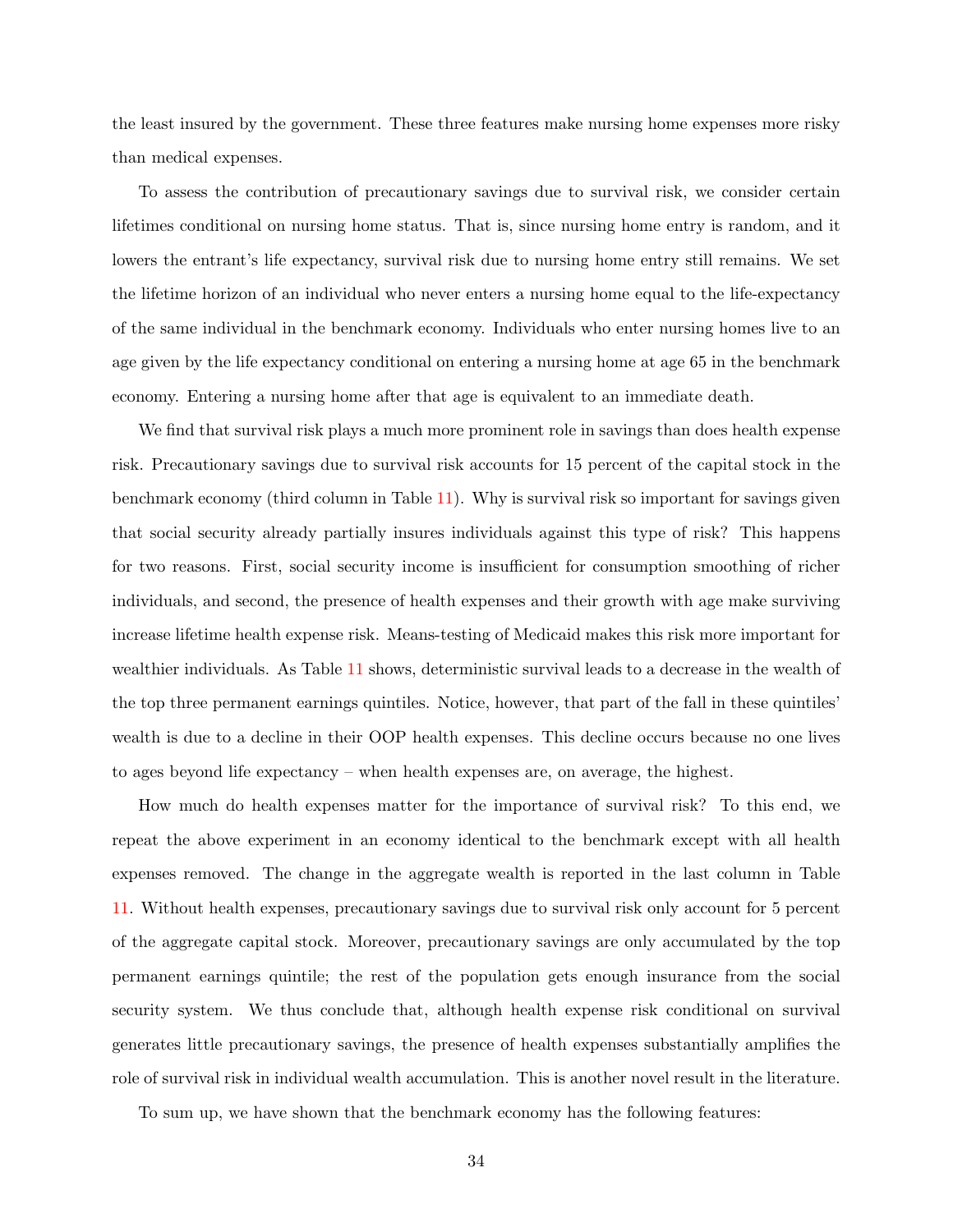| <b>Health Expenses</b>                    | Deterministic | Det. except NH        | Random        | None                        |
|-------------------------------------------|---------------|-----------------------|---------------|-----------------------------|
| Survival                                  | Random        | Random                | Deterministic | Deterministic               |
|                                           |               | relative to benchmark |               | relative to random survival |
|                                           |               |                       |               | and no health expenses      |
| Agg. Capital                              | 0.961         | 0.989                 | 0.847         | 0.948                       |
| Wealth of PE quintiles                    |               |                       |               |                             |
| First Quintile                            | 1.09          | 1.06                  | 1.04          | 1.06                        |
| Second Quintile                           | 1.16          | 1.07                  | 1.00          | 1.07                        |
| Third Quintile                            | 1.04          | 1.00                  | 0.89          | 1.02                        |
| Fourth Quintile                           | 0.92          | 0.97                  | 0.81          | 0.99                        |
| Fifth Quintile                            | 0.95          | 0.99                  | 0.88          | 0.95                        |
| OOP expenses of PE quintiles              |               |                       |               |                             |
| First Quintile                            | 1.24          | 1.20                  | 0.99          |                             |
| Second Quintile                           | 1.33          | 1.19                  | 1.03          |                             |
| Third Quintile                            | 1.21          | 1.06                  | 0.98          |                             |
| Fourth Quintile                           | 1.04          | 1.01                  | 0.89          |                             |
| Fifth Quintile                            | 1.01          | 1.00                  | 0.88          |                             |
| Nursing home OOP expenses of PE quintiles |               |                       |               |                             |
| First Quintile                            | 0.95          | 1.03                  | 0.42          |                             |
| Second Quintile                           | 0.77          | 1.09                  | 0.49          |                             |
| Third Quintile                            | 0.53          | 1.06                  | 0.46          |                             |
| Fourth Quintile                           | 0.34          | 1.02                  | 0.38          |                             |
| Fifth Quintile                            | 0.31          | 1.00                  | 0.36          |                             |
|                                           |               |                       |               |                             |

# Table 11: Effects of Old-Age Uncertainty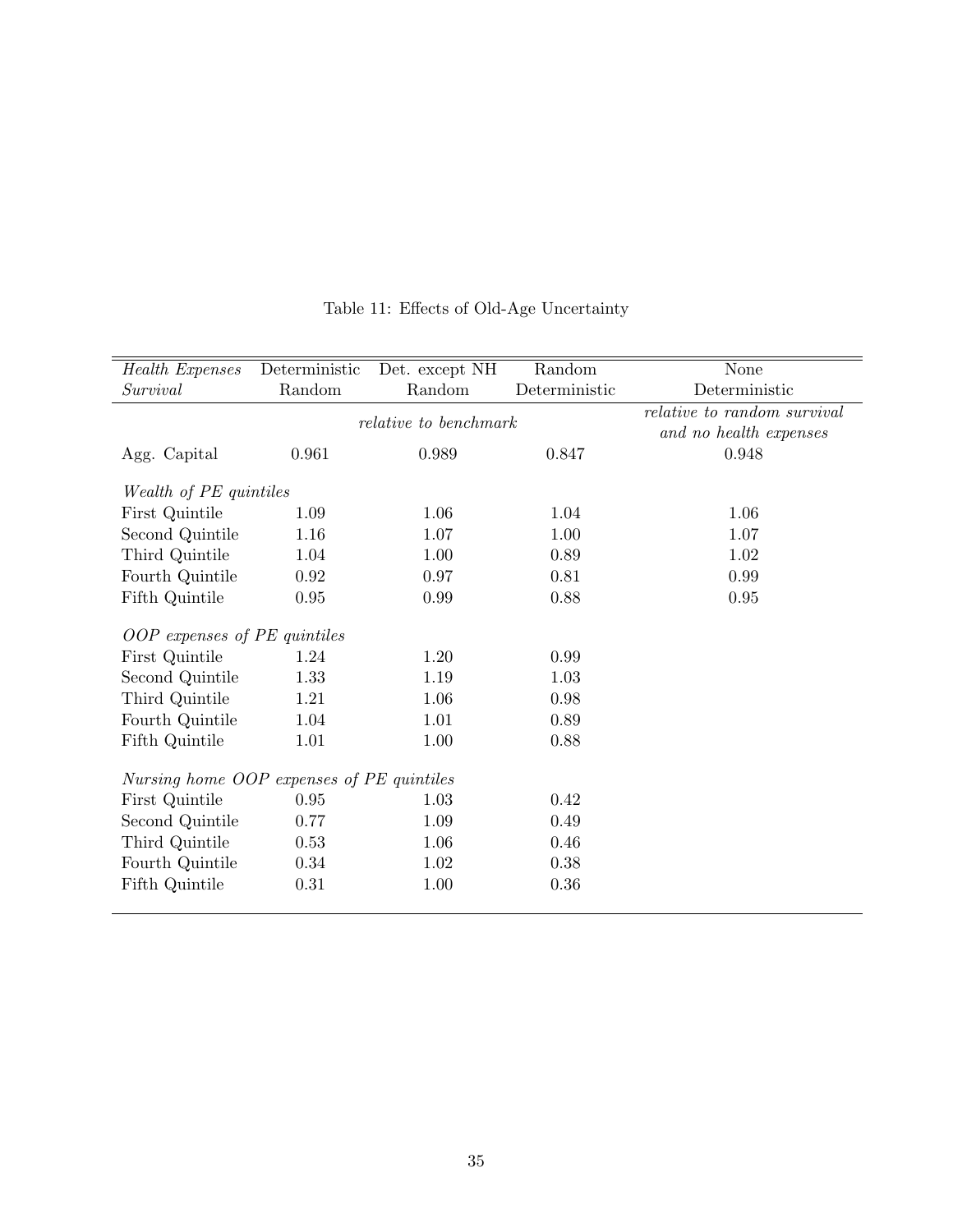- 1. OOP health expenses increase with permanent earnings due to means-tested social insurance.
- 2. Relative to income, OOP health expense risk is highest for middle-income agents.
- 3. Wealth inequality is driven by the presence of social safety nets.
- 4. Uncertainty about health expenses plays a modest role in aggregate wealth accumulation.
- 5. Uncertainty about nursing home expenses is more important than uncertainty about medical expenses.
- 6. Precautionary savings for survival risk is a significant component of aggregate savings due to the presence of health expenses that increase with age.

Noting these features of the benchmark economy will aid in our analysis of the impact of health expenses and the structure of the old-age social insurance system on savings and inequality, which is the main goal of this paper and the focus of the next section.

## **6 The Role of Health Expenses and Social Insurance**

Relative to most developed countries, the U.S. social insurance system is unique in its lack of public health care. Instead, the elderly rely on means-tested Medicaid to avoid destitution due to high OOP health expenses. In this section, we assess the implications of the lack of public health care for aggregate capital accumulation and inequality in wealth and consumption. To this end, we introduce public health care such that medical and/or nursing home expenses are fully covered by the government. We then examine the interaction of public health care with other social insurance programs: welfare for workers, Medicaid and old-age welfare, and social security. All the experiments considered below are revenue-neutral in a sense that government consumption remains fixed at the benchmark level. As these experiments are not actual policy reforms, we focus on steady states and do not consider transition dynamics induced by changes in the social insurance system.

Before proceeding to the experiments, we would like to clarify our terminology. It is important to remember that Medicaid transfers to nursing home residents combine consumption and medical expense subsidies, up to  $\underline{c}^n + M^n$  in the benchmark economy. When we refer to the public coverage of nursing home expenses, or equivalently, elimination of nursing home expenses, we mean only the medical expense portion,  $M^n$ , of the nursing home cost. Unlike under Medicaid, this subsidy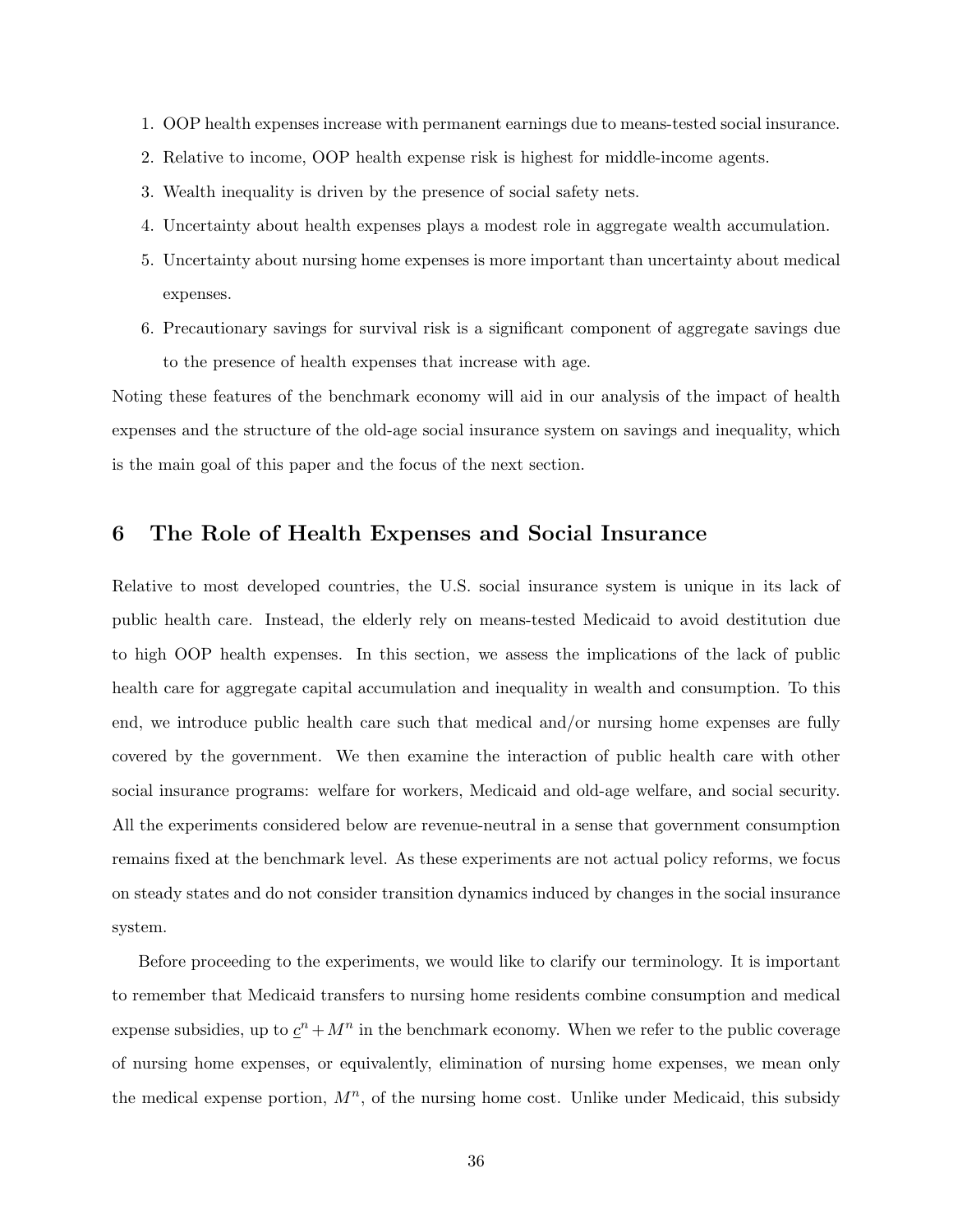is provided to all nursing home residents, and it does not restrict their consumption to  $\mathcal{C}^n$ . Consumption transfers to nursing home residents are subject to means-testing in all economies that we consider below, including those with public coverage of nursing home care.

#### **6.1 Public Health Care**

To analyze the impact that limited public coverage of both medical and nursing home expenses together and in isolation has, we consider three public health care experiments: (1) government covers all medical expenses but does not cover nursing home expenses, (2) government covers nursing home expenses only, (3) government covers all health expenses. In the first experiment, social insurance for nursing home residents is unchanged, while the medical expenses of the rest of the population are paid by the government. In the second experiment, the government pays for the medical expenses of all nursing home residents regardless of their income, while the social insurance coverage of all other health expenses is as in the benchmark economy. Finally, in the third experiment both medical and nursing home expenses are paid for by the government. In all the economies consumption transfers are subject to the same means tests as in the benchmark economy. Aggregate and distributional effects of each experiment are reported in Table 12.

#### **6.1.1 Aggregate Effects**

Public health care greatly reduces saving incentives. Our model predicts that the aggregate capital stock is 12 percent lower in the economy when health care is fully public (experiment 3). To show the importance of the general equilibrium analysis, we repeat the same experiment in a partial equilibrium. We find that changes in after-tax prices – specifically an increase in the after-tax interest rate – offset the decline in the capital stock by 7 percentage points.

To understand which health expenses *−* medical or nursing home *−* drive the impact of public health care on capital accumulation, we compare the effects of experiments 1 and 2, which make publicly-provided one type of care at a time. We find that in a general equilibrium, on aggregate, both types of expenses contribute equally: public coverage of either non-nursing home expenses only or nursing home expenses only reduces the capital stock by 7.5 percent relative to the benchmark. In a partial equilibrium, public coverage of nursing home expenses has a larger effect than that of medical expenses, reducing the capital stock by 10 percent compared to 7.6 percent for medical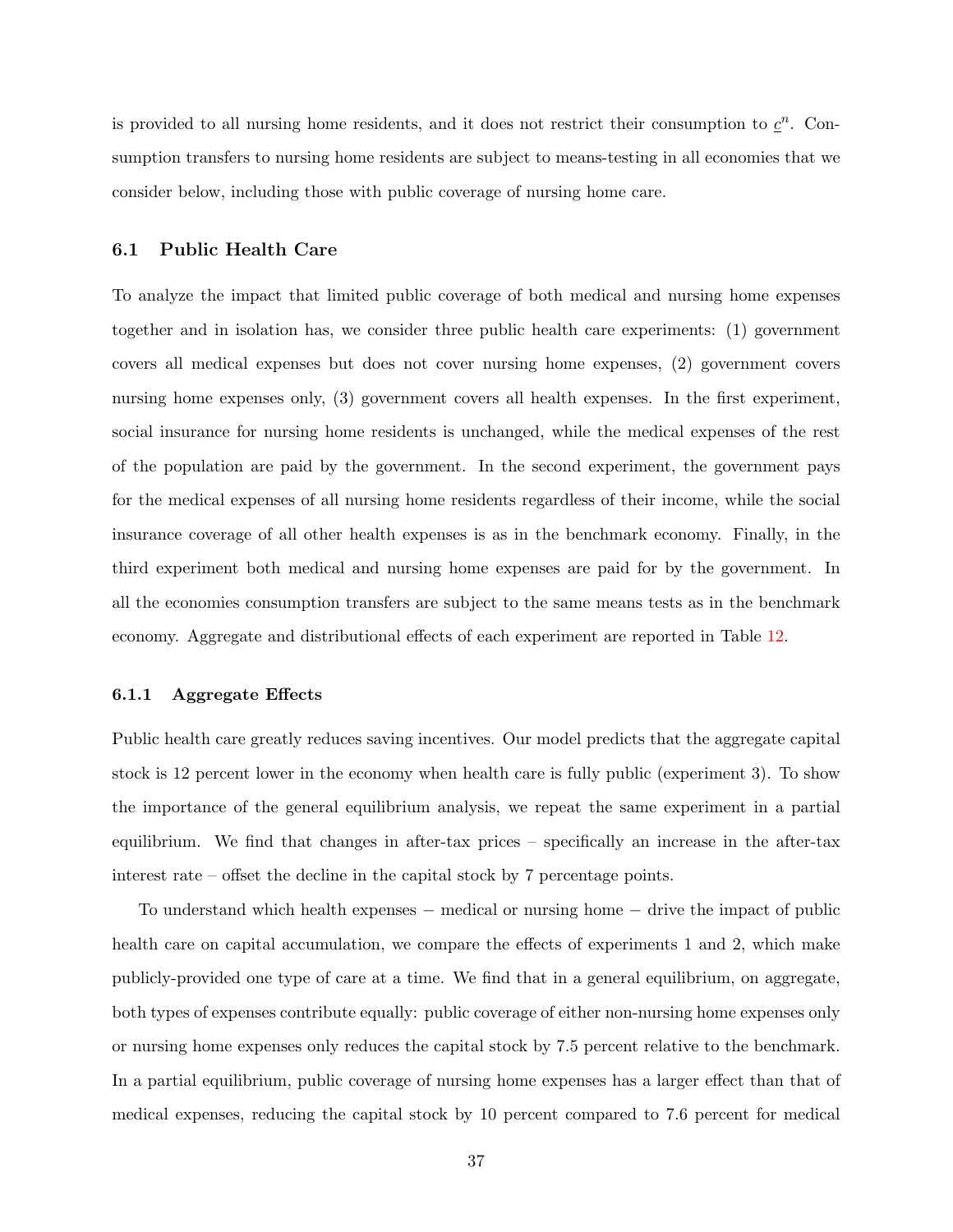expenses. The relative importance of the lack of public coverage of nursing home care for capital accumulation may seem surprising given that OOP nursing home expenses share of total OOP health expenses is only 20 percent (see Table 8). However, this occurs for two reasons. First, as we have shown in Section 5.2, because nursing home expenses are riskier than medical expenses, they play a larger role in precautionary savings. Second, as discussed below, nursing home expenses have a bigger impact on the savings of the top two permanent earnings quintiles. As Table 12 shows, in absolute terms, the asset holdings of these two quintiles decline the most across all three experiments, accounting for the majority of the drop in the aggregate capital stock.

#### **6.1.2 Distributional Effects**

To examine the effects of public health care on wealth inequality, we compute percentage changes in each permanent earnings quintile's wealth relative to the benchmark. We find that, when all expenses are covered by the government, asset holdings of agents in the middle of the permanent earnings distribution – quintiles two to four – respond the most. As Table  $12$  indicates, these quintiles reduce their wealth by 20 percent whereas the wealth of the first quintile is unaffected and the top quintile reduces its wealth by only 8 percent. Moreover, comparing the changes in the wealth holdings of each quintile relative to the benchmark under experiments 1 and 2 reveals that nursing home expenses have a bigger impact than medical expenses on the saving behavior of the top two permanent earnings quintiles, and the reverse is true for the second and third quintiles. These differences in saving responses to the introduction of public health care are consistent with the findings and intuition in the previous section: that is, because of the nature of nursing home expenses and the structure of the social insurance system, different earnings quintiles save for different kinds of OOP expenses, and hence respond the most to the elimination of their particular expenses. Furthermore, between the two quintiles most exposed to the nursing home expense risk, the fourth quintile reduces its wealth by a higher fraction than does the fifth quintile. This occurs because, relative to their lifetime earnings, the fourth quintile's OOP nursing home expenses are larger.

Figure 4 plots the wealth profiles of the fourth quintile under alternative public health care experiments. Notice that public health care discourages individual savings well before retirement. Although before retirement savings respond similarly to public coverage of medical or nursing home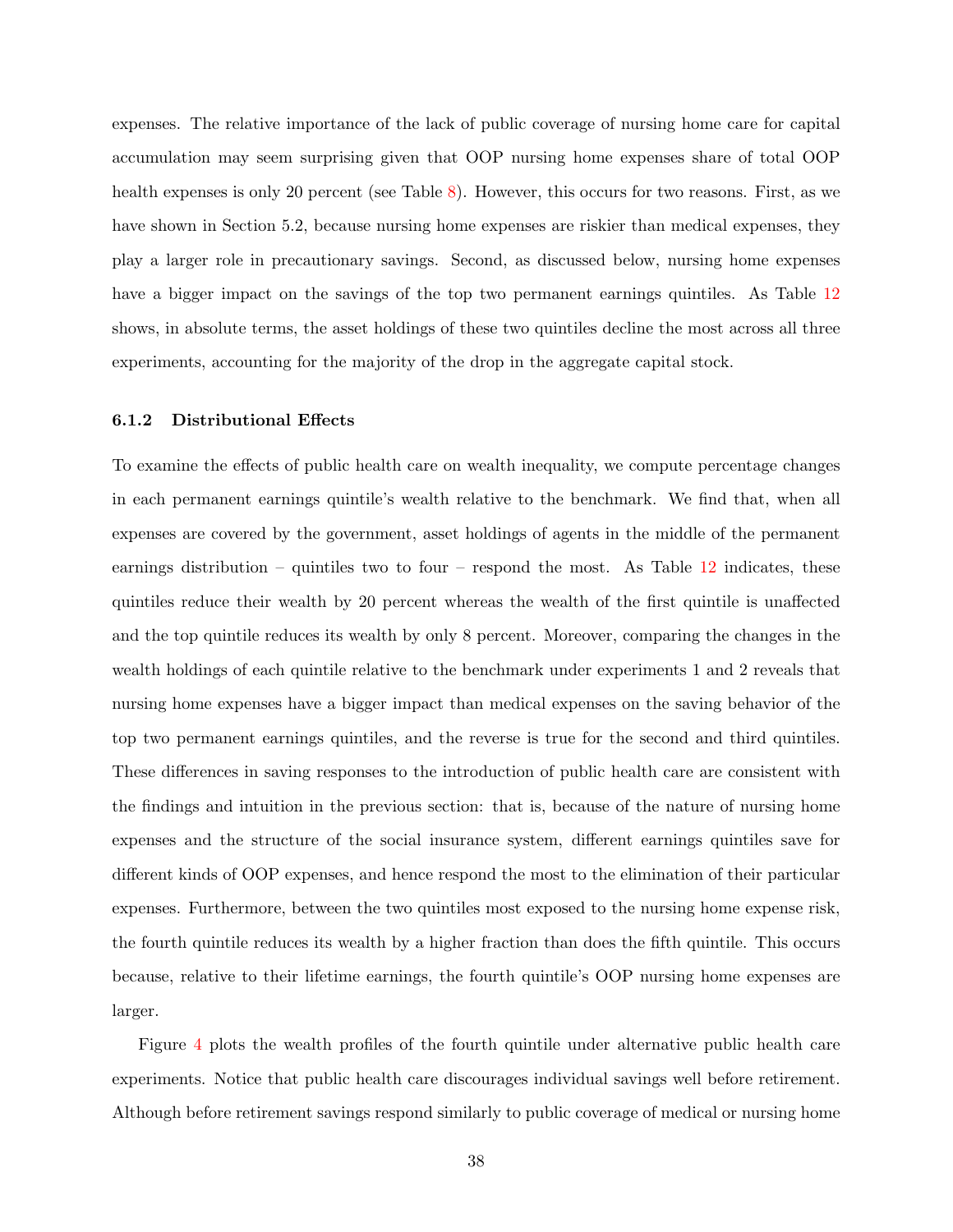| Experiment                                                   | <b>Benchmark</b> | $\overline{\mathbf{1}}$ | $\overline{2}$   | 3                |
|--------------------------------------------------------------|------------------|-------------------------|------------------|------------------|
| Medical Expenses                                             | $\overline{OOP}$ | Public                  | $\overline{OOP}$ | Public           |
| <b>Nursing Home Expenses</b>                                 | <b>OOP</b>       | <b>OOP</b>              | Public           | Public           |
| Aggregates                                                   |                  |                         |                  |                  |
| relative to benchmark                                        |                  |                         |                  |                  |
| Agg. Output                                                  | 1.00             | 0.977                   | 0.977            | 0.962            |
| Agg. Consumption                                             | 1.00             | 0.992                   | 1.004            | 1.023            |
| Agg. Capital                                                 | 1.00             | 0.925                   | 0.925            | 0.878            |
| Capital, Partial Equil.                                      |                  | 0.924                   | 0.902            | 0.810            |
| change in wealth of PE quintiles, $%$ of agg. capital change |                  |                         |                  |                  |
| All                                                          |                  | 100                     | 100              | 100              |
| First Quintile                                               |                  | 0.7                     | $-0.1$           | 0.0              |
| Second Quintile                                              |                  | 13.2                    | $-0.3$           | $6.0\,$          |
| Third Quintile                                               |                  | 21.7                    | 7.6              | 15.3             |
| Fourth Quintile                                              |                  | 26.8                    | 37.9             | $35.0\,$         |
| Fifth Quintile                                               |                  | 36.0                    | 49.6             | 39.6             |
| wealth of PE quintiles relative to benchmark                 |                  |                         |                  |                  |
| First Quintile                                               | 1.00             | 0.87                    | 1.02             | 1.00             |
| Second Quintile                                              | 1.00             | 0.72                    | 1.01             | 0.80             |
| Third Quintile                                               | 1.00             | 0.82                    | 0.94             | 0.80             |
| Fourth Quintile                                              | 1.00             | 0.91                    | 0.87             | 0.80             |
| Fifth Quintile                                               | 1.00             | 0.96                    | 0.94             | 0.92             |
| Income Tax Rate                                              | 0.254            | 0.271                   | 0.259            | 0.257            |
| $\%$ of 65+ w/Transfers                                      | 23               | 18                      | 21               | 16               |
| <b>Health Expenses</b>                                       |                  | relative to benchmark   |                  |                  |
| <b>OOP</b>                                                   | 1.00             | 0.27                    | 0.77             | $0.04^{\dagger}$ |
| Std(OOP)                                                     | 1.00             | 0.74                    | 0.73             | 0.10             |
| Inequality                                                   |                  |                         |                  |                  |
| Consumption Gini                                             | 0.417            | 0.424                   | 0.426            | 0.434            |
| Wealth Gini                                                  | 0.829            | 0.840                   | 0.832            | 0.842            |
| shares of total wealth, $\%$                                 |                  |                         |                  |                  |
| Fourth Quintile                                              | 12.9             | 11.5                    | 13.1             | 11.9             |
| Fifth Quintile                                               | 86.1             | 87.7                    | 85.8             | 87.2             |
| Top $10\%$                                                   | 66.8             | 68.9                    | 67.9             | 69.8             |
| Top 5%                                                       | 51.7             | 54.0                    | 53.8             | 56.0             |
| Top $1\%$                                                    | 28.0             | 30.0                    | 30.0             | 31.7             |

Table 12: Effects of Public Health Care

*†* OOP expenses are positive because, to make our measure of nursing home expenses more consistent with the measure used in the data, we include a consumption component that is not covered in experiments 1-3.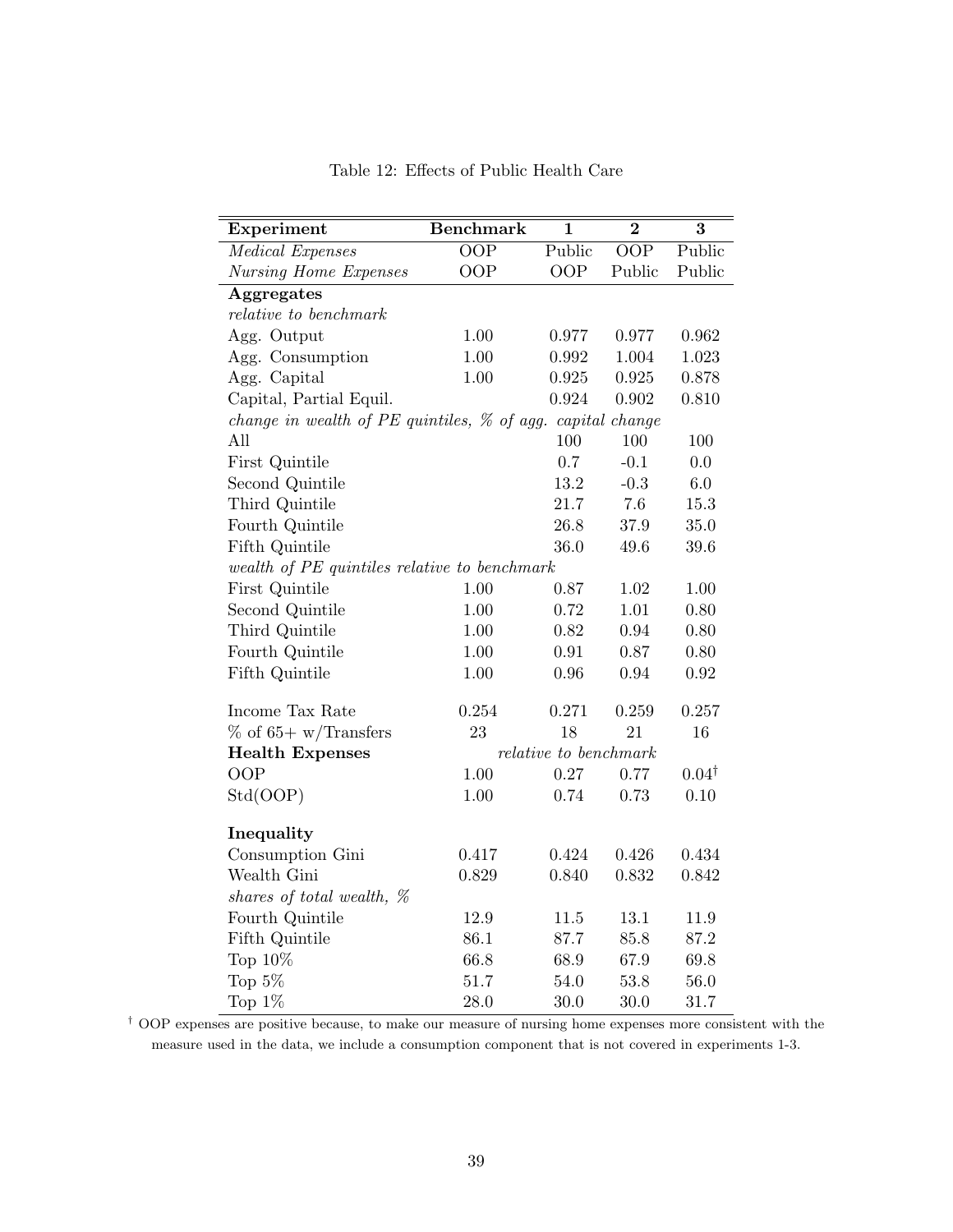expenses, the rate of dissaving up to age 85 is substantially lower when the only OOP expenses are the ones for nursing homes. We conclude that it is the nursing home and not medical expenses that slow down wealth depletion after retirement.

Finally, we find that the introduction of public health care – public coverage of nursing home expenses in particular – dramatically increases inequality among retired individuals (Figure  $5a$ ), in spite of having only a small positive effect on overall cross-sectional inequality. At the end of the life cycle, the wealth Gini coefficient (within cohort) increases by as much as 20 points. Higher inequality without OOP health expenses would appear rather surprising had we not already discussed the differential response of savings to the public coverage of health expenses across the permanent earnings quintiles. As the top quintile experiences a smaller drop in its wealth relative to the second, third, and fourth quintiles, its share of aggregate wealth is bound to rise. Notice that the presence of OOP medical expenses is the main driver of reduced within-cohort wealth inequality among individuals under age 83 when going from full public health care to the benchmark, while OOP nursing home expenses account for this reduction for the older generations. This is explained by the fact that nursing home risk grows substantially with age: under the benchmark calibration, the probability of entering a nursing home after age 85 is more than triple the probability for ages 75 to 84. Moreover, while we find that public health care slightly increases consumption inequality, it substantially reduces consumption inequality among those 85 years and older (Figure 5b). These are the people most likely to enter a nursing home and it is the coverage of nursing home expenses that drives the fall in their consumption inequality.

The above experiments have shown that

- 1. Lack of public health care greatly stimulates capital accumulation;
- 2. OOP nursing home expenses account for half of the aggregate effect;
- 3. Nursing home expenses are a larger component of the savings of the rich than medical expenses and the reverse is true for the poor;
- 4. The savings response to public health care differs dramatically across the permanent earnings distribution;
- 5. While having a small effect on aggregate inequality, public health care significantly *increases* within-cohort wealth inequality and reduces within-cohort consumption inequality among the very old (ages above life expectancy).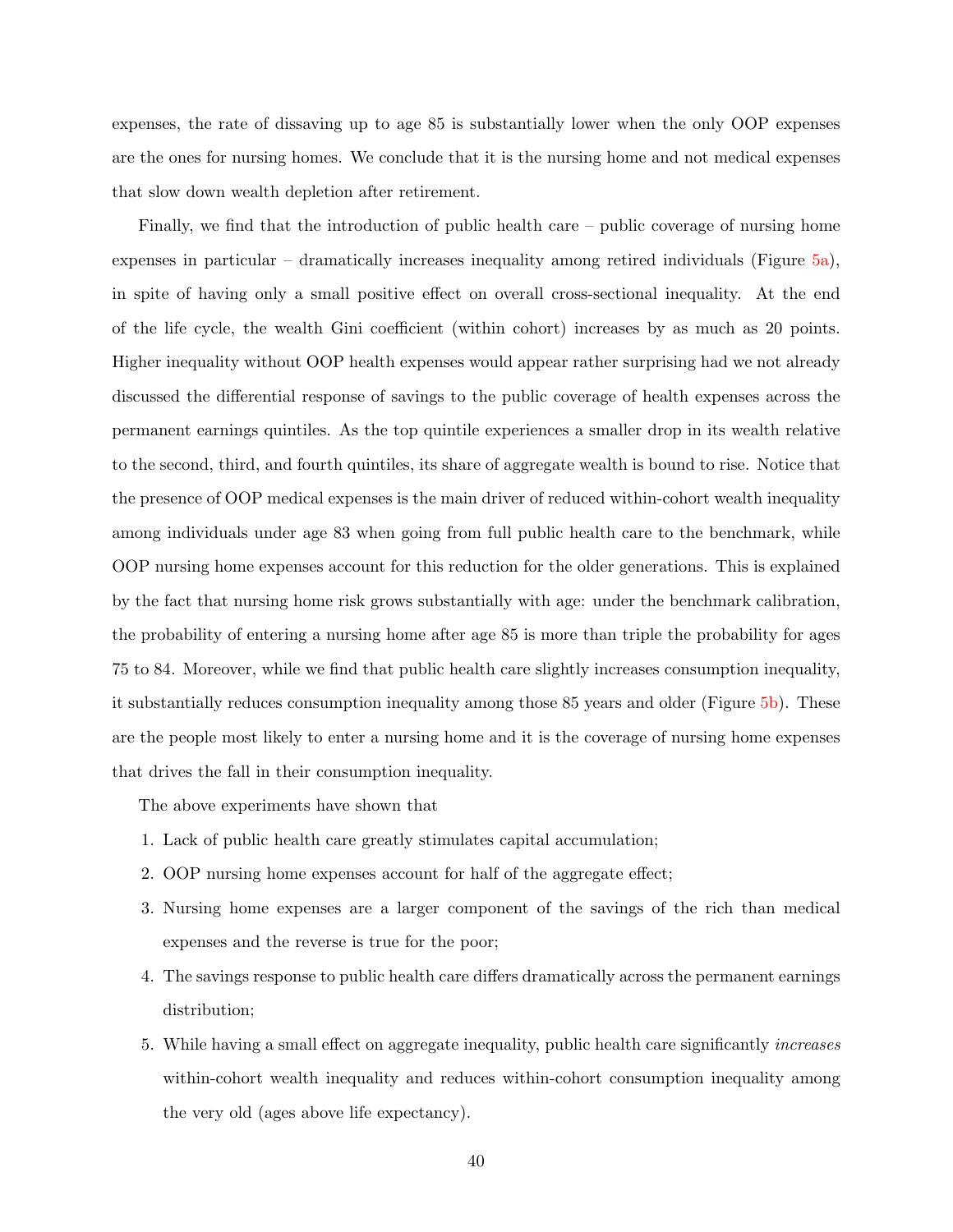#### **6.2 Health Care Interaction With Other Social Insurance Programs**

To what extent are these results driven by the presence of other social insurance programs? We ask this question for the following reasons. First, recall that Medicaid provides a differential insurance against medical versus nursing home expenses. Second, means-testing implies that rich and poor face different types of OOP health expenses. Third, in Section 5.1, we found that wealth inequality is driven by the presence of the safety nets (welfare and Medicaid). Fourth, both Medicaid and pay-as-you-go social insurance partially insure the elderly against survival and health expense risk. To understand the interactions between these social insurance programs and their implications for the effects of public health care, we modify/eliminate one feature of the social insurance system at a time and then compare the effects of public health care in the alternative economies to those in the benchmark.

#### **6.2.1 Medicaid Insurance of Nursing Home Expenses**

To understand why nursing home expenses play such an important role in capital accumulation, we modify the Medicaid means-testing so that it does not discriminate between health expenses, i.e. it guarantees the same consumption floor to nursing home residents as the rest of the population receives in the benchmark economy:  $\underline{c}^n = \underline{c}^m$ . We term this 'quality' nursing home care. We repeat experiments (1) through (3) in the economy with quality nursing home care. The results are presented in Table 13.

Quality public nursing home care reduces 'Medicaid aversion', i.e. incentives to avoid public care. Precautionary savings fall and the capital stock declines by 4 percent relative to the benchmark economy. Next, we introduce public health care into the economy with quality nursing home care. Elimination of OOP health expenses in this economy reduces the capital stock by 9 percent, which is 3 percentage points less than the effect of public health care in the benchmark economy. Moreover, quality pubic nursing home care reduces the importance of nursing home expenses relative to medical expenses for aggregate savings. In the benchmark economy, half of the additional savings accumulated without public health care was due to the presence of OOP nursing home expenses, with quality nursing home care this fraction is reduced to one third. That is, a higher level of public insurance for nursing home expenses makes this type of destitution less painful, reducing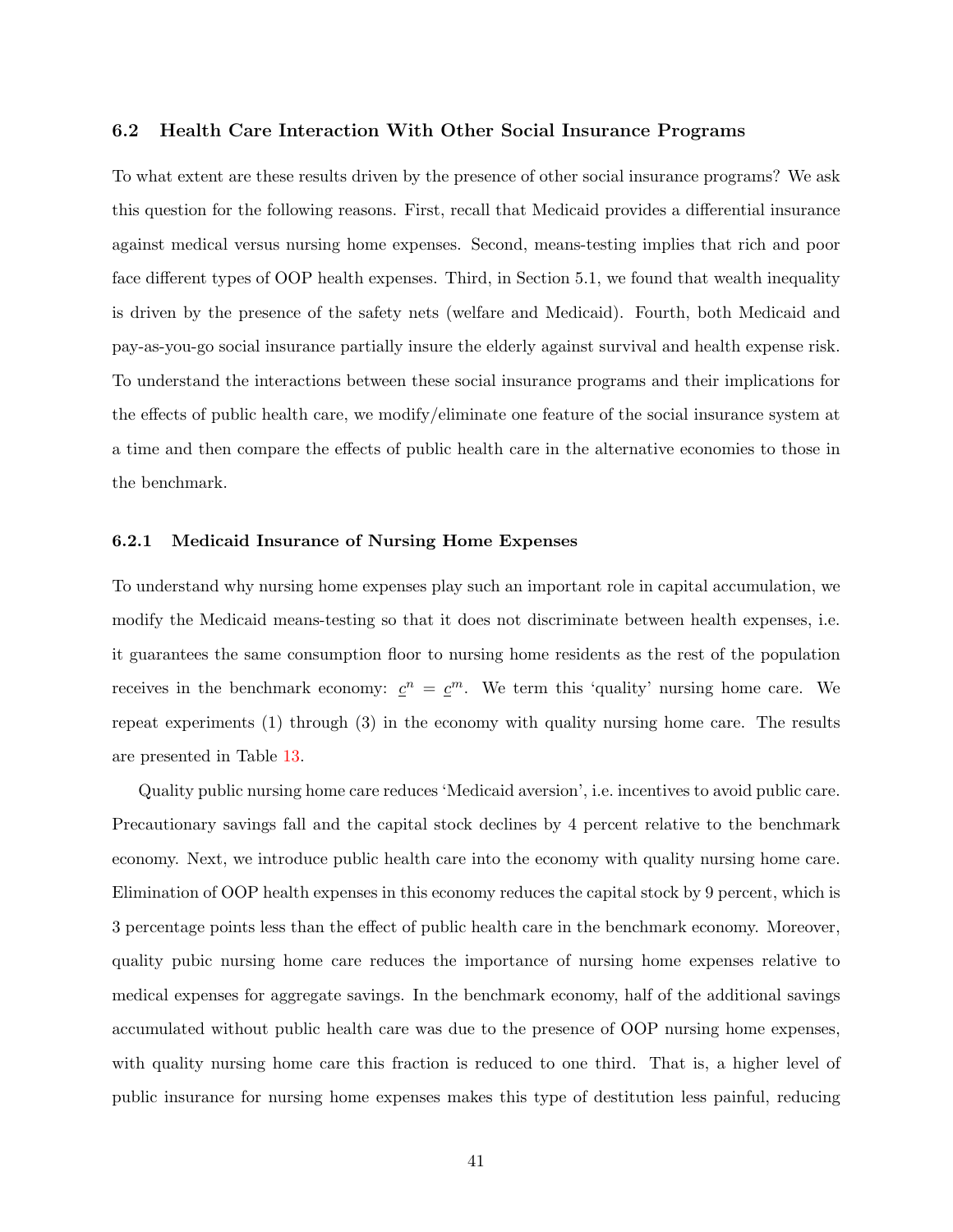| Experiment                    | <b>Benchmark</b> | Quality NH            | 1(Q)    | 2(Q)       | 3(Q)      |
|-------------------------------|------------------|-----------------------|---------|------------|-----------|
| <i>Medical Expenses</i>       | <b>OOP</b>       | <b>OOP</b>            | Public  | <b>OOP</b> | Public    |
| Nursing Home Expenses         | <b>OOP</b>       | $\rm (Q) OOP$         | (Q) OOP | (Q)Public  | (Q)Public |
| Aggregates                    |                  |                       |         |            |           |
| Relative to Benchmark         |                  |                       |         |            |           |
| Agg. Output                   | 1.00             | 0.988                 | 0.965   | 0.977      | 0.962     |
| Agg. Capital                  | 1.00             | 0.962                 | 0.887   | 0.925      | 0.877     |
| <i>Relative to Quality NH</i> |                  |                       |         |            |           |
| Agg. Capital                  |                  | 1.00                  | 0.922   | 0.961      | 0.912     |
| Income Tax Rate               | 0.254            | 0.259                 | 0.277   | 0.260      | 0.257     |
| $\%$ of 65+ w/Transfers       | 23               | 23                    | 19      | 21         | 16        |
| <b>Health Expenses</b>        |                  | relative to benchmark |         |            |           |
| <b>OOP</b>                    | 1.00             | 0.99                  | 0.26    | 0.80       | 0.07      |
| Std(OOP)                      | 1.00             | 0.99                  | 0.73    | 0.74       | 0.16      |

Table 13: Interaction of Nursing Home Insurance by Medicaid and Public Health Care

the desire to avoid it with self-insurance. Note that nursing home expenses still play a large role in aggregate savings relative to their size – they are only one fifth of total health expenses. This is because even with quality nursing home care, nursing home expenses are risky relative to medical expenses due to their size and persistence. The relative impacts of health expenses on savings are also illustrated in Figure 6 which shows the wealth profiles of the fourth permanent earnings quintile in different experiments. Comparing with Figure 4, with quality nursing homes, the wealth profile under publicly-funded nursing home care lies significantly closer to the profile without the coverage. We conclude that differential insurance for nursing home care versus medical care has a significant impact on wealth accumulation.

#### **6.2.2 Safety Nets**

We now examine the interaction of safety nets with the effects of public health care. In our model economy, the welfare program for workers and Medicaid/welfare for retirees partially insure against earnings, survival, and health expense risks by providing means-tested transfers that guarantee a minimum consumption level. As means-tested welfare transfers effectively tax away low-level savings, they discourage savings disproportionably more for the poor, reducing aggregate capital accumulation and increasing wealth inequality (the latter shown in Section 5.1). To start, we assess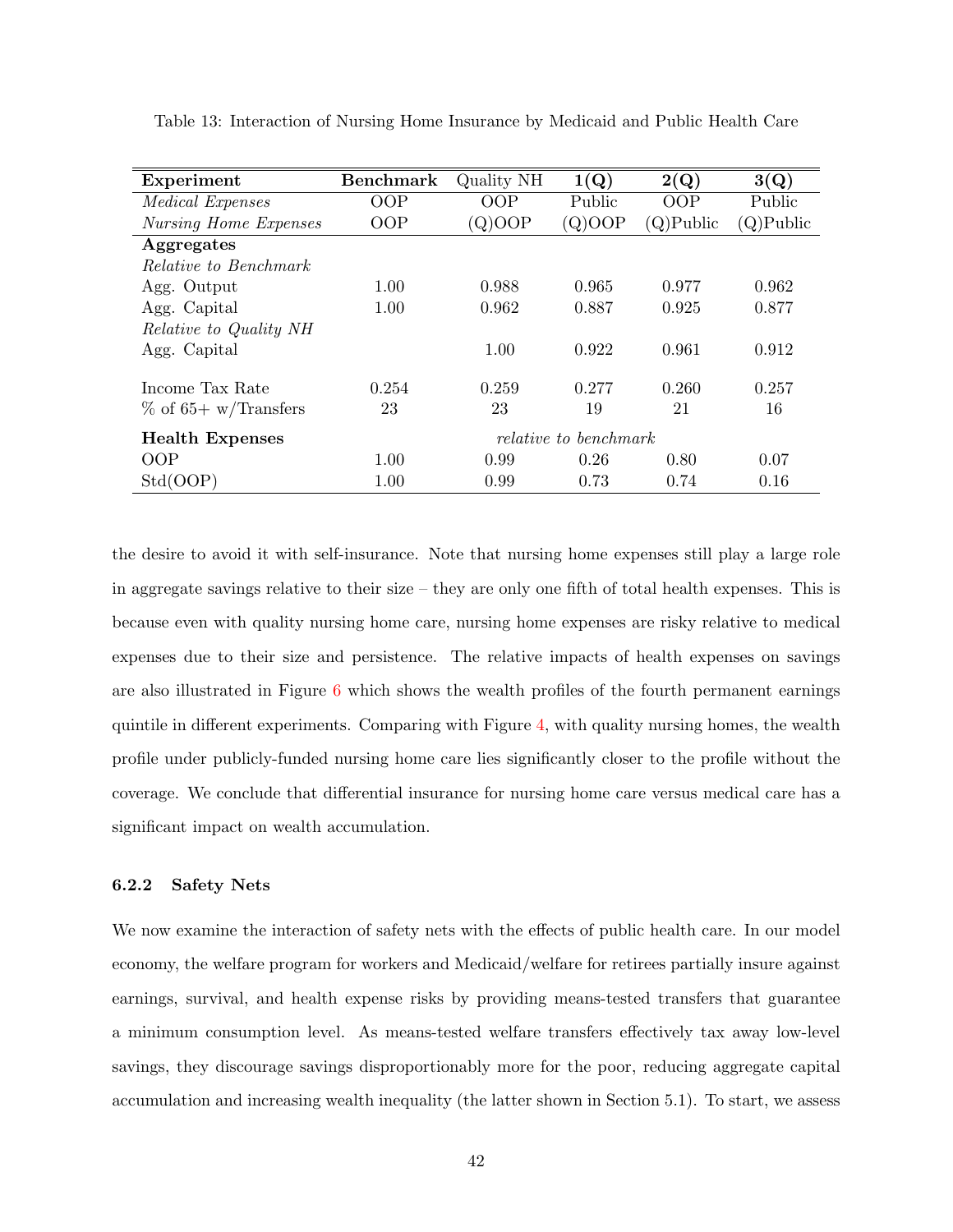the role of safety nets for workers, for retirees, and for both by removing (almost completely) each type of welfare (experiments 4 *−* 6). This is achieved by setting consumption floors for workers and/or retirees to a very small value, while leaving all other features of the benchmark economy unchanged. Then, to evaluate the contribution of safety nets to the effects of public health care, we introduce public health care into the economy without safety nets (experiment 7). The aggregate and distributional effects of experiments 4 through 7 are presented in Table 14.

In all the economies we consider here, agents are still partially insured through the progressive social security program against all three types of risk. Apart from this insurance, experiment 4 maximizes individual exposure to earnings risk by removing the welfare program for workers, experiment 5 maximizes individual exposure to health expense and survival risk by removing Medicaid and the old-age welfare program, and experiment 6 maximizes individual exposure to all three types of risks by removing all the welfare and Medicaid programs. Extra risk and higher expected OOP health expenses create strong incentives to save across all income levels. In the economy with the least amount of insurance (experiment 6), the capital stock increases by 134 percent. The removal of which safety nets – those for workers or the elderly – is responsible for the large increase in aggregate savings under experiment 6? Experiments 4 and 5 provide the answer: while removing the welfare program for workers (experiment 4) increases the capital stock by 36 percent, removing the welfare program for the elderly (experiment 5) increases the capital stock by 126 percent. Hence, increasing agents' exposure to health expense risk substantially increases savings relative to increasing their exposure to earnings risk.

Why is increased exposure to health expense risk a more important driver of precautionary savings than that for earnings risk? The answer lies in the timing of the two types of shocks. Individuals accumulate savings during the working stages of live in order finance health expenses experienced after retirement. These savings provide a nearly sufficient buffer against earnings shocks before retirement. That is, consumption smoothing over the working stage of life in response to increased earnings risk requires relatively little extra savings given the presence of OOP health expenses. This would not have been the case were the two types of shocks experienced simultaneously.

Given the large insurance role of safety nets, it is not surprising that the introduction of public health care into economy 6 substantially cuts down aggregate savings (by nearly a half, see experiment 7) and increases wealth Gini by 9 percentage points. We conclude that the presence of safety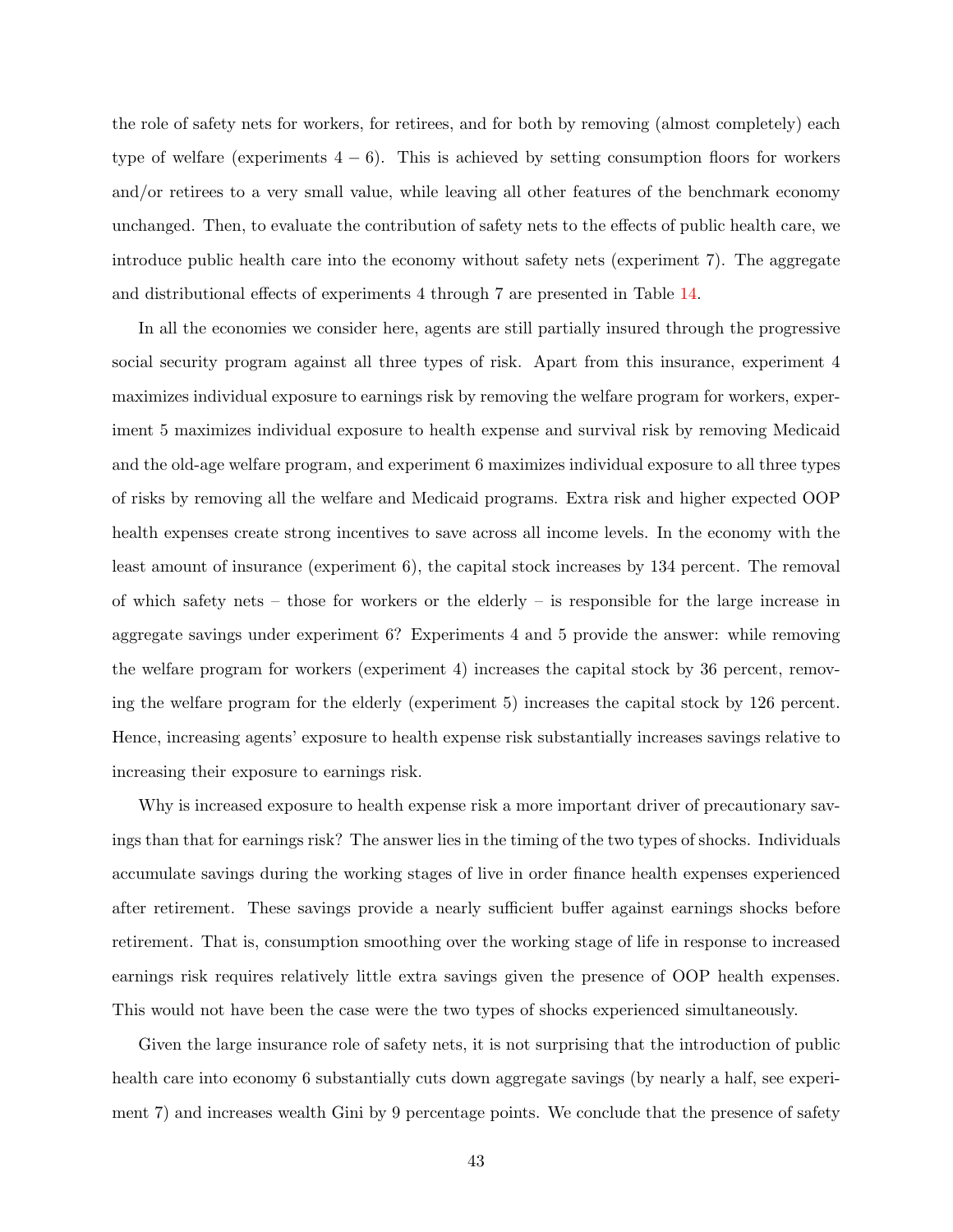| <b>Experiments</b>            | <b>Benchmark</b>                   | $\bf{4}$               | $\bf{5}$               | $\boldsymbol{6}$       | $\overline{7}$   | 8              | $\boldsymbol{9}$ |
|-------------------------------|------------------------------------|------------------------|------------------------|------------------------|------------------|----------------|------------------|
| Public Health Care            | $\overline{\text{No}}$             | $\overline{\text{No}}$ | $\overline{\text{No}}$ | $\overline{\text{No}}$ | Yes              | No             | Yes              |
| Safety Nets In Place          | All                                | Retirees               | Workers                | None                   | None             | All            | All              |
| Social Security               | Yes                                | Yes                    | Yes                    | Yes                    | Yes              | N <sub>o</sub> | N <sub>o</sub>   |
| Aggregates                    | relative to benchmark              |                        |                        |                        |                  |                |                  |
| Agg. Output                   | 1.00                               | 1.097                  | 1.278                  | 1.290                  | 1.064            | 1.099          | 1.096            |
| Agg. Consumption              | 1.00                               | 1.018                  | 0.947                  | 0.936                  | 1.053            | 1.018          | 1.055            |
| Agg. Capital                  | 1.00                               | 1.360                  | 2.264                  | 2.339                  | 1.231            | 1.368          | 1.357            |
| Agg. Capital                  | relative to no public health care: |                        |                        |                        | 0.526            |                | 0.992            |
| Wealth of PE quintiles        | relative to benchmark              |                        |                        |                        |                  |                |                  |
| First Quintile                | 1.00                               | 10.96                  | $25.86\,$              | 28.90                  | 13.40            | 1.31           | 1.57             |
| Second Quintile               | 1.00                               | 3.48                   | 9.01                   | 9.39                   | 3.43             | 1.37           | 1.61             |
| Third Quintile                | 1.00                               | 2.01                   | 4.57                   | 4.74                   | 1.82             | 1.50           | 1.59             |
| Fourth Quintile               | 1.00                               | 1.38                   | 2.40                   | 2.48                   | 1.15             | 1.54           | 1.50             |
| Fifth Quintile                | 1.00                               | 1.09                   | 1.35                   | 1.38                   | 0.99             | 1.30           | 1.26             |
| <b>Social Insurance</b>       |                                    |                        |                        |                        |                  |                |                  |
| Income Tax Rate               | 0.254                              | 0.224                  | 0.187                  | 0.176                  | 0.223            | 0.235          | 0.219            |
| Transfers, % Output           | 2.8                                | 0.8                    | $0.9\,$                | $0.2\,$                | $0.0\,$          | 3.4            | $2.3\,$          |
| $\%$ of 65+ w/Transfers       | 23                                 | 21                     | $\,6\,$                | $\overline{7}$         | $\sqrt{3}$       | $39\,$         | 32               |
| $\%$ of NH resid. w/Transfers | 60                                 | 61                     | 19                     | 19                     | 3                | 72             | 44               |
| <b>Health Expenses</b>        | relative to benchmark              |                        |                        |                        |                  |                |                  |
| <b>OOP</b>                    | $1.00\,$                           | 1.02                   | $1.25\,$               | $1.25\,$               | $\boldsymbol{0}$ | 0.72           | $\boldsymbol{0}$ |
| Std(OOP)                      | 1.0                                | 1.0                    | $1.2\,$                | $1.2\,$                | $\boldsymbol{0}$ | 0.9            | $\boldsymbol{0}$ |
| Inequality                    |                                    |                        |                        |                        |                  |                |                  |
| Consumption Gini              | 0.417                              | 0.485                  | 0.487                  | 0.526                  | 0.487            | 0.382          | 0.388            |
| Wealth Gini                   | 0.829                              | 0.665                  | 0.569                  | 0.553                  | 0.642            | 0.814          | 0.805            |
| shares of total wealth, $\%$  |                                    |                        |                        |                        |                  |                |                  |
| Fourth Quintile               | 12.9                               | 18.9                   | $26.1\,$               | $25.9\,$               | 18.9             | 13.9           | 15.1             |
| Fifth Quintile                | 86.1                               | 66.7                   | 55.5                   | 54.4                   | 65.1             | 85.0           | 83.4             |
| Top $1\%$                     | 28.0                               | 20.7                   | 12.8                   | 12.4                   | 22.5             | 22.2           | 22.3             |

Table 14: Interaction of Health Care with Safety Nets and Social Security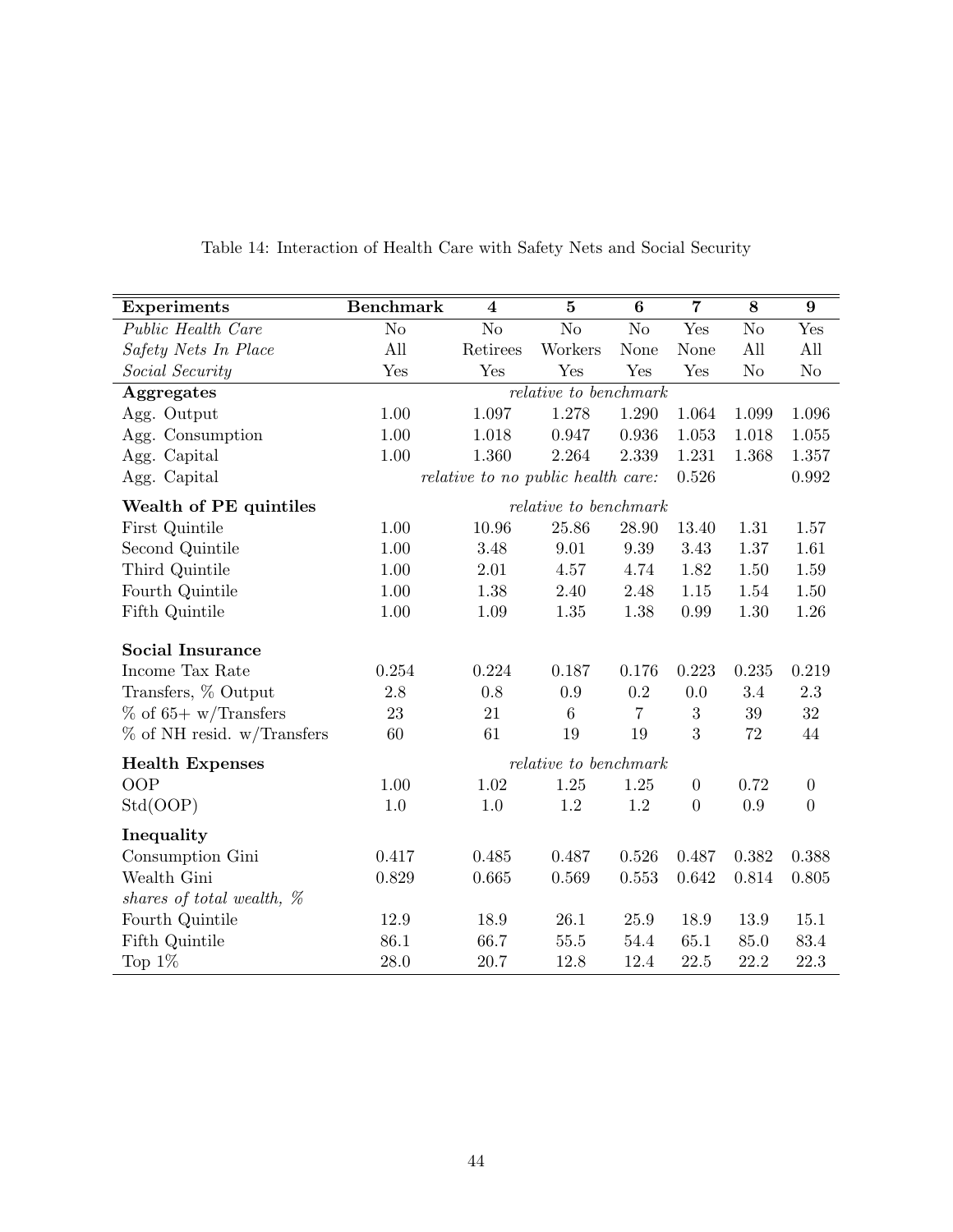nets for the elderly weakens the effects of public health care on wealth accumulation and inequality.

#### **6.2.3 Social Security**

The last part of the social insurance system we examine is the pay-as-you-go Social Security program. Removing Social Security in experiment 8 causes a large (37 percent) increase in savings for retirement and OOP health expenses. In contrast to all other economies considered above, the introduction of public health care in such an economy has little effect on aggregate wealth accumulation and inequality. Aggregate savings are nearly unaffected because savings of the bottom three permanent earnings quintiles actually increase in response to public health care, counteracting the decline in savings of the top two quintiles. In the economy without Social Security or public health care (experiment 8), all individuals save for retirement, but only the wealthy also save for health expenses. In fact, 39 percent of retirees receive means-tested transfers, so at least 39 percent of individuals face a negative marginal return on savings. Introducing public health care lifts the poor off the safety nets enough that they face a positive return on savings. In turn, the higher tax base and lower transfer payments allow the government to finance public health care with a lower income tax rate, further encouraging savings.

#### **6.3 Discussion**

To sum up, we find that there are important interactions between public health care and other features of a social insurance system. The results of experiments in Table 14 shed some light on how variations in social insurance systems – means-testing in particular – matter not only for aggregate savings and consumption but also for wealth and consumption inequality. For example, while an economy with public health care and means-tested transfers features a high degree of wealth inequality (experiment 3), same economy without means-tested transfers has significantly less wealth inequality and a substantially higher capital stock and consumption (experiment 7).

While our primary goal is to understand the implications of the lack of public health care for the elderly in the U.S., these results suggest that our framework is useful for thinking about crosscountry differences in social insurance systems and their implications for savings and economic inequality. While social insurance systems in countries like the U.S., UK, Australia, and New Zealand target the poor through extensive means-testing, countries of continental Europe feature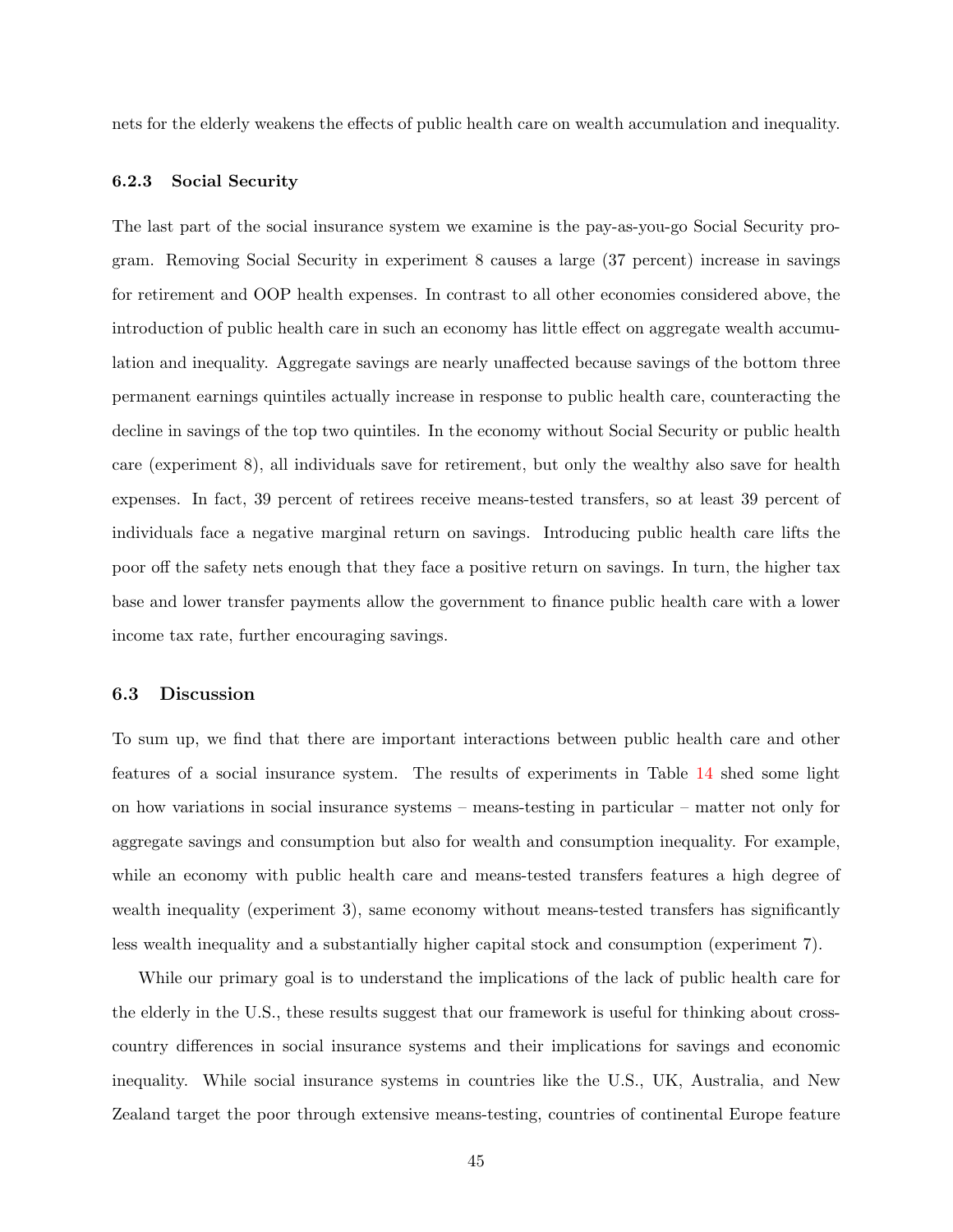generous universal family benefits with little use of safety nets. Furthermore, despite the fact that most developed countries have public health care, there are large differences across countries in public coverage of nursing home care costs and its means-testing. The number of countries providing universal nursing home care coverage has been growing and include Austria, Germany, Japan, Luxemburg, and the Netherlands. However, nursing home care in France, Israel, and New Zealand is still provided through means-tested social insurance.

Moreover, countries differ in their total expenditure on nursing home care as well as in the fraction of these expenditures which are made OOP. Among the OECD countries, in 2000, expenditure on nursing home care varied from 0.3 percent of GDP in France to 2.3 percent of GDP in the Netherlands. Even within the group of countries with a universal long-term care system (no means-testing for either home or institutional care), there is a substantial variation in the private costs due to different beneficiary cost-sharing requirements.<sup>13</sup> Our analysis suggests that these differences should manifest themselves in countries' savings and economic inequality, giving a nice ground for a formal policy analysis. Financing the growing costs of nursing home care, and longterm care in general, has become a key concern for policymakers as well as individuals in ageing societies around the world. According to the OECD report on long-term care by Fujisawa and Colombo (2009), in the past decade, real per capita long-term nursing care spending has increased by an average of 6.5 percent per year across 24 OECD countries. In 16 OECD countries, per capita private expenses on long-term nursing care have on average tripled between 2000 and 2006.

# **7 Conclusions**

Our analysis has shown that lack of public health care for the elderly plays a big role in wealth accumulation but that the aggregate and distributional effects depend on the availability of other programs comprising the social insurance system, such as social safety nets for young and old and pay-as-you-go social security. Here we would like to reemphasize a couple of novel results. First, we found that social insurance of nursing home care plays a special role in wealth accumulation. The lack of public coverage of nursing home care costs greatly stimulates wealth accumulation by richer individuals and promotes consumption inequality among the elderly. This effect is in part due to

<sup>&</sup>lt;sup>13</sup>These expenses may include food, housing, and other copayments; these may be related to income.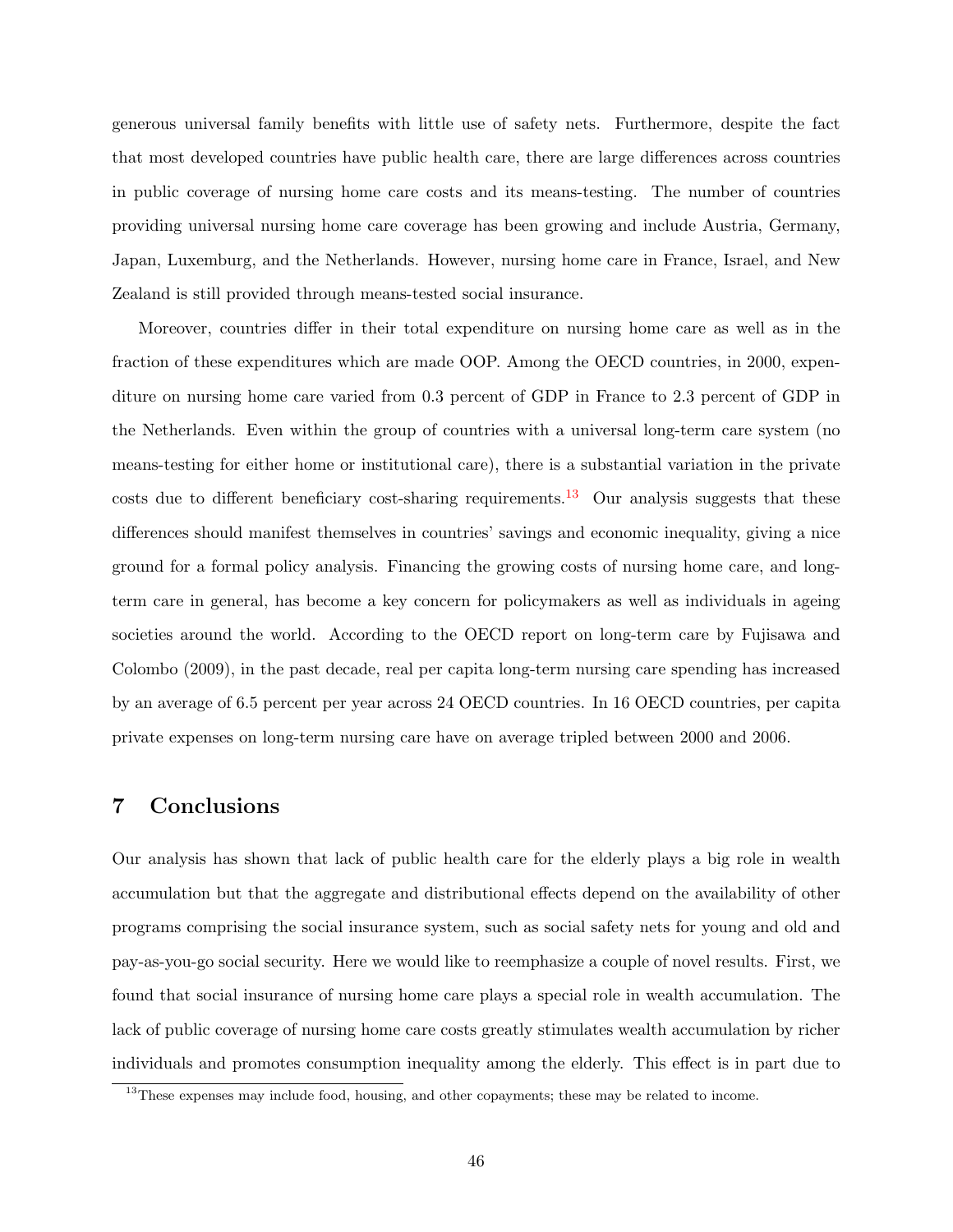the lower level of insurance provided by Medicaid for nursing home care relative to that for medical care. Second, we found that the relationships between the extent and type of social insurance and various economic indicators are complex and highly dependent on the eligibility criteria – universal versus means-tested – to receive social assistance from a particular government program.

In order to make our results transparent, we simplified our analysis by abstracting from endogeneity of labor supply, differential mortality, utility derived from health and care, the household's life-cycle, caregiving and other transfers within the family. Abstraction from labor supply decisions means we have not taken into account distortions caused by the labor income tax and social safety nets as well as self-insurance through an intertemporal substitution in labor in response to earnings shocks. Since in the data life expectancy is higher for high-income individuals, the lifetime health expense risk faced by these individuals is also higher, which may enhance the differential effects of social insurance policies we found in our study. Our calibration strategy exploits the assumption that the positive relationship observed between individual permanent income and OOP health expenses (De Nardi et al. (2006)) is completely accounted for by the presence of safety nets. That is, richer individuals face higher OOP expenses due to the means-testing of Medicaid transfers. However, it would be interesting to relax this assumption by incorporating a choice of health care quality and study how this margin responds to policy changes. We also assumed that health shocks carry no disutility. While the evidence is mixed, lower marginal utility of consumption at older ages, especially for nursing home residents, would imply that individuals put a smaller weight on bad health states and hence require smaller savings for old age.

Extending the model by incorporating the household life-cycle – marriage, divorce, spousal death, and children – would allow additional and potentially important dimensions to be considered. For example the importance of differential health expense risk and mortality for men and women and for married individuals versus singles could be assessed. Marriages may be important because nursing home risk potentially differs by martial status, in part, because risk-sharing is available within a household.<sup>14</sup> Since a large fraction of lifetime health expenses are experienced in the last year of life, often impoverishing the surviving spouse, the risk of spousal death and the extent to which survivor benefits provided by the social insurance system insure this risk may be important for

<sup>&</sup>lt;sup>14</sup>Heterogeneity in health and demand for nursing care open yet another avenue for modeling bargaining within the household.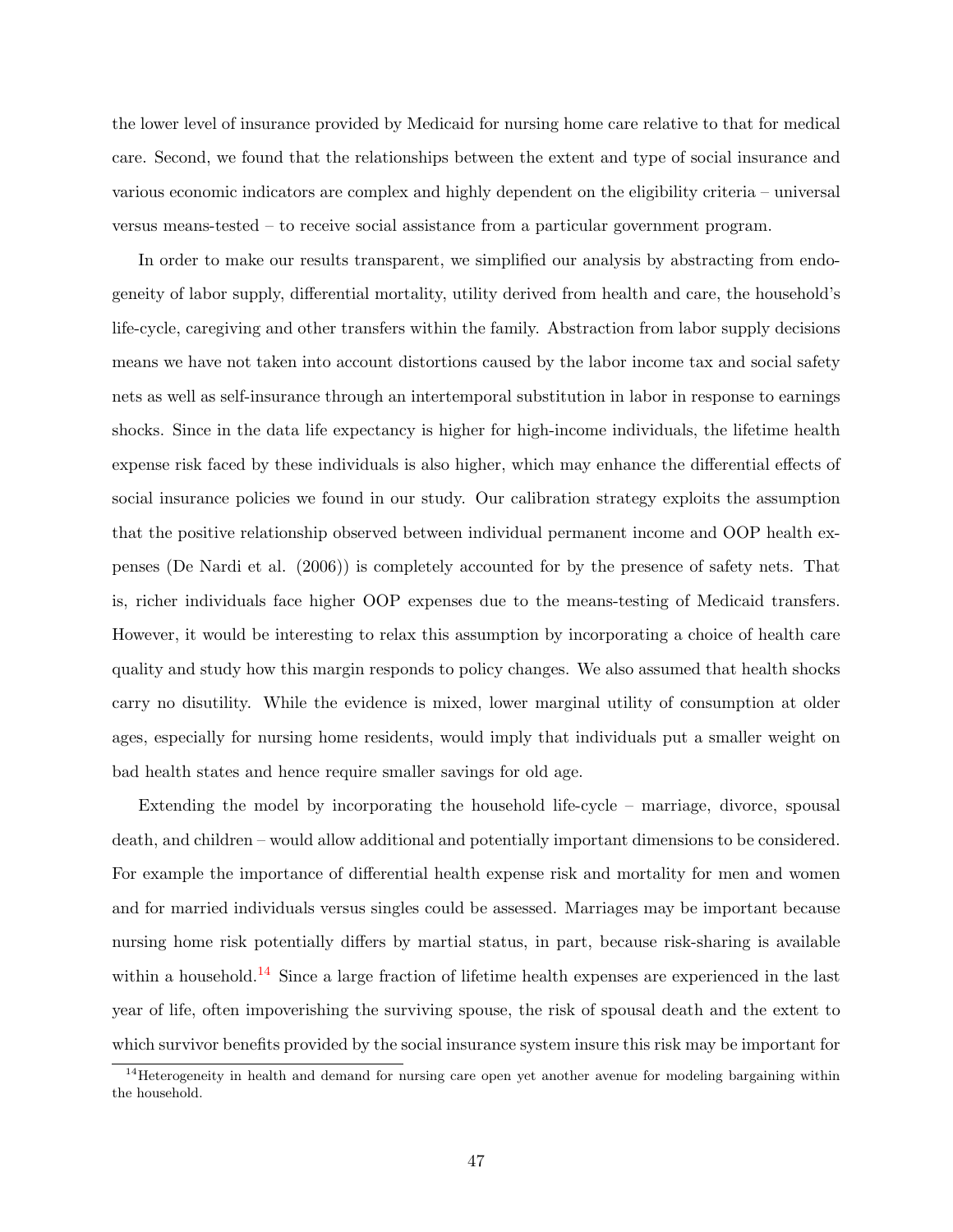individual savings decisions. A household approach would also allow one to endogenize caregiving decisions within the family and nursing home entry. In the data, institutional care satisfies only a small part of long-term care needs. The majority of the elderly with needs receive their care informally from family members – mostly spouses and children – while some obtain formal in-home nursing care. Moreover, an intergenerational set-up would allow one to examine the exchange of wealth and care time between parents and children. As government programs in many countries use subsidies to encourage home care – a less costly alternative to institutional care, it would be interesting to examine the caregiver's labor supply response to such policies. We leave these issues for future research.

# **Appendix**

#### **A.1 Probability Transition Matrix**

Formally, the probability of an age- $j$  agent going from current state  $x$  to future state  $x'$  is given by

$$
Q_j(x, x') \equiv \mathbf{I} [j = 1, a' = a'(1, a, 0, z), \bar{e}' = w\Omega(1, z)] \Gamma_z
$$
  
+  $\mathbf{I} [1 \leq j < R, a' = a'(j, a, \bar{e}, z), \bar{e}' = (w\Omega(j, z) + j\bar{e})/(j + 1)] \Lambda_{z, z'}$   
+  $\mathbf{I} [j = R, a' = a'(R, a, \bar{e}, z), \bar{e}' = \bar{e}]$   
 $\times \{\Gamma_{h'}\mathbf{I} [l' = 0] (1 - \bar{\theta}_{R+1}) + \mathbf{I} [h' = h^n, l' > 0] \bar{\theta}_{R+1}\}$   
+  $\mathbf{I} [R < j \leq J, a' = a'(j, a, \bar{e}, h, 0), \bar{e}' = \bar{e}]$   
 $\times \{\Lambda_{h,h'}\mathbf{I} [l' = 0] (1 - \theta(j + 1, h)) + \mathbf{I} [h' = h^n, l' = 1] \theta(j + 1, h)\} \frac{s_{j+1}}{\bar{s}_{j+1}}$   
+  $\mathbf{I} [R < j \leq J, a' = a'(j, a, \bar{e}, h^n, 1), \bar{e}' = \bar{e}, l' = 1] \frac{s_{j+1}^n}{\bar{s}_{j+1}}$   
+  $\mathbf{I} [R < j \leq J, a' = 0, \bar{e}' = \bar{e}, l' = 2] \frac{s_{j+1}^n}{\bar{s}_{j+1}}.$ 

#### **A.2 Computation**

The steps in computing the model equilibrium are as follows. First guesses on aggregate capital and the income tax rate are made. Note that the social security tax rate can be computed ex ante. Second, individual maximization problems are solved. Agents' problems in the last period of their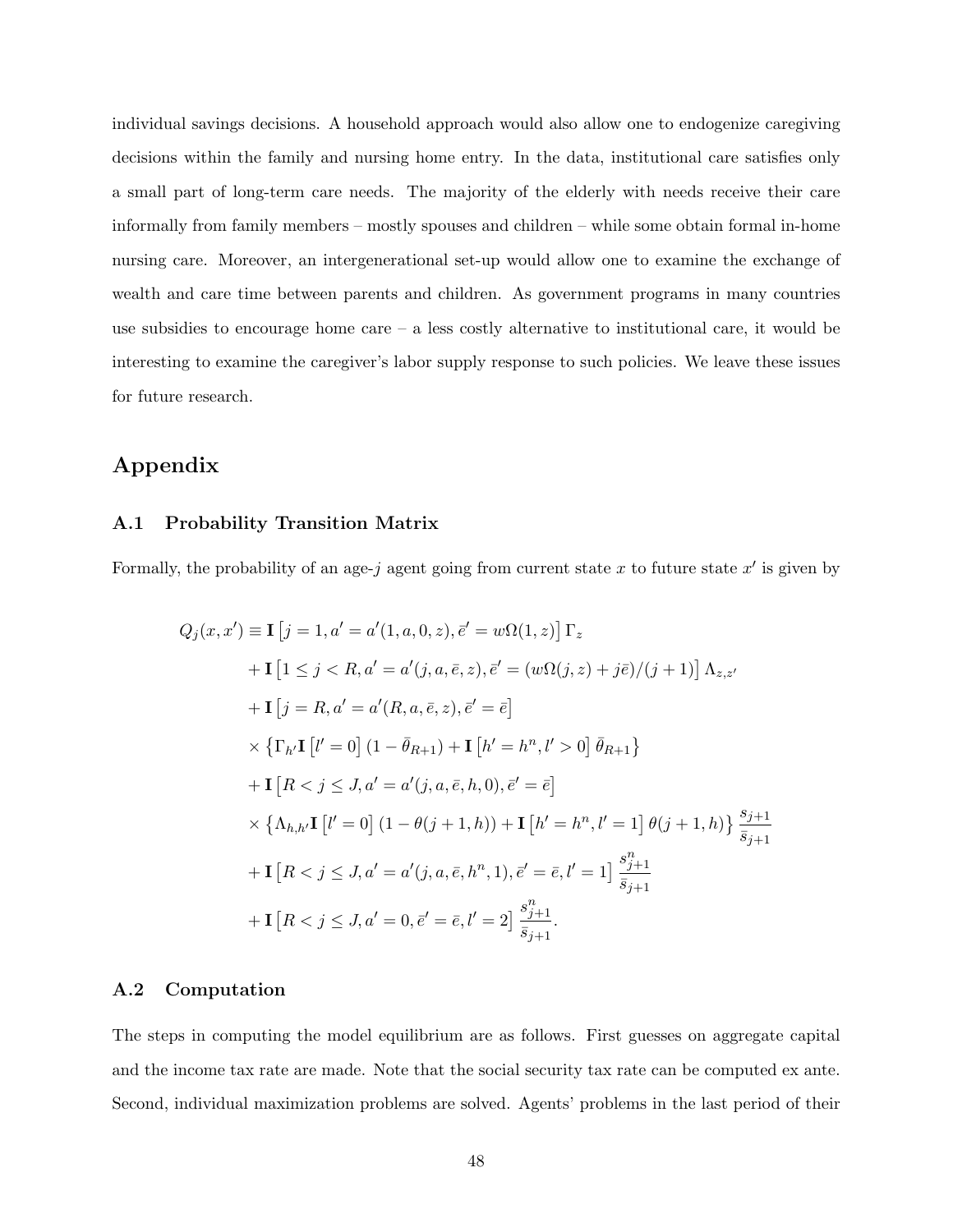lives are solved first, followed by the previous period, up to the first period. Individual decision rules are computed using piecewise linear interpolation. The grids for assets and average lifetime earnings consist of 200 and 100 nonlinearly-spaced points, respectively. Third, the distribution of the population over the discrete state is computed using forward iteration. Finally, updated aggregates are computed. This procedure is iterated on until the capital stock converges and the government budget constraint holds.

#### **A.3 Earnings Process**

The stochastic component of the earnings process consists of a five-state discrete Markov chain. The chain is characterized by a five element grid of possible realizations, an initial distribution over that grid,  $\Gamma_z$ , and a 25 element probability transition matrix,  $\Lambda_{zz'}$ . The grid, which is set such that expected average annual earnings in the model is normalized to one, is [*−*6*.*4823*,* 0*.*0155*,* 0*.*8747*,* 1*.*2000*,* 3*.*2102]. The initial distribution, probability transition matrix and grid are chosen by minimizing the difference between the model's prediction and the data on the 24 statistics mentioned in Section 4.3. The minimization results are provided in Table 15. The initial distribution generated by the minimization is [0*.*0552*,* 0*.*5270*,* 0*.*2578*,* 0*.*1300*,* 0*.*0300] and the probability transition matrix is

$$
\left[\begin{array}{cccc} 0.9684 & 0.0267 & 0.0049 & 0.0000 & 0 \\ 0.0424 & 0.9305 & 0.0271 & 0.0000 & 0 \\ 0.0079 & 0.0229 & 0.9682 & 0.0010 & 0.0000 \\ 0 & 0.0052 & 0.0635 & 0.9300 & 0.0013 \\ 0 & 0.0104 & 0.0198 & 0.0200 & 0.9497 \end{array}\right]
$$

*.*

#### **A.4 Medical Expense Process**

The stochastic component of the medical expense process is governed by a four-point discrete Markov chain. Its grid of realizations is [*−*5*.*83*, −*3*.*00*, −*1*.*70*,* 0*.*685], the initial distribution of non-nursing home entrants across medical expenses, Γ*h*, is [0*.*2205*,* 0*.*2177*,* 0*.*5209*,* 0*.*0409], and the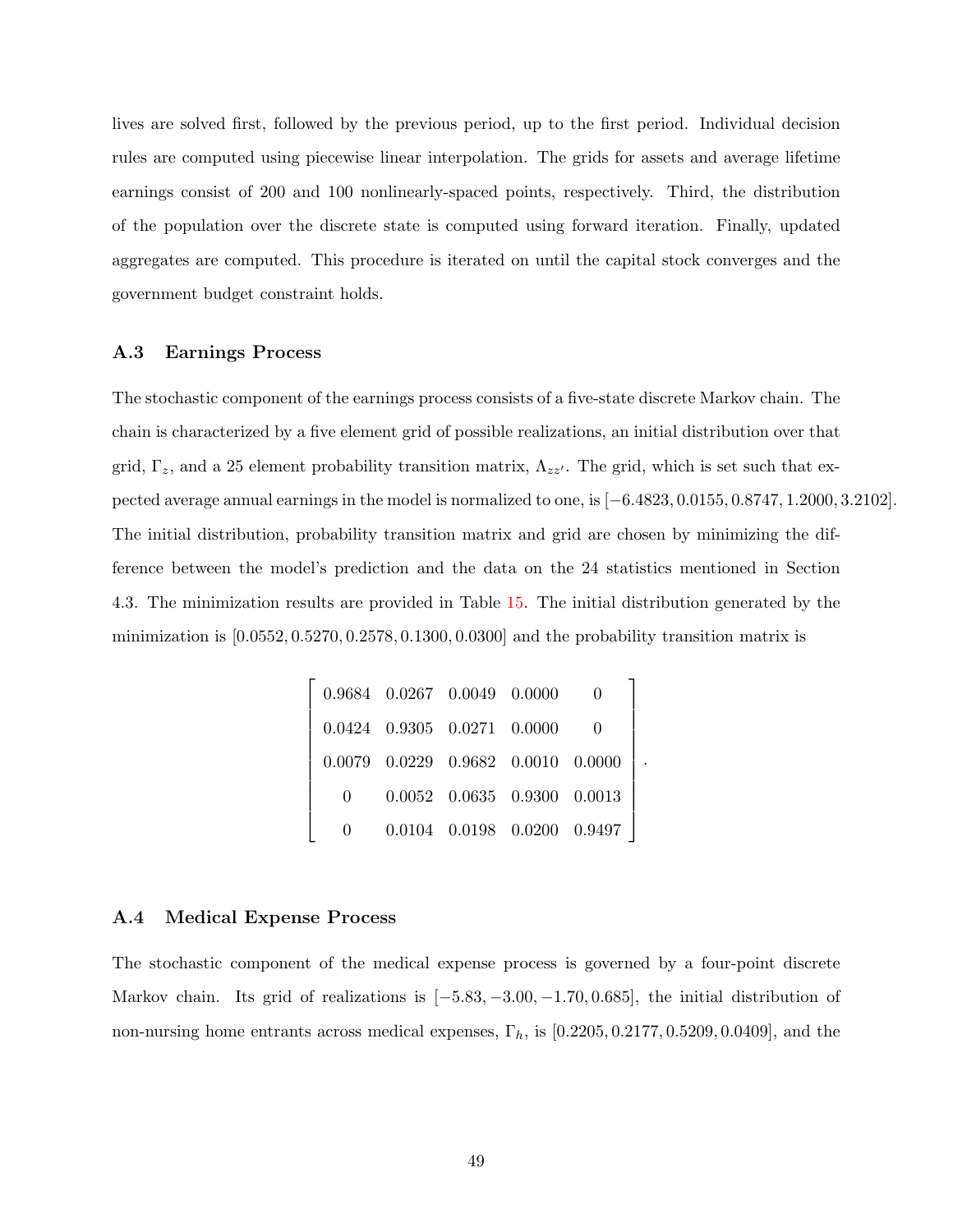| Targeted Moments                              | Data    | Model |                  |    |
|-----------------------------------------------|---------|-------|------------------|----|
| Earnings                                      |         |       |                  |    |
| First-order autocorrelation                   | 0.97    | 0.97  |                  |    |
| Variance log earnings, ratio age 55 to age 35 | 1.89    | 1.33  |                  |    |
| Gini                                          | 0.61    | 0.56  |                  |    |
| Shares of Total, %                            |         |       |                  |    |
| First Quintile                                | $-0.2$  | 0.3   |                  |    |
| Second Quintile                               | 4.0     | 7.4   |                  |    |
| Third Quintile                                | 13.0    | 13.4  |                  |    |
| Fourth Quintile                               | 22.9    | 22.1  |                  |    |
| Fifth Quintile                                | 60.2    | 57.8  |                  |    |
| Top $10\%$                                    | 42.9    | 40.2  |                  |    |
| Top $5\%$                                     | 31.1    | 31.4  |                  |    |
| Top $1\%$                                     | 15.3    | 15.9  |                  |    |
| <b>Social Security Income</b>                 |         |       |                  |    |
| Shares and Means, %                           | shares  |       | $mean^{\dagger}$ |    |
| First Quintile                                | 5.7     | 3.9   | 8                | 7  |
| Second Quintile                               | 15.4    | 14.5  | 21               | 25 |
| Third Quintile                                | 20.4    | 20.7  | 28               | 35 |
| Fourth Quintile                               | 24.5    | 28.2  | 34               | 49 |
| Fifth Quintile                                | 34.0    | 33.3  | 47               | 58 |
| Top $10\%$                                    | 8.3     | 17.8  |                  |    |
| Top $5\%$                                     | 8.2     | 9.5   |                  |    |
| Top $1\%$                                     | $3.1\,$ | 2.0   |                  |    |

Table 15: Targets for Earnings Process: Data and Model

*†* normalized by p.c. income

probability transition matrix conditional on not entering a nursing home next period, Λ*hh′*, is

|  | $0.6510\quad 0.2290\quad 0.1100\quad 0.0100$    |  |  |
|--|-------------------------------------------------|--|--|
|  | $0.1512\quad 0.7427\quad 0.0961\quad 0.0099$    |  |  |
|  | $0.0423 \quad 0.1668 \quad 0.7809 \quad 0.0105$ |  |  |
|  | $0.1016 \quad 0.3244 \quad 0.4998 \quad 0.0743$ |  |  |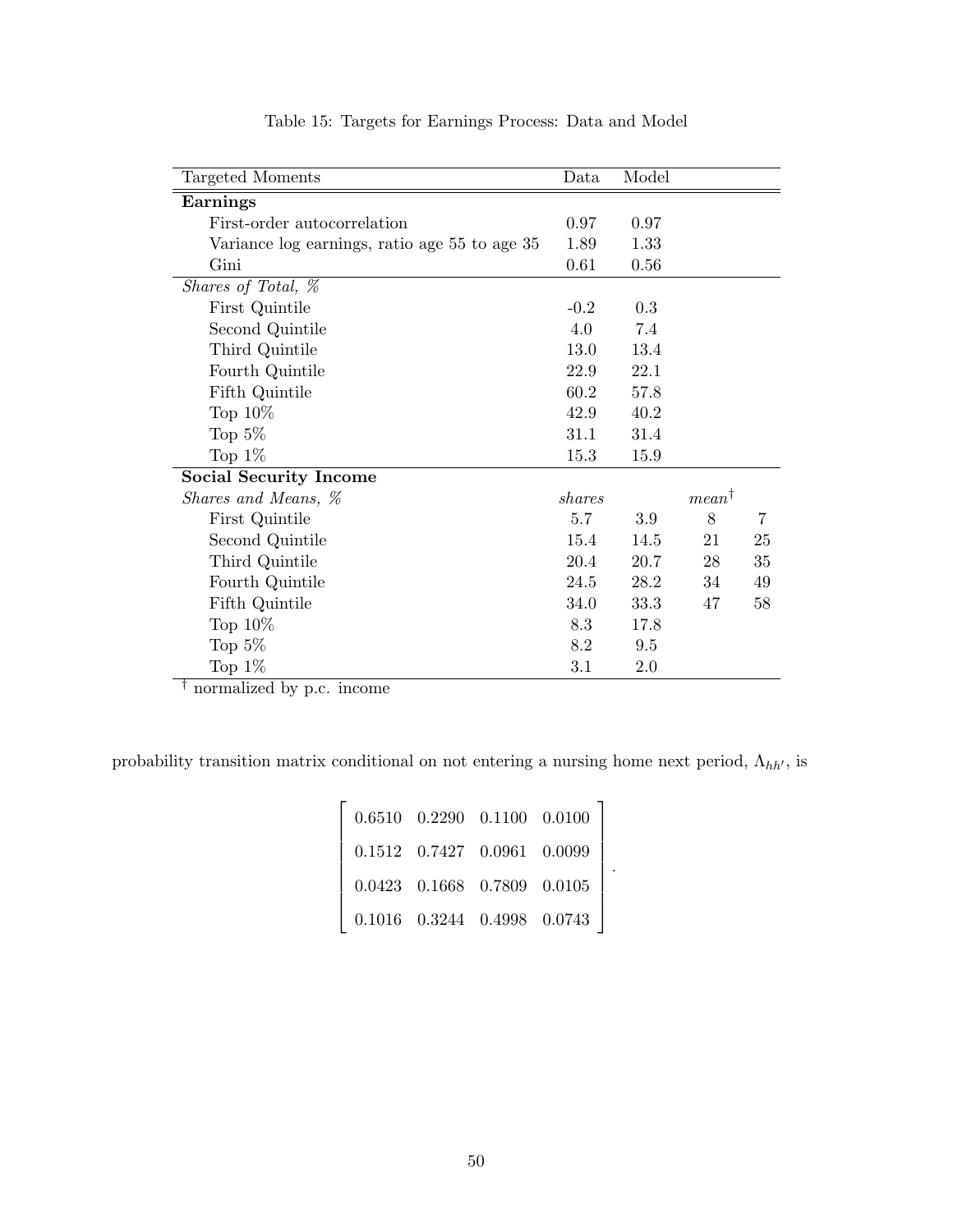# **References**

- [1] Ameriks, J, A. Caplin, S. Laufer, S. Van Nieuwerburgh (2007). "The Joy of Giving or Assited Living? Using Strategic Surveys to Separate Bequest and Precautionary Motives." NBER Working Paper 13105.
- [2] Attanasio, O, S. Kitao, G. L. Violante (2008). "Financing Medicare: A General Equilibrium Analysis." Forthcoming in J. B. Shoven, ed., *Topics in Demography and the Economy* (NBER).
- [3] Brown, J. and A. Finkelstein (2008). "The Interaction of Public and Private Insurance: Medicaid and the Long-Term Care Insurance Market." *American Economic Review*, vol. 98, no. 3, pp: 1083-1102.
- [4] Castaneda, A., J. Diaz-Gimenez, J.V. Rios-Rull (2003). "Accounting for the U.S. Earnings and Wealth Inequality," *Journal of Political Economy,* vol. 111, no. 4, pp: 818-857.
- [5] Dick, A., A. Garber, and T. MaCurdy (1994) "Forecasting Nursing Home Utilization of Elderly Americans." In David Wise (ed.) Studies in the Economics of Aging.
- [6] De Nardi, M., E. French, J. B. Jones (2006). " Differential Mortality, Uncertain Medical Expenses, and the Saving of the Elderly Singles," mimeo.
- [7] Dynan, K., J. Skinner and S. P. Zeldes (2004). "Do the Rich Save More?" *Journal of Political Economy,* vol. 112, no. 2, pp: 397-444.
- [8] French, E. and J. B. Jones (2003). "The Effects of Health Insurance and Self-Insurance on Retirement Behavior," mimeo.
- [9] French, E., and J. B. Jones (2004). "On the Distribution and Dynamics of Health Care Costs," *Journal of Applied Econometrics,* vol. 19, no. 4, pp: 705-721.
- [10] Fuster, L. (1999). "Is Altruism Important for Understanding The Long Run Effects of Social Security?," *Review of Economic Dynamics, vol. 2, no. 3, pp: 616-637.*
- [11] Fuster, L., A. Imrohoroglu and S. Imrohoroglu (2006). "Elimination of Social Security in a Dynastic Framework," forthcoming, *Review of Economic Studies.*
- [12] Gertler, P., and J. Gruber (2006). "Insuring Consumption Against Illness," *American Economic Review,* vol. 92, no. 1, pp: 51-69.
- [13] Gomme, P. and P. Rupert (2007). "Theory, Measurement and Calibration of Macroeconomic Models," *Journal of Monetary Economics,* vol. 54, no. 2, pp: 460-497.
- [14] Hubbard, G.R., J. Skinner, and S. Zeldes (1994). "The Importance of Precautionary Motives in Explaining Individual and Aggregate Saving," *Carnegie-Rochester Conference Series on Public Policy,* vol. 40, pp: 59-125.
- [15] Hubbard, G.R., J. Skinner, and S. Zeldes (1995). "Precautionary Savings and Social Insurance," *Journal of Political Economy,* vol. 103, no. 2, pp: 360-399.
- [16] Huggett, M. (1996). "Wealth Distribution in Life-Cycle Economies," *Journal of Monetary Economics,* vol. 38, pp: 469-494.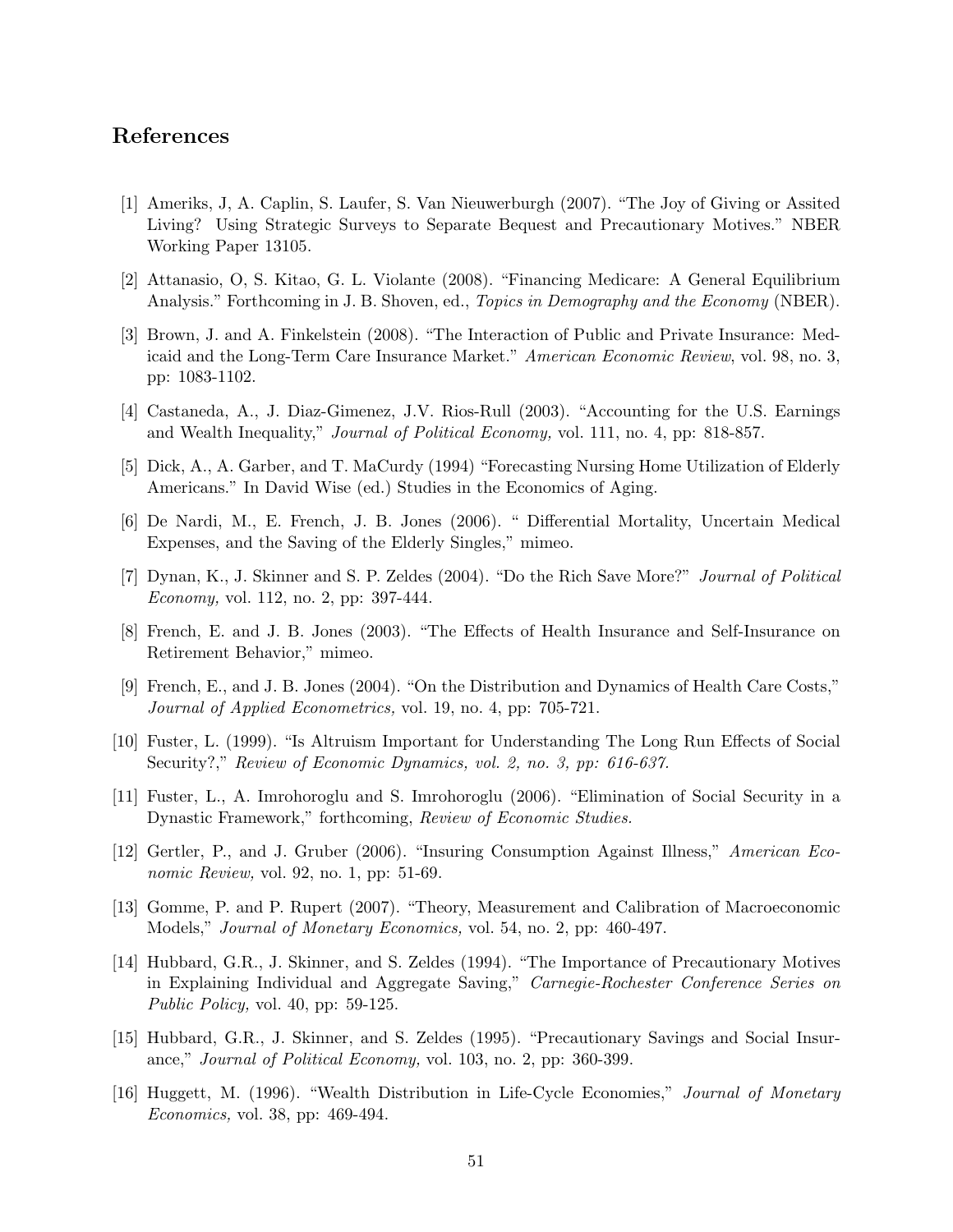- [17] Kotlikoff, L. J. (1988). "Health Expenditures and Precautionary Savings." In L. J. Kotlikoff, ed., *What Determines Savings?* MIT Press.
- [18] Mollica, R.L. (2009). "State Medicaid Reimbursement Policies and Practices in Assisted Living," Prepared for: National Center for Assisted Living, American Health Care Association.
- [19] Murtaugh, C.M., P. Kemper, B.C. Spillman, B. Lepidus Carlson (1997). "The Amount, Distribution, and Timing of Lifetime Nursing Home Use," *Medical Care,* vol. 35, no. 3, pp: 204-218.
- [20] Palumbo, M.G. (1999). "Uncertain Medical Expenses and Precautionary Saving Near The End of Life Cycle," *Review of Economic Studies,* vol. 66, pp: 395-421.
- [21] Rodriguez, S. B., J. Diaz-Gimenez, V. Quadrini, J.-V. Rios-Rull (2002). "Updated Facts on the U.S. Distributions of Earnings, Income and Wealth," Federal Reserve Bank of Minneapolis Quarterly Review, vol. 26, no. 3, pp: 2-25.
- [22] Scholz, J.K., A. Seshadri, S. Khitatrakun (2006). "Are Americans Saving Optimally for Retirement?" *Journal of Political Economy,* vol. 114, no. 4, pp:607-643.
- [23] Storesletten, K., C. Telmer, and A. Yaron (2004). "Consumption and Risk Sharing Over the Life Cycle," *Journal of Monetary Economics,* vol. 51, pp: 609-633.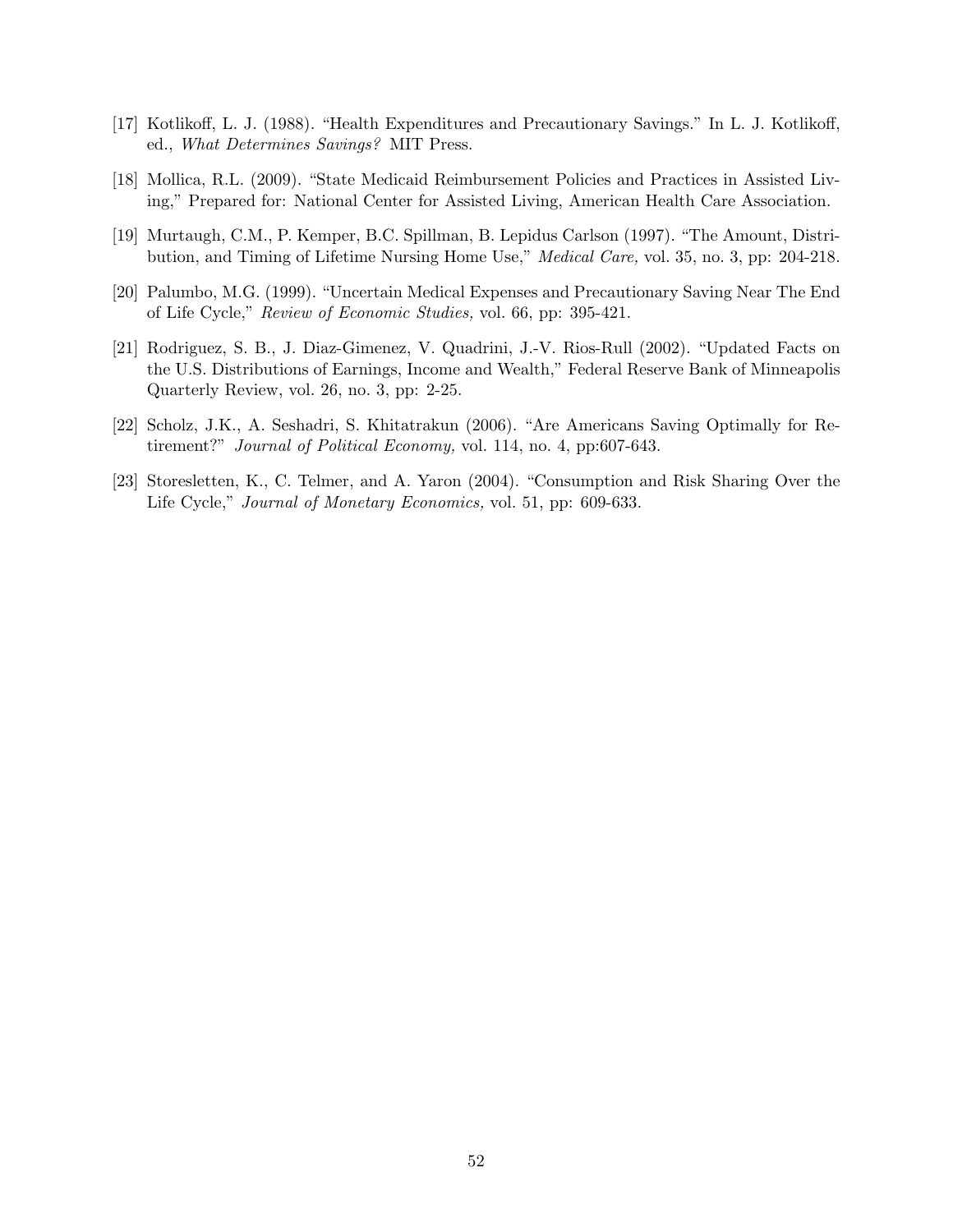

(a) Fraction on Medicaid



(b) Fraction of Nursing Home Residents on Medicaid Figure 1: Life Cycle Profiles In the Benchmark Economy: Medicaid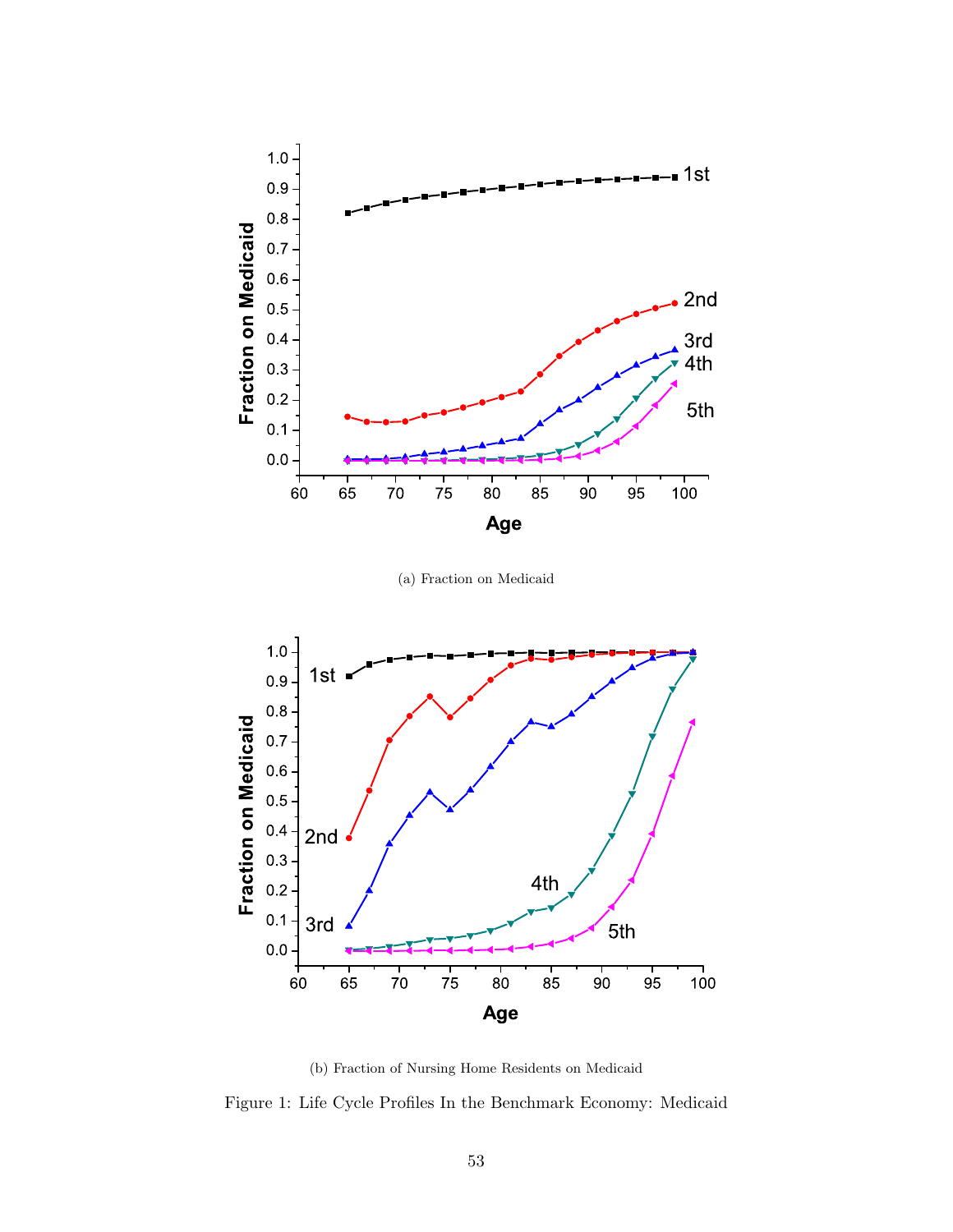

(a) Average OOP Health Expenses



(b) Relative to Average Current Income

Figure 2: OOP Health Expenses by PE Quintiles in the Benchmark Economy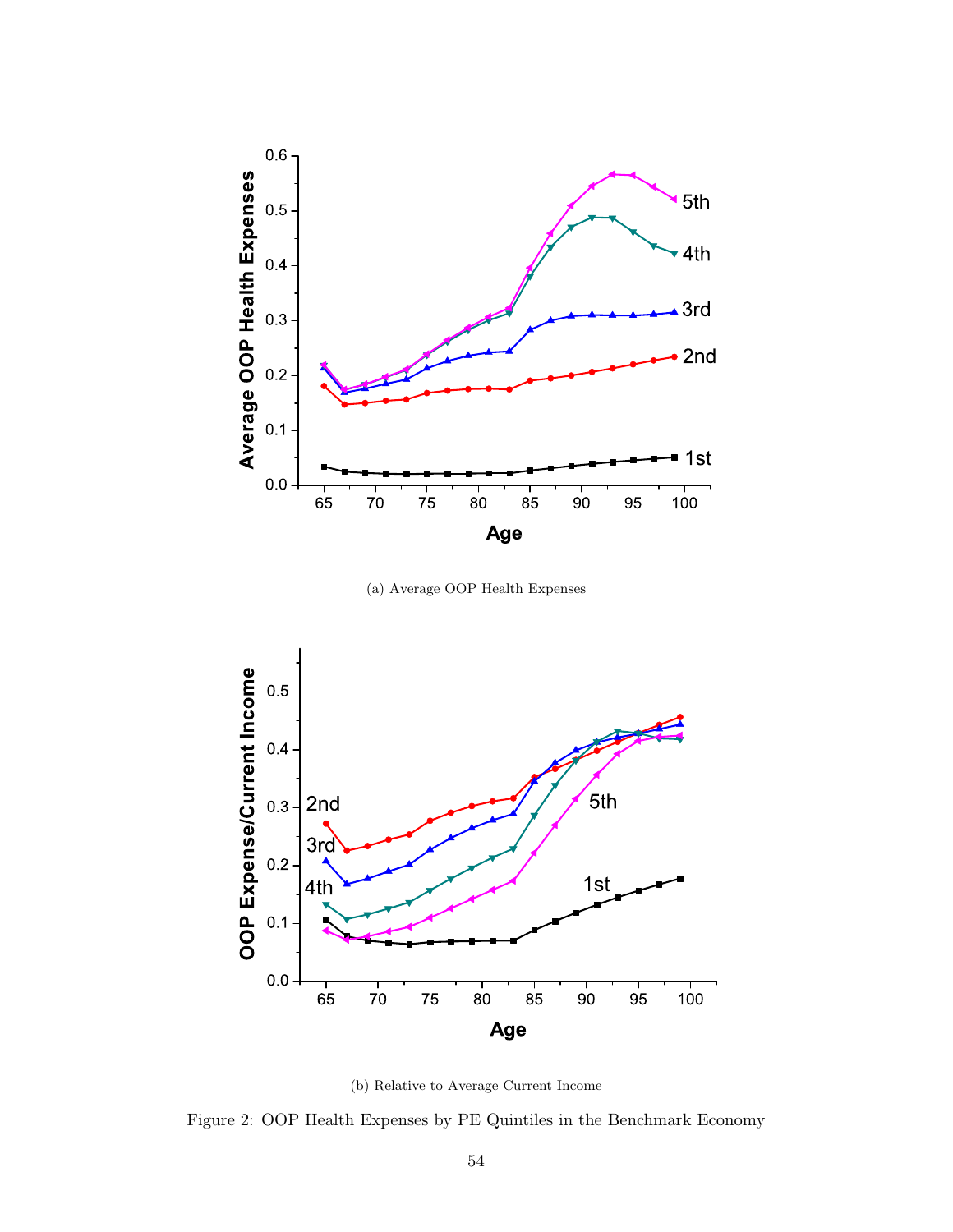

(a) Saving Rates



(b) Gini Coefficients

Figure 3: Life Cycle Profiles In the Benchmark Economy: Inequality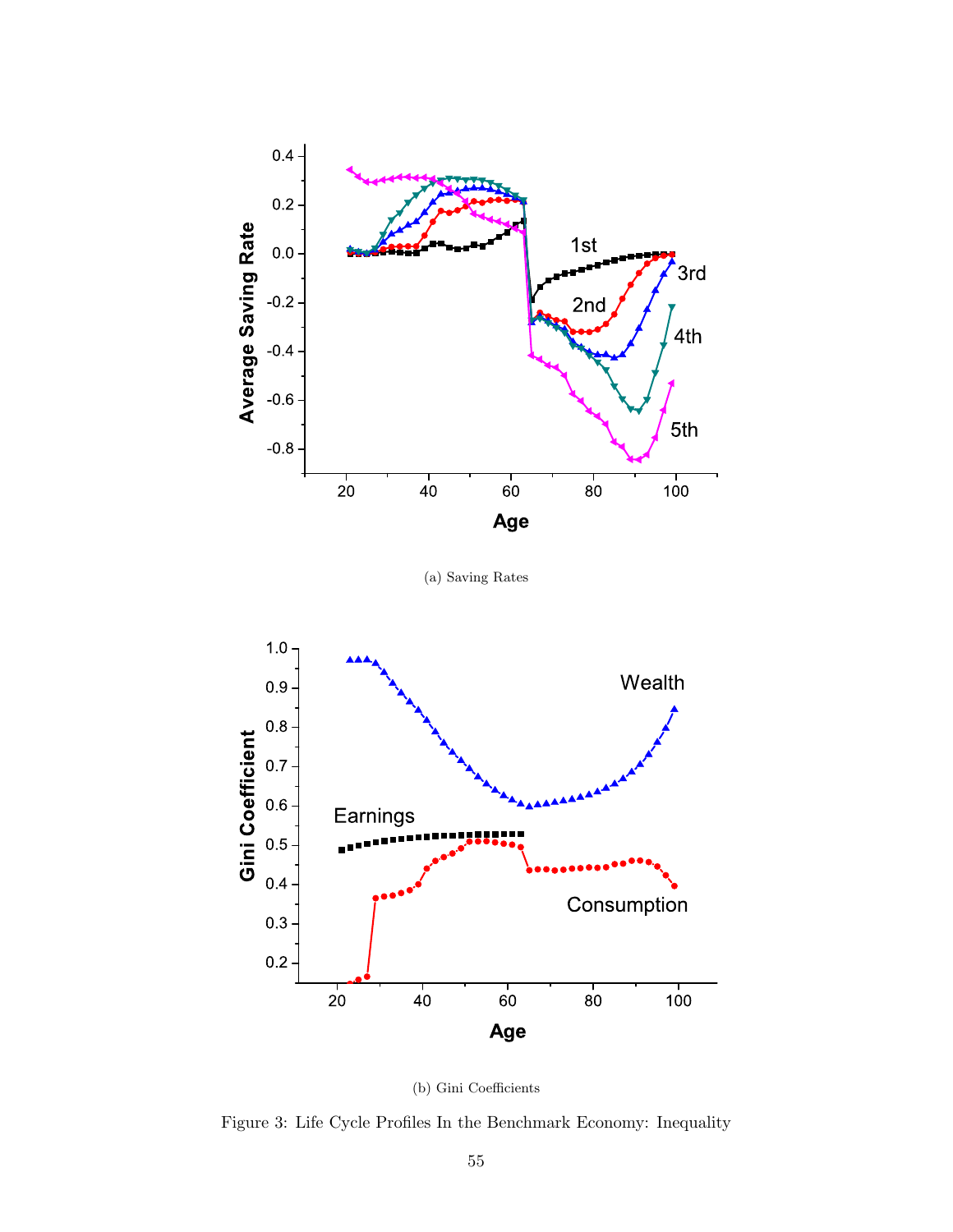

Figure 4: Wealth Profiles of Fourth Quintile in Various Public Health Care Experiments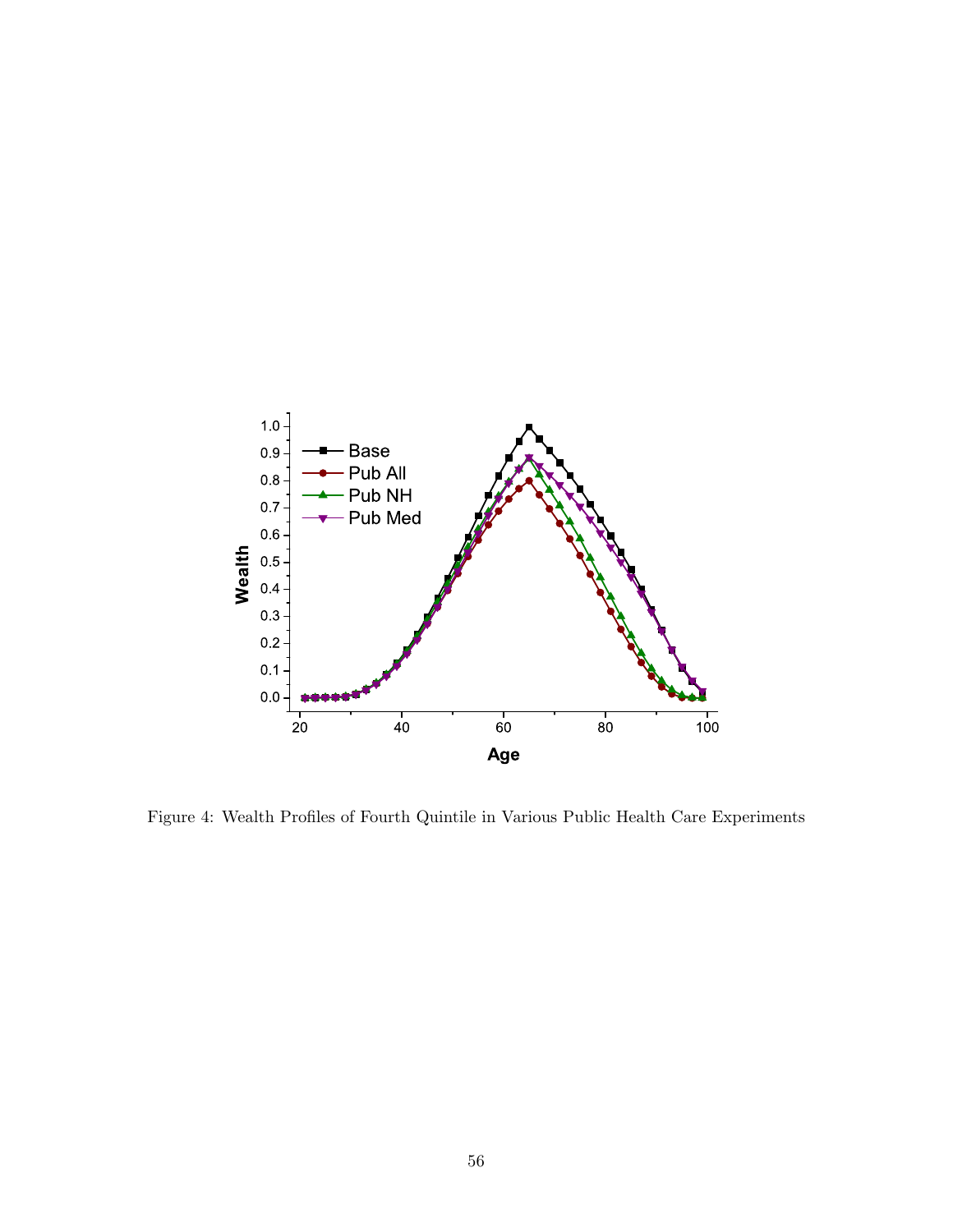

(a) Wealth Gini



(b) Consumption Gini

Figure 5: Public Health Care Experiments: Inequality Effects